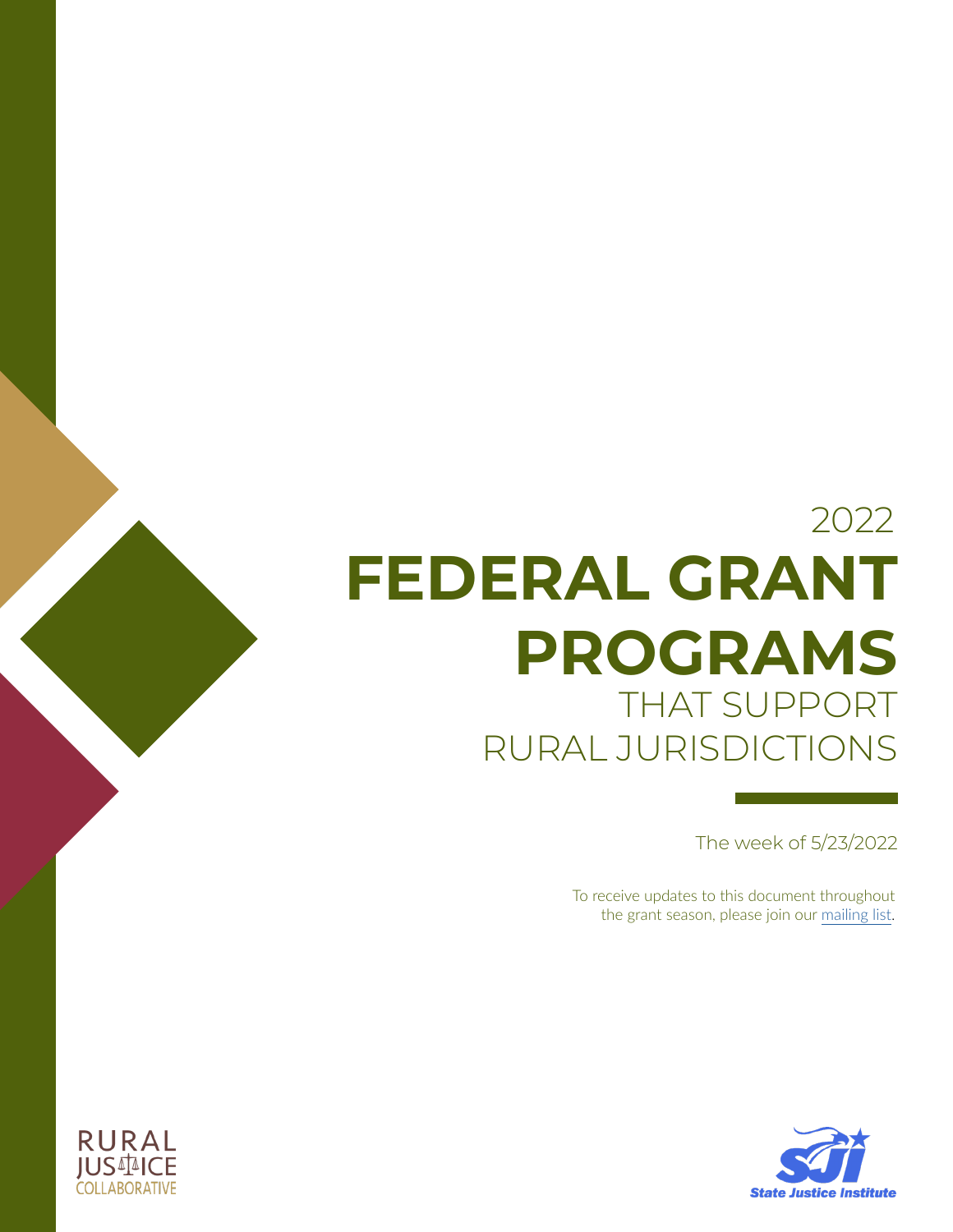# Zew This Week New Orants by Dopic Data Details by Due Data Grants by Due Date

## INTRODUCTION

### Purpose of Document:

This document provides information on current federal funding opportunities. It is intended that the resource will highlight key information to help jurisdictions make decisions about whether to pursue these funding opportunities. Please note that the solicitation or notice of funding that is linked serves as the official guidance on how to apply for the funding, required and allowable expenses, and deadlines. If a funding opportunity looks relevant to the work you are planning for, please read through each solicitation/notice of funding closely to respond to all requirements. Most of the Department of Justice funding opportunities require a two-step application submission process, each with its own deadline. All deadlines are noted in the descriptions.

### Audience:

The grant programs listed in this document allow for a variety of eligible applicants, including state, local and tribal government entities and nonprofit organizations. Eligibility and target audience varies by program, so please read through the eligibility information. If your jurisdiction or organization is not eligible to submit the application, many programs allow and/or encourage partnerships through sub-grants and contracts with eligible applicants.

### Grant Program Priorities:

Some grant programs will prioritize funding for certain types of jurisdictions or target audiences. This typically means that the federal funding agency will add points to the overall rating of the application or will flag the application for priority when making decisions on what to fund. If your application aligns with a grant program priority, it does not guarantee that it will be funded, but it should be addressed in the application.

For this resource, the grant programs that include priority language around supporting rural jurisdictions or underserved populations are indicated by language highlighted on the grant program description page. The priorities are defined below:

### Underserved Community Priority

This priority supports [Executive Order 13985, Advancing Racial Equity and Support for Underserved Communities](https://public-inspection.federalregister.gov/2021-01753.pdf)  [Through the Federal Government](https://public-inspection.federalregister.gov/2021-01753.pdf):

- Consistent with this Executive Order, the term "underserved community" refers to a population sharing a particular characteristic, as well as a geographic community, that has been systematically denied a full opportunity to participate in aspects of economic, social, and civic life or whose members have been historically underserved, marginalized, and adversely affected by inequality. Such communities include, among others, Black people, Hispanics and Latino/a/e people, Native American and other Indigenous peoples of North America (including Alaska Natives, Eskimos, and Aleuts), Asian Americans, Native Hawaiians, and Pacific Islanders.
- In support of Executive Order 13985, the grant programs with this priority will:
	- » Give priority consideration to applications that include project(s) that will promote racial equity and the removal of barriers to access and opportunity for communities that have been historically underserved, marginalized, and adversely affected by inequality, when making award decisions.
- Generally, applicants are being asked to describe in their application how the proposed project(s) will promote racial equity and/or the removal of barriers to access and opportunity, and/or contribute to greater access to services, for communities that have been historically underserved, marginalized, and adversely affected by inequality.

This indicates if a grant program includes a category of funding restricted only to rural jurisdictions. Please note that each program typically provides definitions of a rural jurisdiction, and this may vary across programs, so please read through each solicitation/notice of funding carefully to determine if your jurisdiction or target audience is eligible. The specific rural category language is included in the grant program description if applicable. Rural-Specific Category<br>dicates if a grant program<br>rogram typically provide<br>h each solicitation/notic<br>ecific rural category lang<br>Rural Priority

This indicates if a grant program included additional priority language indicating priority for funding rural jurisdictions. The specific rural priority language is included in the grant program description if applicable.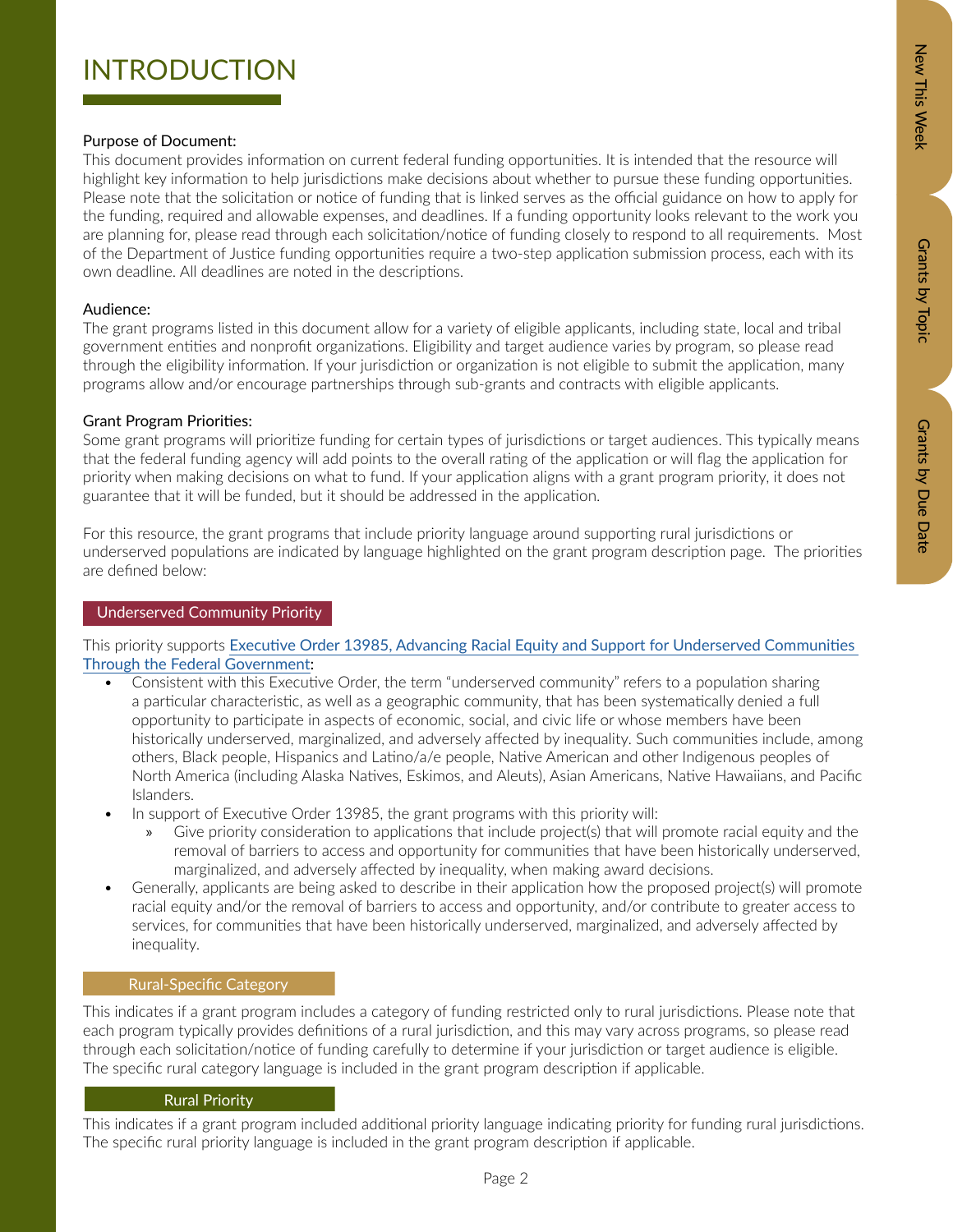Grants by Due Date

| <b>BJA</b>   | Bureau of Justice Assistance, Office of Justice Programs, U.S Department of Justice        |
|--------------|--------------------------------------------------------------------------------------------|
| COPS         | Community Oriented Policing Services, U.S. Department of Justice                           |
| <b>OJJDP</b> | Office of Juvenile Justice and Delinquency Prevention,, Office of Justice Programs, U.S.   |
|              | Department of Justice                                                                      |
| SAMHSA       | Substance Abuse and Mental Health Services Administration, , U.S. Department of Health and |
|              | Human Services                                                                             |

### Other Relevant Resources:

While the document links to the most relevant federal funding opportunities for rural jurisdictions and stakeholders, there may be other information available from federal partners to support the process of applying for funding. Please be sure to sign up for grant alerts and access these federal funding pages often. To learn more:

- [U.S. Department of Justice, Office of Justice Programs Current Funding Opportunities](https://www.ojp.gov/funding/explore/current-funding-opportunities)
- [U.S. Department of Justice, Violence Against Women Current Funding Opportunities](http://U.S. Department of Justice, Violence Against Women Current Funding Opportunities)
- [U.S. Department of Justice, Office of Community Oriented Policing Services Current Funding Opportunities](https://cops.usdoj.gov/grants)
- [U.S. Department of Health and Human Services, Substance Abuse and Mental Health Services](https://www.samhsa.gov/grants/grant-announcements-2022)
- [Administration Current Funding Opportunities](https://www.samhsa.gov/grants/grant-announcements-2022)

In addition, many federal agencies offer application guidance through webinars and other support services. Below are links to division-specific webinars/resources to support jurisdictions during the funding process.

[Funding Webinars | Bureau of Justice Assistance \(ojp.gov\)](https://bja.ojp.gov/events/funding-webinars) [Funding Webinars | Funding & Awards | Office for Victims of Crime \(ojp.gov\)](https://ovc.ojp.gov/funding/funding-webinars) [FY 2022 OVW Solicitation Companion Guide \(justice.gov\)](https://www.justice.gov/ovw/page/file/1463936/download)  [Applying for a New SAMHSA Grant | SAMHSA](https://www.samhsa.gov/grants/applying)

### Connecting with Researchers:

The Justice Community Opioid Innovation Network (JCOIN) has developed a resource for local jurisdictions to find and connect with researchers called [CONNECT.](https://connect.jcoinctc.org/) CONNECT is a researcher and practitioner collaboration and discovery tool and aims to help facilitate multidisciplinary research and programmatic collaboration across the health and justice fields. You can browse or search information on researchers, practitioners, publications, and organizations.

### Training and Technical Assistance

If your community is not ready to apply for funding but still needs assistance, keep in mind that many federal agencies offer free training and technical assistance to connect you with subject matter experts to provide training or technical expertise on certain topics. You can request assistance through the following training and technical assistance centers available through the federal government:

- [Bureau of Justice Assistance National Training and Technical Assistance Center](https://bjatta.bja.ojp.gov/)
- Office of Juvenile Justice and Delinquency Prevention National Training and Technical Assistance Center
- [Office for Victims of Crime Training and Technical Assistance Center](https://www.ovcttac.gov/)

### Document Versions:

Please note that this document will be updated frequently as new grant programs are announced. Latest Update Date: May 25, 2022

Rural communities face unique challenges that impact their ability to deliver fair and equitable justice. Despite these challenges, rural communities rely on their many strengths to address the needs of their residents. In 2021, the [National Center for State](https://www.ncsc.org/)  [Courts](https://www.ncsc.org/), in partnership with [Rulo Strategies,](https://www.rulostrategies.com/) launched the Rural Justice Collaborative (RJC) to showcase the strengths of rural communities and highlight the cross-sector collaboration that is a hallmark of rural justice systems. These strengths include strong professional networks, deep ties to the communities they serve, resiliency, and ingenuity.

The RJC focuses on the following seven areas:

- Increasing access to behavioral health treatment
- Reducing victimization
- Facilitating employment and educational opportunities
- Eliminating barriers to access to justice
- Reducing incarceration and recidivism
- Facilitating re-entry
- Reducing the number of children in foster care due to familial substance use

For more information about the RJC, please visit us at [www.ruraljusticecollaborative.org](http://www.ruraljusticecollaborative.org)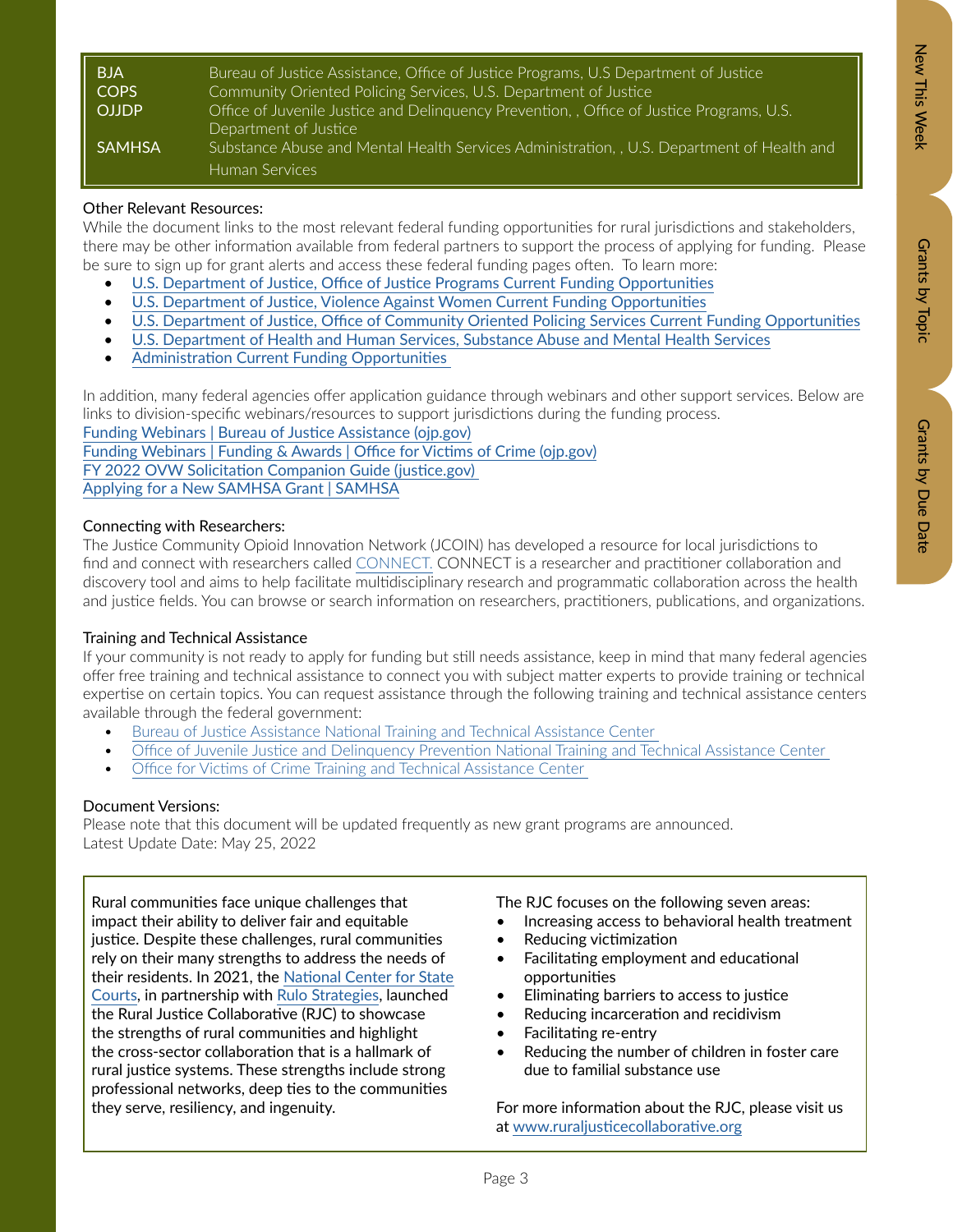# New This Week

# Zew This Week New Orants by Dopic Data Details by Due Data Grants by Due Date

## GRANTS BY TOPIC

and the state of the state of the state of

| ADVANCING INNOVATION OPPORTUNITIES SOLICITATIONS |  |
|--------------------------------------------------|--|
|                                                  |  |

### CHILDREN, YOUTH, AND FAMILIES SOLICITATIONS

|                                                                                          | -10 |
|------------------------------------------------------------------------------------------|-----|
|                                                                                          | 11  |
|                                                                                          | -12 |
| Juvenile Justice Emergency Planning Demonstration Program for Juvenile Justice           |     |
|                                                                                          | 13  |
|                                                                                          | 14  |
|                                                                                          | -15 |
| Supporting Effective Interventions for Youth With Problematic or Illegal Sexual Behavior | -16 |

### COMMUNITY ECONOMIC DEVELPMENT SOLICITATIONS

| Community Economic Development Projects |  |
|-----------------------------------------|--|
|-----------------------------------------|--|

### EXPANDING TREATMENT SERVICES SOLICITATIONS

| -18 |
|-----|
| 20  |
| 21  |

### FELLOWSHIP OPPORTUNITIES SOLICITATIONS

### FORENSIC SCIENCE SOLICITATIONS

| -24  |
|------|
| -25- |
| -26- |
|      |

### LAW ENFORCEMENT AND CORRECTIONS SOLICITATIONS

|                                                                                  | 28 |
|----------------------------------------------------------------------------------|----|
|                                                                                  | 29 |
|                                                                                  | 31 |
|                                                                                  | 32 |
| Community Policing Development: Enhancing Existing Law Enforcement Accreditation |    |
|                                                                                  | 33 |
|                                                                                  | 34 |
| Community Policing Development: Law Enforcement Agency De-Escalation Grants      | 35 |
| Community Policing Development: Supporting Law Enforcement Agencies in Seeking   |    |
|                                                                                  | 36 |
|                                                                                  | 37 |
|                                                                                  | 38 |
|                                                                                  | 40 |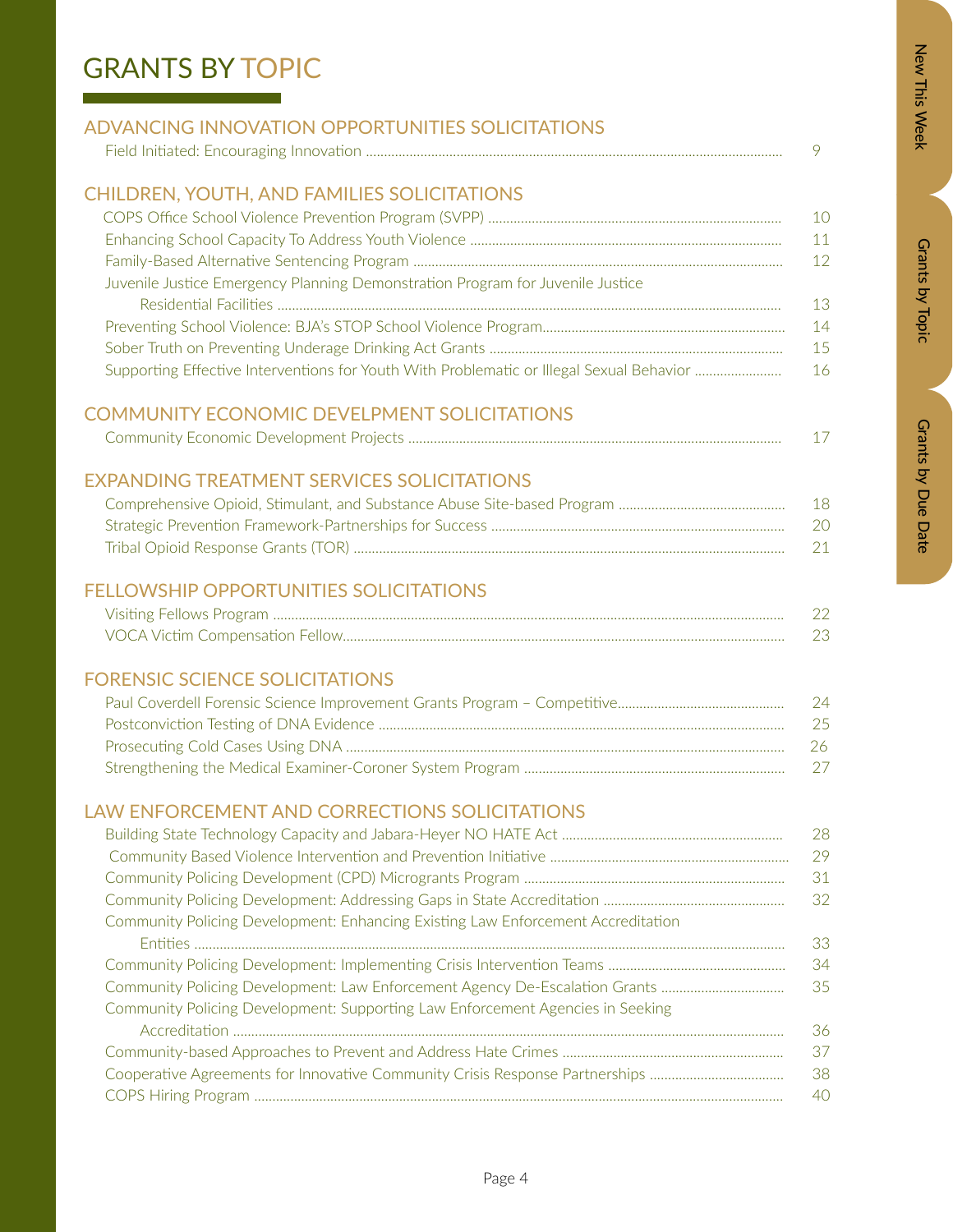# New This Week

# Zew This Week New Orants by Dopic Data Details by Due Data Grants by Due Date

## GRANTS BY TOPIC

| <b>REENTRY SOLICITATIONS</b>     |    |
|----------------------------------|----|
|                                  | 41 |
|                                  | 42 |
| TREATLACHE COURT COURT ET ATLANT |    |

### TREATMENT COURT SOLICITATIONS Community Courts Initiative ...................................................................................................................................... 43

### SUPPORT FOR CRIME VICTIMS SOLICITATIONS

| Demonstration Grants to Strengthen the Response to Victims of Human Trafficking in            |     |
|-----------------------------------------------------------------------------------------------|-----|
|                                                                                               | 44  |
|                                                                                               | 45  |
|                                                                                               | 46  |
|                                                                                               | 47  |
| Field-Generated Solicitation: Increasing Options and Expanding Access for Victims of Crime    | 48  |
| Field-Generated Strategies to Address the Criminalization of Minor Victims of Sex Trafficking | 49  |
|                                                                                               | 50  |
|                                                                                               | -51 |
|                                                                                               | -52 |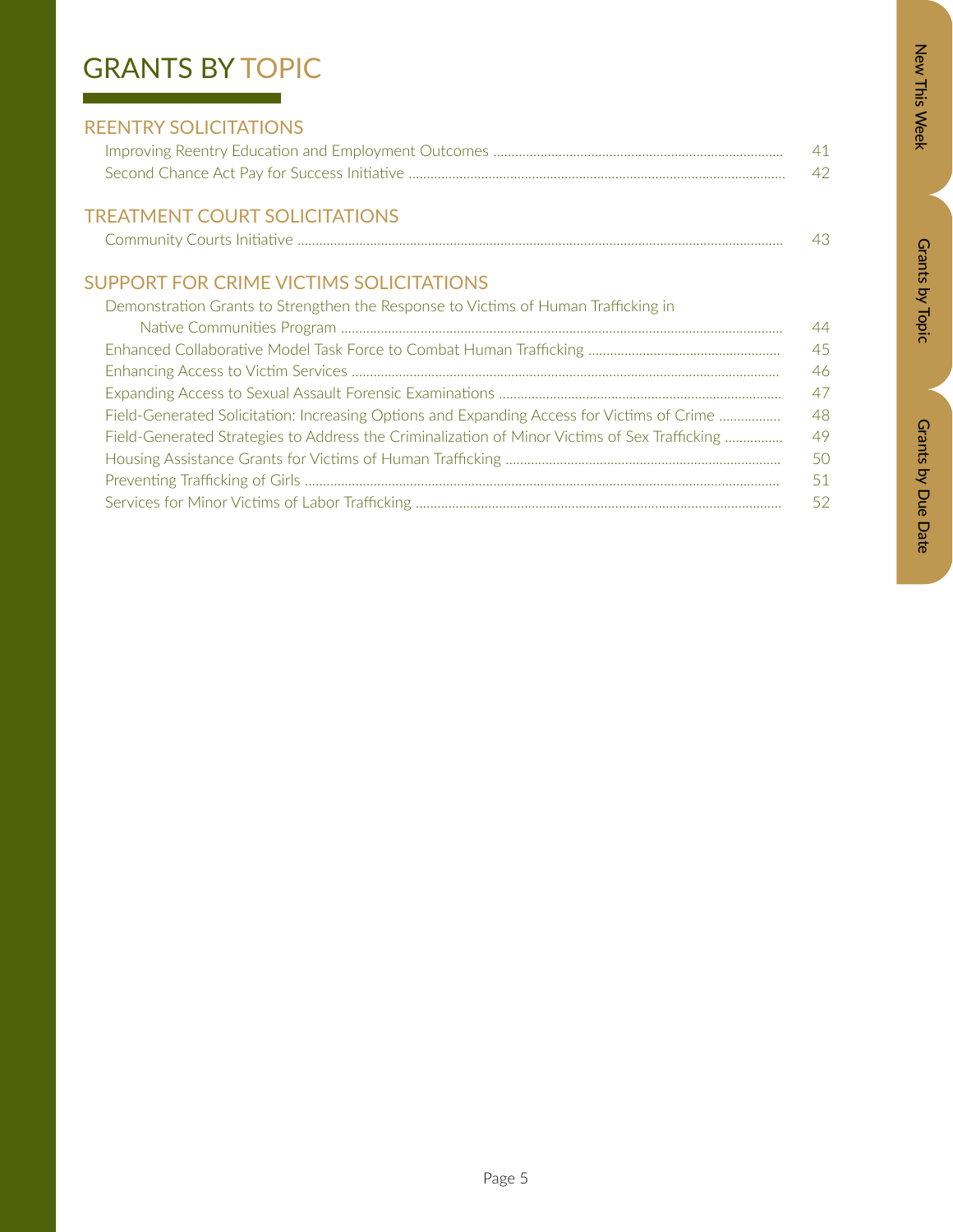# Zew This Week New Orants by Dopic Data Details by Due Data Grants by Due Date

# GRANTS BY DUE DATE

### JUNE

| 6/6/2022  | 11                                                                                          |
|-----------|---------------------------------------------------------------------------------------------|
| 6/6/2022  | 12                                                                                          |
| 6/6/2022  | Juvenile Justice Emergency Planning Demonstration Program for                               |
|           | 13                                                                                          |
| 6/6/2022  | Supporting Effective Interventions for Youth With Problematic or Illegal                    |
|           | 16                                                                                          |
| 6/7/2022  | 41                                                                                          |
| 6/9/2022  | 40                                                                                          |
| 6/9/2022  | Enhanced Collaborative Model Task Force to Combat Human Trafficking<br>45                   |
| 6/9/2022  | 50                                                                                          |
| 6/13/2022 | Comprehensive Opioid, Stimulant, and Substance Abuse Site-based Program<br>18               |
| 6/13/2022 | 20                                                                                          |
| 6/13/2022 | 47                                                                                          |
| 6/14/2022 | 10                                                                                          |
| 6/14/2022 | 14                                                                                          |
| 6/14/2022 | 42                                                                                          |
| 6/16/2022 | 29                                                                                          |
| 6/16/2022 | Field-Generated Strategies to Address the Criminalization of Minor Victims                  |
|           | 49                                                                                          |
| 6/16/2022 | 52                                                                                          |
| 6/21/2022 | 15                                                                                          |
| 6/21/2022 | 22                                                                                          |
| 6/21/2022 | 31                                                                                          |
|           | 32<br>6/21/2022 Community Policing Development: Addressing Gaps in State Accreditation      |
|           | 6/21/2022 Community Policing Development: Enhancing Existing Law Enforcement                |
|           | 33                                                                                          |
|           | 6/21/2022 Community Policing Development: Implementing Crisis Intervention Teams<br>34      |
|           | 35<br>6/21/2022 Community Policing Development: Law Enforcement Agency De-Escalation Grants |
|           | 6/21/2022 Community Policing Development: Supporting Law Enforcement Agencies               |
|           | 36                                                                                          |
| 6/21/2022 | 43                                                                                          |
|           | 25                                                                                          |
| 6/22/2022 | 26                                                                                          |
| 6/22/2022 | 27                                                                                          |
| 6/27/2022 | 21                                                                                          |
| 6/27/2022 | Paul Coverdell Forensic Science Improvement Grants Program - Competitive<br>24              |
| 6/27/2022 | Demonstration Grants to Strengthen the Response to Victims of Human                         |
|           | 44                                                                                          |
| 6/28/2022 | 51                                                                                          |
| 6/28/2022 | Field-Generated Solicitation: Increasing Options and Expanding Access                       |
|           | 48                                                                                          |
| 6/29/2022 | 46                                                                                          |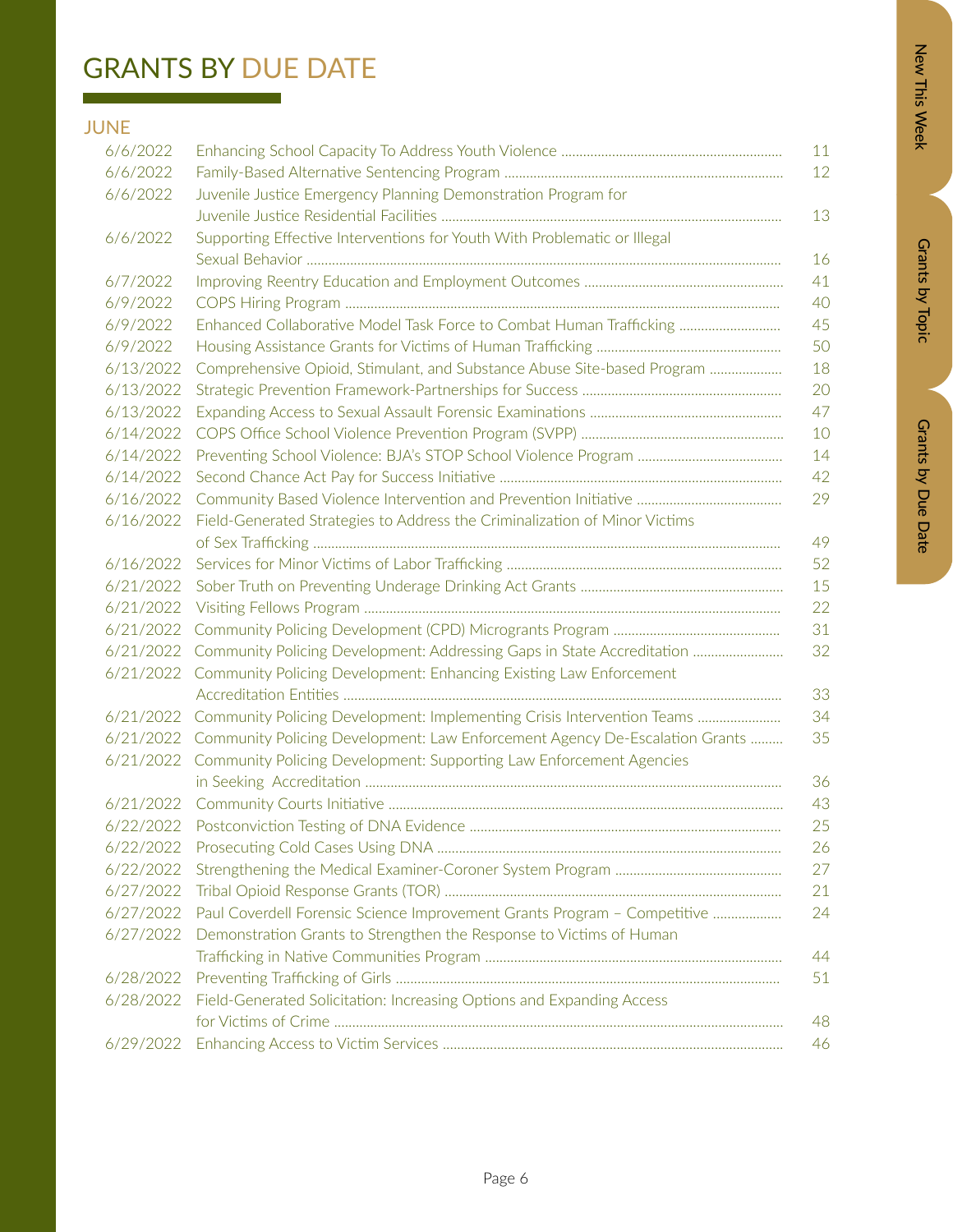## GRANTS BY DUE DATE

### JULY

|                                                                                        | 23       |
|----------------------------------------------------------------------------------------|----------|
|                                                                                        | $\sim$ 9 |
|                                                                                        | 17       |
|                                                                                        | -28.     |
|                                                                                        | -37-     |
| 7/25/2022 Cooperative Agreements for Innovative Community Crisis Response Partnerships | -38-     |
|                                                                                        |          |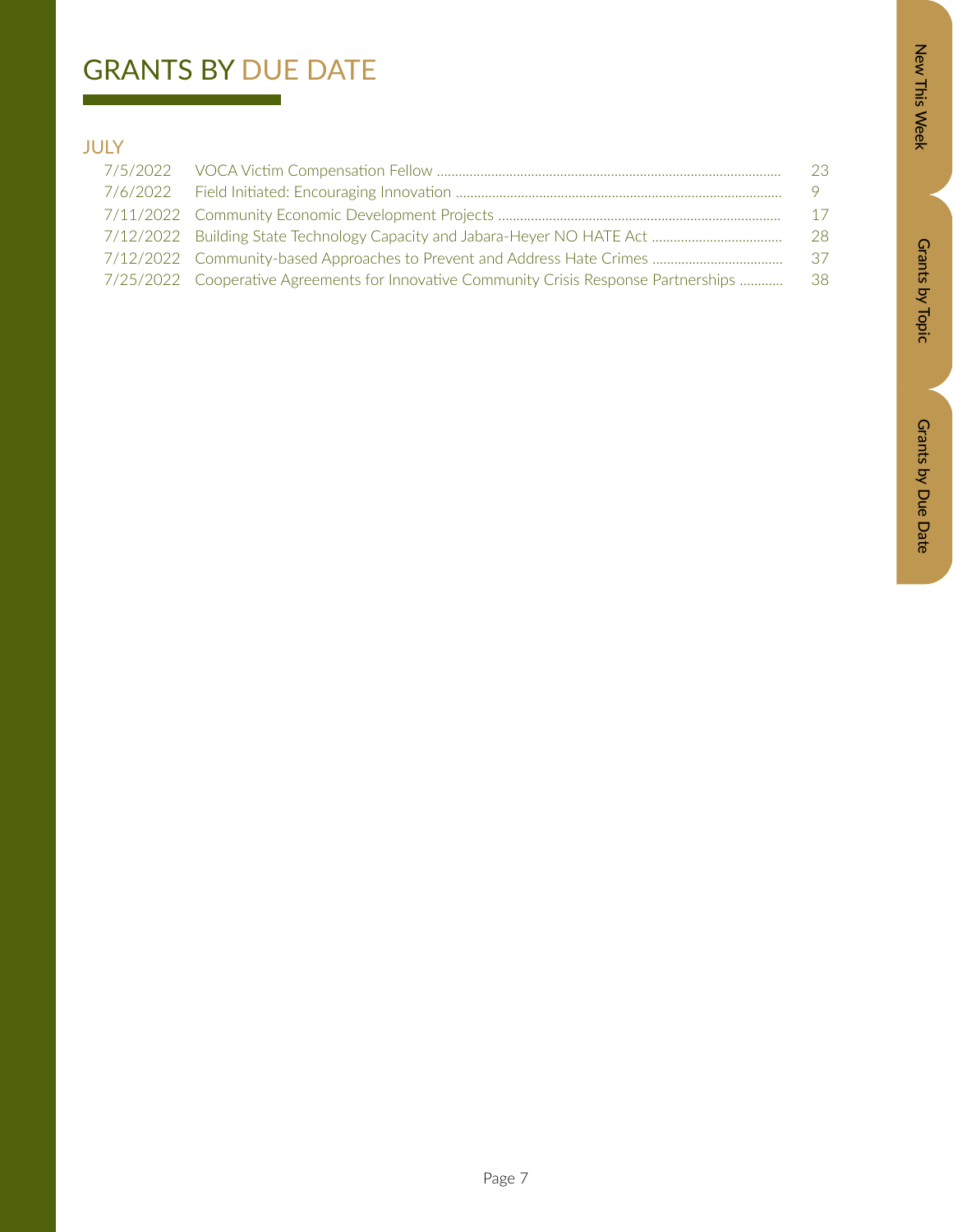# NEW THIS WEEK

| <b>COMMUNITY ECONOMIC DEVELOPMENT SOLICITATIONS</b> |     |
|-----------------------------------------------------|-----|
|                                                     | 17  |
|                                                     |     |
| LAW ENFORCEMENT AND CORRECTIONS SOLICITATIONS       |     |
|                                                     | -28 |

| Cooperative Agreements for Innovative Community Crisis Response Partnerships | 38 |
|------------------------------------------------------------------------------|----|

Grants by Topic

Grants by Topic

New This Week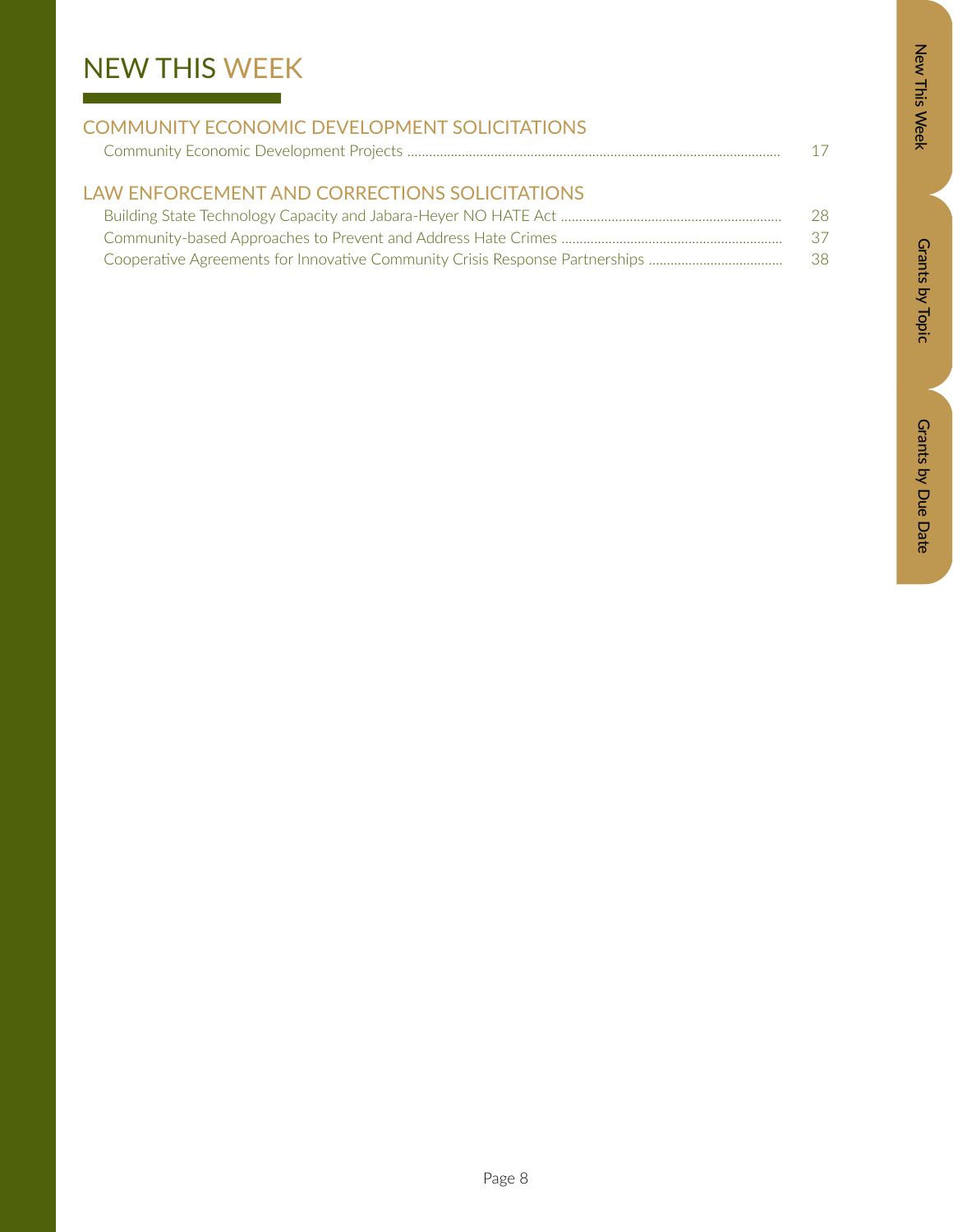# ADVANCING INNOVATION OPPORTUNITIES SOLICITATIONS

### Field Initiated: Encouraging Innovation



Application Due Dates: Grants.gov: July 6, 2022 JustGrants: July 11, 2022

Underserved Community Priority

### Eligible entities:

Category 1: State governments Special district governments City or township governments Public and statecontrolled institutions of higher education County governments Public housing authorities/American Indian housing authorities Native American tribal governments (federally recognized) Nonprofits having a 501(c)(3) status with the IRS, other than institutions of higher education Nonprofits that do not have a 501(c)(3) status with the IRS, other than institutions of higher education Private institutions of higher education For-profit organizations other than small businesses.

Total Available Funding: \$8.4 million Anticipated Number of Awards: 9 Anticipated Award Amount: Up to \$1,000,000 Length of Project: Up to 3 years Cost Sharing/Match Required? No

Complete details are available at [Field Initiated: Encouraging Innovation](https://www.bja.ojp.gov/funding/opportunities/o-bja-2022-171325) 

### Description:

This program provides funding to prevent and reduce crime and enhance the criminal justice system through innovative approaches that accelerate justice by identifying, defining, and responding to emerging or chronic crime problems and systemic issues using innovative approaches. BJA is looking for proposed strategies to address these issues, including trying new approaches, addressing gaps in responses, building or translating& research knowledge, or building capacity. There are two categories of funding available. Category 1: State, local, tribal, or regional research partnerships and Category 2: National strategies.

### What can be funded?

Applicants must address one or both of the following issues: (1) substance use disorders, and/or (2) precipitous increase in crime or a particular type of crime. Within these issue areas, BJA is seeking to address the following goals:

- Accelerate justice and enhance capacity of criminal justice leaders to reduce rates of incarceration, community correctional control, and racial disparities, including alternative strategies and systems such as restorative justice approaches and diversion particularly for persons with substance use disorders and which respond to increases in crime.
- Combat, address, or otherwise respond to precipitous or extraordinary increases in crime, or in a type or types of crime.
- Target and reduce violent crime, particularly hate crimes.
- Enhance collaboration across justice, behavioral health, and public health to address barriers for people impacted by the criminal justice system.
- Improve relationships between communities and the criminal justice system by building trust and confidence, increasing access to justice, and improving actual and perceptions of fairness across the justice system, including crime associated with substance use disorders and/or increases in crime.
- Institutionalize innovative and effective practices implemented during the COVID-19 pandemic

Grants by Topic

Grants by Topic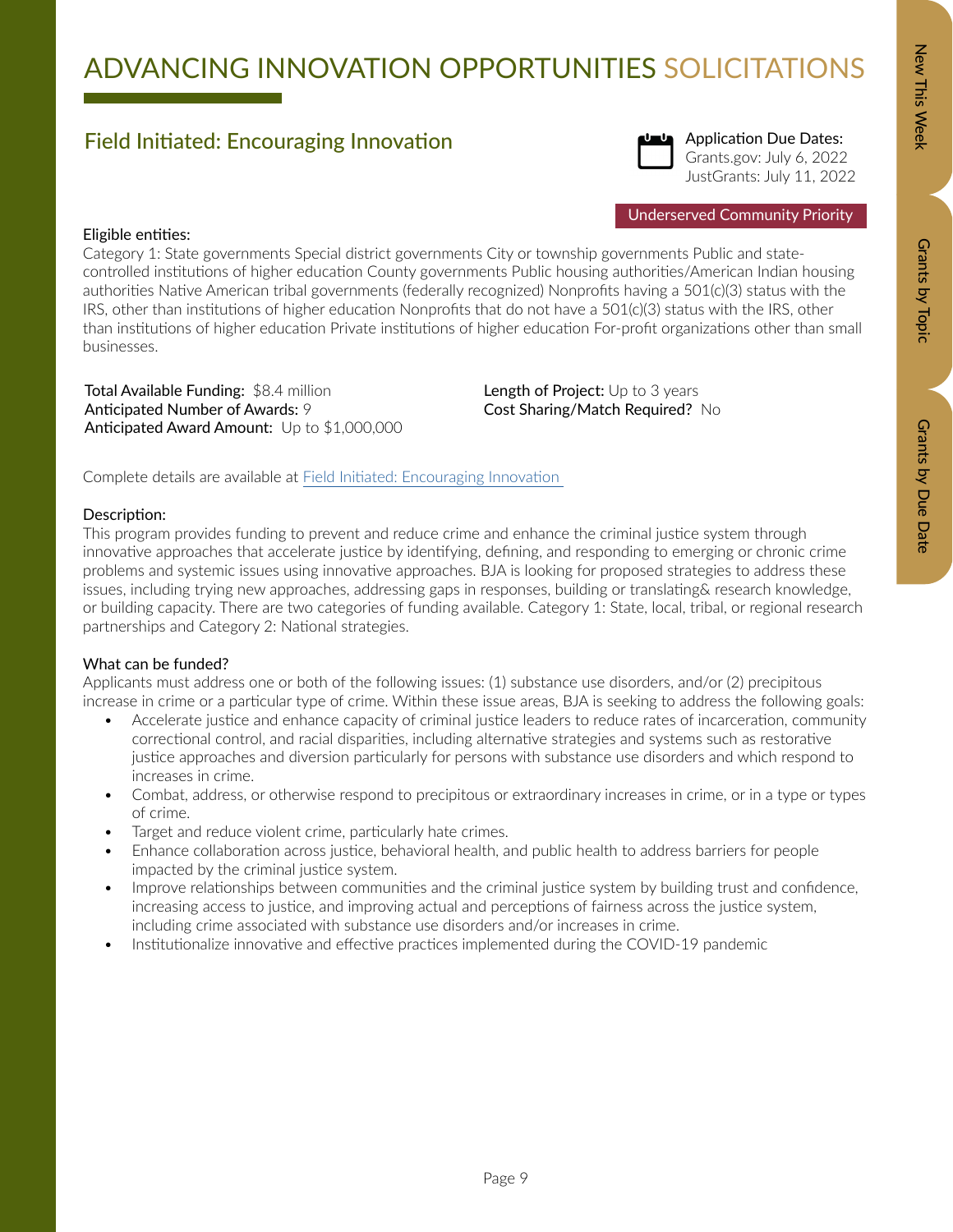### COPS Office School Violence Prevention Program (SVPP)



Application Due Dates: Grants.gov: June 14, 2022 JustGrants: June 21, 2022

### Eligible entities:

- City or township governments, County governments, Independent school districts, Native American tribal governments (Federally recognized), State governments.
- For the purposes of this program, a school is defined as an elementary or secondary school, including a Bureau-funded school (as defined in section 2021 of title 25).

Total Available Funding: \$53 million Anticipated Number of Awards: 100 Anticipated Award Amount: \$500,000 Length of Project: Up to 3 years Cost Sharing/Match Required? Yes, at least 25 percent cash match.

Complete details are available at [School Violence Prevention Program \(SVPP\) | COPS OFFICE \(usdoj.gov\)](https://cops.usdoj.gov/svpp)

### Description:

This program will improve security at schools and on school grounds through the implementation of evidence-based school safety programs and technology. This program funds projects which include funding of civilian personnel to serve as coordinators with local law enforcement, training for local

law enforcement officers, purchase and installation of certain allowable equipment and technology, and other measures to significantly improve school security.

### What can be funded?

SVPP funding will provide up to 75% funding for the following school safety measures in and around K-12 (primary and secondary) schools and school grounds:

- Coordination with law enforcement
- Training for local law enforcement officers to prevent student violence against others and self
- Metal detectors, locks, lighting, and other deterrent measures
- Technology for expedited notification of local law enforcement during an emergency
- Any other measure that the COPS Office determines may provide a significant improvement in security

As a condition of funding, if awarded, recipients must conduct comprehensive school safety assessments during the grant award period for all schools involved in the project. Applicants must ensure that the project being proposed meets the purposes of COPS Office funding under this statute (see Statutory Authority). The Bureau of Justice Assistance (BJA) and the Office of Juvenile Justice and Delinquency Program (OJJDP) also provide grants under STOP Act funding. Those programs fund different purpose areas and project types from COPS funding.

Gun Violence: Applicants that propose projects using Community Violence Intervention strategies to address high rates of gun violence, firearms seizures, and gun-related incidents on school grounds will be given priority consideration.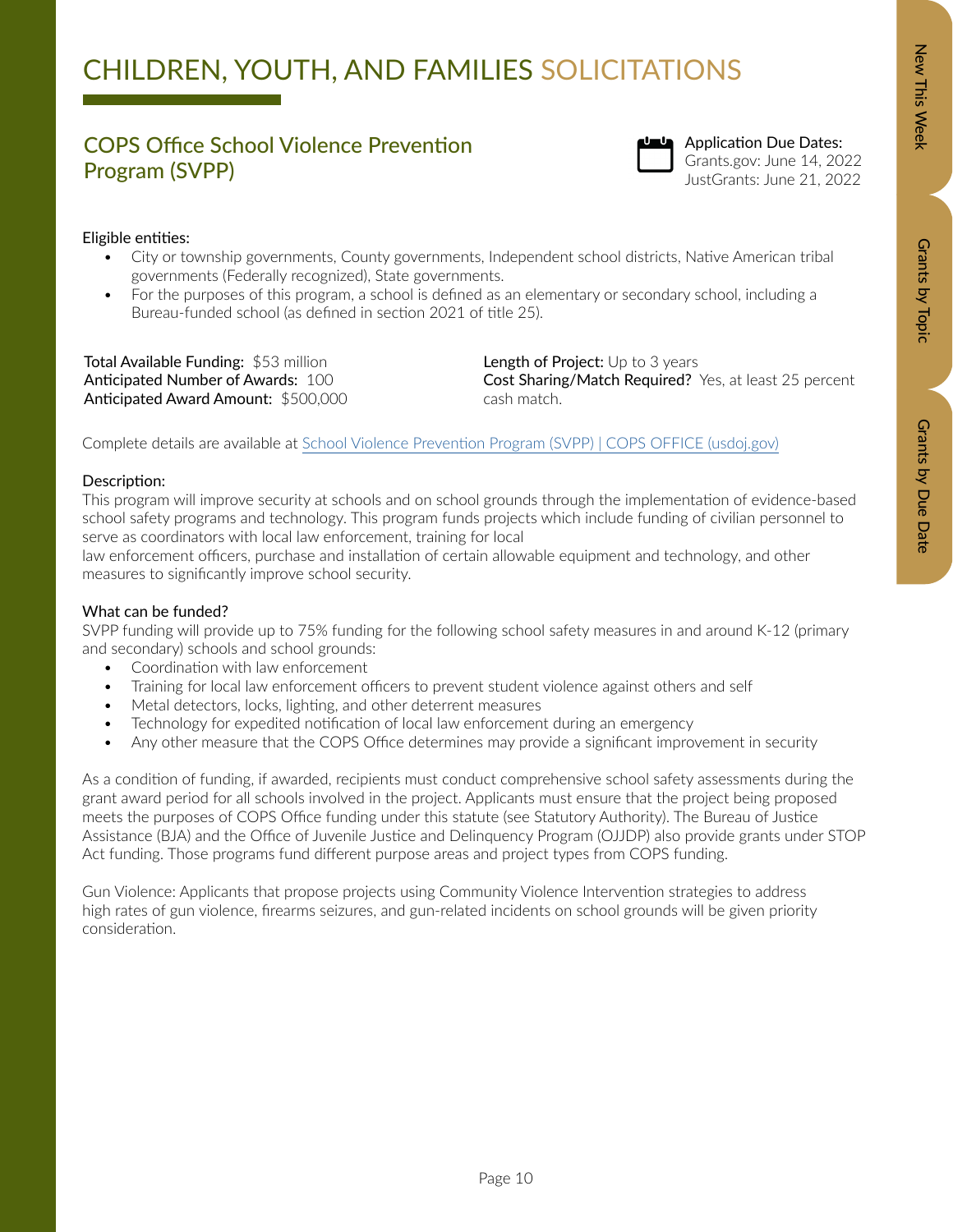### Enhancing School Capacity To Address Youth Violence



Application Due Dates: Grants.gov: June 6, 2022 JustGrants: June 20, 2022

### Eligible entities:

City or township governments, County governments, For profit organizations other than small businesses, Independent school districts, Native American tribal governments (Federally recognized), Native American tribal organizations (other than Federally recognized tribal governments), Nonprofits having a 501(c)(3) status with the IRS, other than institutions of higher education, Nonprofits that do not have a 501(c)(3) status with the IRS, other than institutions of higher education, Private institutions of higher education, Public and State controlled institutions of higher education, Special district governments, State governments, Other.

Total Available Funding: \$24.5 million Anticipated Number of Awards: 22 Anticipated Award Amount: Category 1: Project Sites: Up to \$1,000,000

Length of Project: Up to 3 years Cost Sharing/Match Required? No

Complete details are available at [OJJDP FY 2022 Enhancing School Capacity To Address Youth Violence | Office of](https://ojjdp.ojp.gov/funding/opportunities/o-ojjdp-2022-171274?utm_campaign=fundingnewsandresources&utm_medium=email&utm_source=govdelivery)  [Juvenile Justice and Delinquency Prevention \(ojp.gov\)](https://ojjdp.ojp.gov/funding/opportunities/o-ojjdp-2022-171274?utm_campaign=fundingnewsandresources&utm_medium=email&utm_source=govdelivery)

### Description:

This program supports targeted efforts to address youth violence through implementing evidence-based prevention and intervention efforts in a school-based setting (K–12th grade only). The goals of the program are to: (1) reduce the incidence of school violence through improved school safety and climate and (2) prevent youth violence, delinquency, and victimization in the targeted community. There are two categories of funding available under this solicitation: Category 1: Project Sites and Category 2: Training and Technical Assistance.

### What can be funded?

Category 1: Project Sites:

- Development of a school safety strategic plan that is informed by available local data and existing plans.
- Identification of a service network of CBOs that have experience in operating violence prevention and early intervention programs with youth and families. This network will offer a bridge between families and the identified school to prevent and reduce violence.
- Development of program strategies that provide the target youth population with service "backpacks" that are individualized to the particular student and engage the family as a critical change agent for the student.

Page 11

• Implementation of prevention strategies for all students that help to supplement the interventions for the target youth population and build a positive school climate.

Grants by Due Date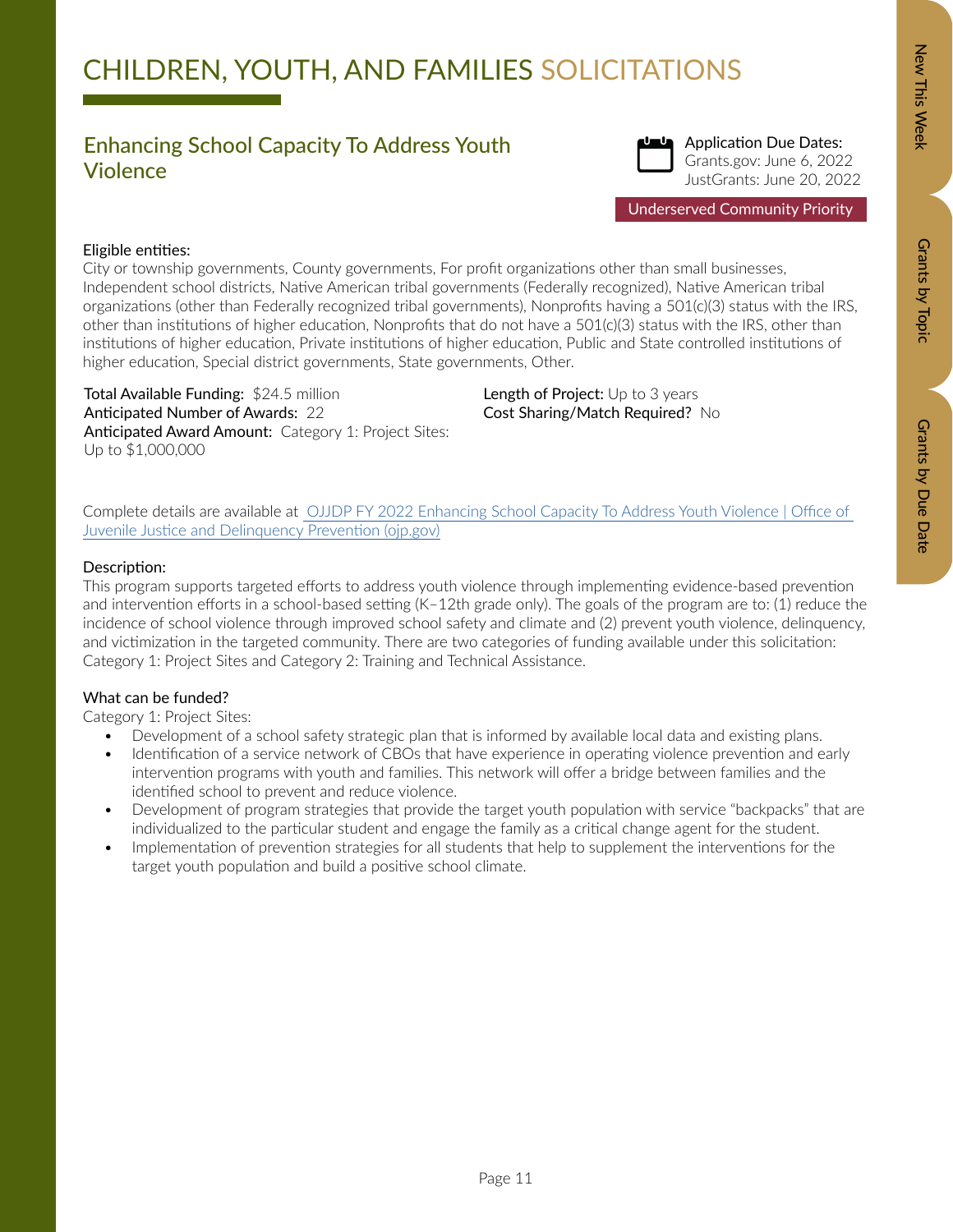### Family-Based Alternative Sentencing Program



Application Due Dates: Grants.gov: June 6, 2022 JustGrants: June 20, 2022

### Eligible entities:

• City or township governments, County governments, For profit organizations other than small businesses, Native American tribal governments (Federally recognized), Native American tribal organizations (other than Federally recognized tribal governments), Nonprofits having a 501(c)(3) status with the IRS other than institutions of higher education, Nonprofits that do not have a  $501(c)(3)$  status with the IRS other than institutions of higher education, Private institutions of higher education, Public and State controlled institutions of higher education, Small businesses, Special district governments, State governments, Other.

Total Available Funding: \$4.76 million Anticipated Number of Awards: 6 Anticipated Award Amount: Up to \$750,000 Length of Project: Up to 3 years Cost Sharing/Match Required? No

Complete details are available at [Family-Based Alternative Sentencing Program](https://ojjdp.ojp.gov/funding/opportunities/o-ojjdp-2022-171258)

### Description:

This program will provide funding to support states and communities as they implement new, or enhance existing, community-based alternative sentencing programs that provide culturally competent, community-based supports to strengthen the emotional, physical, and social well-being for children and families. OJJDP will support potential models that divert justice-involved parents/primary caregivers whom a court has found guilty of a crime from the prison system, promote the unification of families, and prevent children from entering the foster care and/or juvenile justice systems.

### What can be funded?

Examples from existing programs that may be supported under this solicitation include, but are not limited to:

- Developing tools, resources, and innovative models that engage multidisciplinary partnerships to address the challenges of family separation as a result of incarceration.
- Identifying experts to build local capacity for the development and implementation of local strategic plans that promote the development and utilization of community-based alternatives to incarceration for an eligible person convicted of an offense.
- Enhancing and expanding services to children by facilitating access to effective services that strengthen the relationship between families and address issues affecting parents and their children, such as suicide, alcohol and substance misuse, mental health issues, domestic and sexual abuse, financial instability, and the impact on the child and the community.
- Enhancing and expanding access to programming that addresses needs of justice-involved parents/primary caregivers which may include lack of education and employment, substance misuse and/or mental health treatment, and behavioral health programs.
- Developing and expanding services and educational programs that focus on children who are impacted by family separation as a result of incarceration. Implementing strategies that reduce recidivism and reoffending for justice-involved parents/primary caregivers who have minor children.
- Enhancing and expanding family counseling services and educational support to help break the cycle of violence of children who have justice-involved parents/primary caregivers.
- Developing and implementing polices, practices, and services that foster family engagement to support a parents' continued involvement in the lives of their minor children.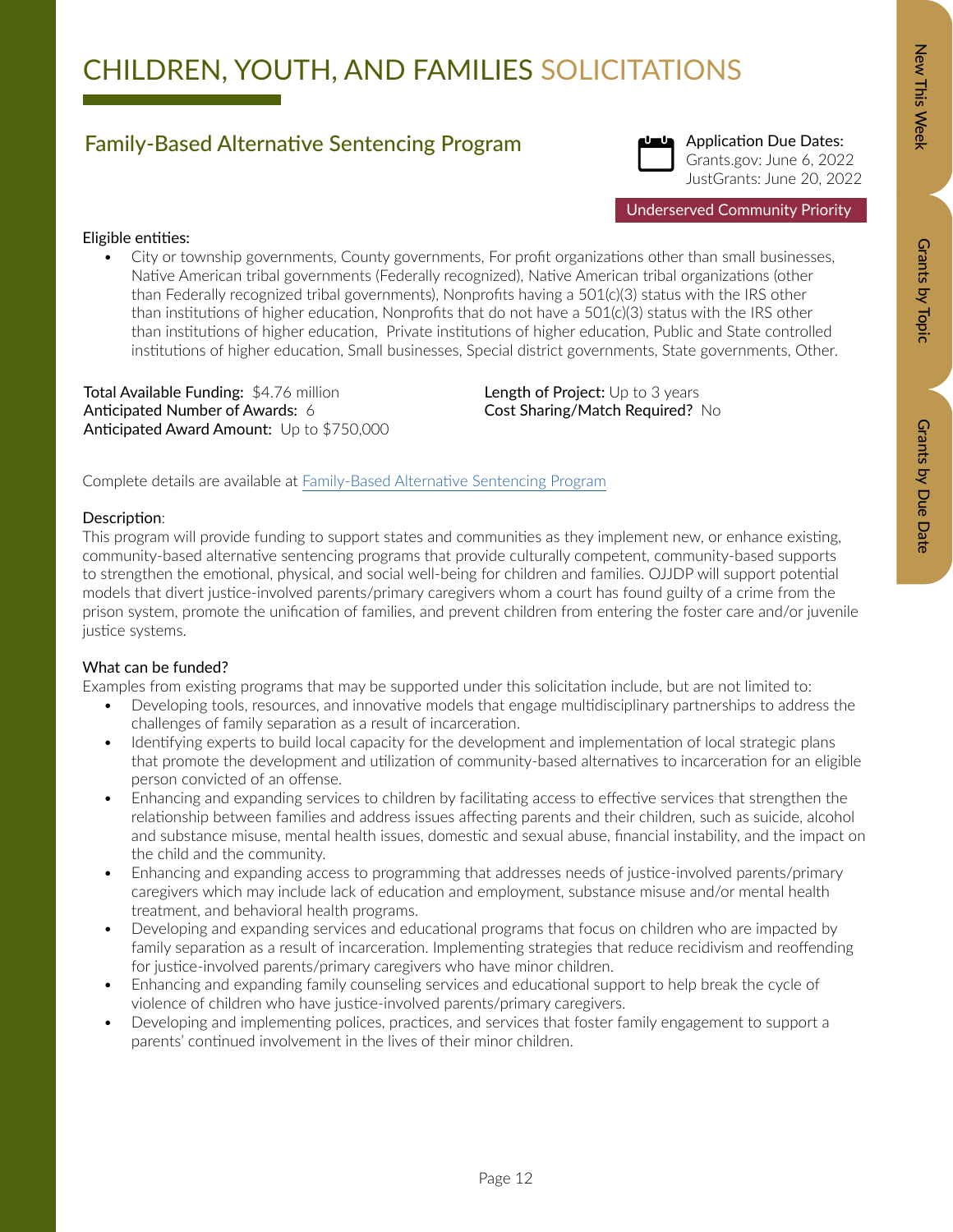### Juvenile Justice Emergency Planning Demonstration Program for Juvenile Justice Residential Facilities



Application Due Dates: Grants.gov: June 6, 2022 JustGrants: June 20, 2022

Underserved Community Priority

### Eligible entities:

City or township governments, County governments, For profit organizations other than small businesses, Native American governments (Federally recognized), Native American organizations (other than Federally recognized governments), Nonprofits having a 501(c)(3) status with the IRS, other than institutions of higher education, Private institutions of higher education, Public and State controlled institutions of higher education, Special district governments, State governments, Tribal institutions of higher education.

Total Available Funding: \$500,000 Anticipated Number of Awards: 4 Anticipated Award Amount: \$150,000 Length of Project: Up to 2 years Cost Sharing/Match Required? No

Complete details are available at Juvenile Justice Emergency Planning Demonstration Program for Juvenile Justice Residential Facilities

### Description:

This program provides funds to support emergency planning for state, local, and Tribal juvenile justice residential facilities. For the purposes of this solicitation, emergency is defined as an incident—natural, technological, or manmade—that requires a response to protect life, property, or the environment. In general, funds may be used to cover costs associated with ensuring that the facility is prepared to maintain efficient continuation of operations to reduce risk to the facility, and to ensure the safety and well-being of youth and staff in juvenile justice residential facilities.

### What can be funded?

Funds may be used to restore essential services and operations. Examples of how funds can be used for this program are located on pages 13-25 and 27-33 in the [Emergency Planning for Juvenile Justice Residential Facilities](https://www.ojp.gov/pdffiles1/ojjdp/234936.pdf) guide - [Emergency Planning for Juvenile Justice Residential Facilities](https://www.ojp.gov/pdffiles1/ojjdp/234936.pdf).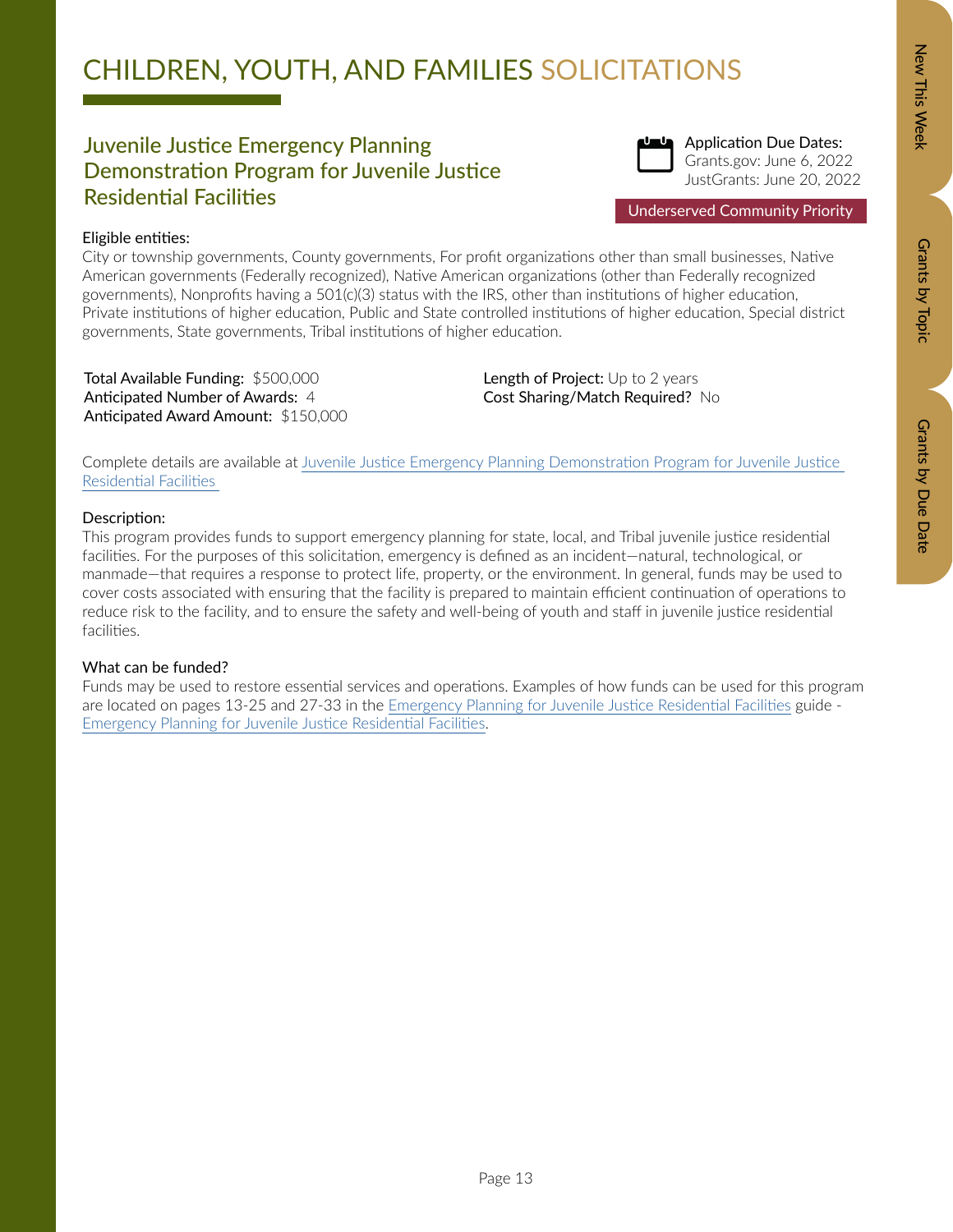### Preventing School Violence: BJA's STOP School The Ventung School Violence. BJAS STOT School Chronication Due Dates:<br>Violence Program Chronication Due 14, 20



## Grants.gov: June 14, 2022

JustGrants: June 21, 2022

### Eligible entities:

- Category 1: State governments, Public and state-controlled institutions of higher education.
- Category 2: City or township governments, County governments, Units of local governments, Native American tribal governments (federally recognized), Nonprofits having a 501(c)(3) status with the IRS, other than institutions of higher education, Private institutions of higher education, Independent school districts.

Total Available Funding: \$45 million Anticipated Number of Awards: 79 Anticipated Award Amount: Category 1: Up to \$2,000,000; Category 2: Up to \$1,000,000

Length of Project: Up to 3 years Cost Sharing/Match Required? No

Complete details are available at [Preventing School Violence: BJA's STOP School Violence Program](https://bja.ojp.gov/funding/O-BJA-2022-171118.pdf)

### Description:

This program is designed to improve K-12 school security by providing students and teachers with the tools they need to recognize, respond quickly to, and help prevent acts of violence and ensure a positive school climate.

### What can be funded?

Eligible applicants for Categories 1 or 2 may submit one application that includes proposals for one or more of the following areas:

- Developing and operating technology solutions such as anonymous reporting systems for threats of school violence, including mobile telephone applications, hotlines, websites, or other school safety technology solutions, for accurate identification of danger (without resort to discriminatory stereotypes or violating privacy) or other technology solutions shown to improve school safety.
- Develop and implement multidisciplinary behavioral threat assessment and/or intervention teams.
- Train school personnel and educate students on preventing school violence, including strategies to improve a school climate, which may include training for school officials on intervening and responding to individuals in mental health crises, social emotional learning, anti-bullying prevention, suicide prevention, or other evidencebased programs that may improve school climate.
- Specialized training for law enforcement who work in schools and/or with school-age populations such as school resource officers and probation officers.
- Hiring of school support personnel such as climate specialists, school psychologists, school social workers, school-based violence interrupters, and others directly supporting the prevention of school violence.

Applicants proposing to utilize grant funds to support technological enhancements directly or via training and technical assistance may receive priority consideration if their proposal addresses the tenets of digital trust.

BJA, the Office of Juvenile Justice and Delinquency Prevention (OJJDP), and the Office of Community Oriented Policing Services (COPS) are all releasing solicitations in FY 2022 for funding supported by the STOP School Violence Act. Applicants should not submit duplicate proposals that include a similar project design and budget in response to these DOJ solicitations

Page 14

Grants by Due Date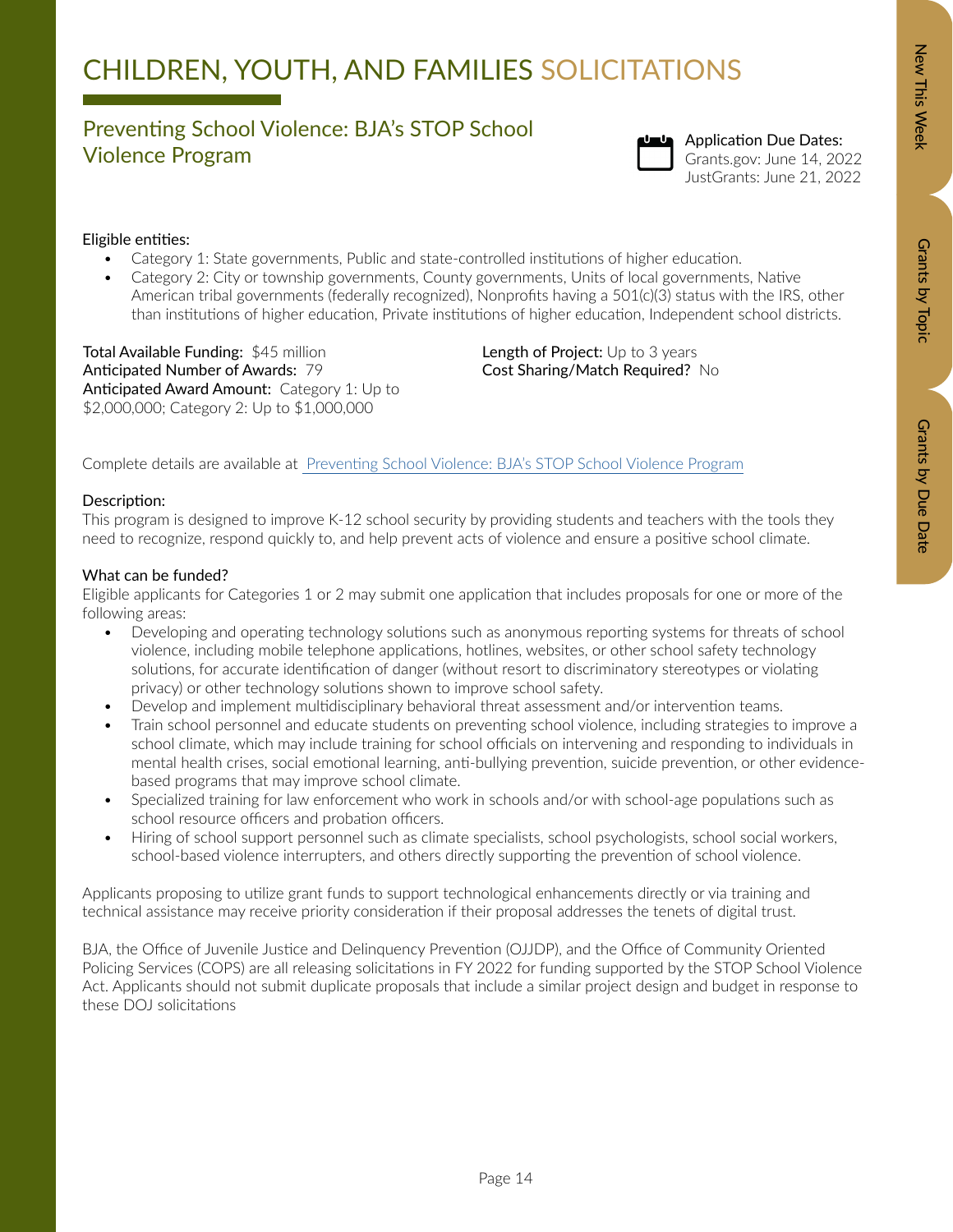### Sober Truth on Preventing Underage Drinking Sober Hath off Fevering Shaerage Drimming<br>Act Grants Grants (Standard Grants.gov: June 21, 20)



### Eligible entities:

Eligible applicants are domestic public and private nonprofit entities that are current or former Drug-Free Communities Support Program (DFC) recipients.

Total Available Funding: \$2 million Anticipated Number of Awards: 40 Anticipated Award Amount: Up to \$50,000 Length of Project: Up to 4 years Cost Sharing/Match Required? No

Complete details are available at [Sober Truth on Preventing Underage Drinking Act Grant \(STOP Act Grants\)](https://www.samhsa.gov/sites/default/files/grants/pdf/fy-22-stop-act-nofo.pdf)

### Description:

The purpose of this program is to prevent and reduce alcohol use among youth and young adults ages 12-20 in communities throughout the United States. The program aims to: (1) address norms regarding alcohol use by youth, (2) reduce opportunities for underage drinking, (3) create changes in underage drinking enforcement efforts, (4) address penalties for underage use, and/or (5) reduce negative consequences associated with underage drinking (e.g., motor vehicle crashes, sexual assaults). In addition, applicants will build on strategic plans that were developed under a Drug Free Communities (DFC) grant.

### What can be funded?

Grant funds must be used primarily to support infrastructure development, including the following types of activities:

- Describe how this project will enhance, not replace, the capacity the coalition has established with its DFC grant and how that enhanced capacity will increase the coalition's effectiveness addressing underage drinking in the community.
- Enhance intergovernmental cooperation and coordination on the issue of alcohol use among youth and young adults.
- Serve as a catalyst for increased citizen participation and greater collaboration among all sectors and organizations of a community to foster a long-term commitment to reducing alcohol use among youth.
- Strengthen collaboration among communities, the federal government, state, local, and tribal governments to reduce alcohol use among youth and young adults.
- Disseminate timely information to communities regarding state-of-the-art practices and initiatives that have proven to be effective in preventing and reducing alcohol use among youth.
- Develop a 12-month Action Plan that builds upon DFC planning processes (i.e., Strategic Prevention Framework) that enhances local community initiatives for preventing and reducing alcohol use among youth. Implement strategies and needed actions identified in the Action Plan.
- Utilize Town Halls to gain feedback from communities on underage drinking issues in the community and utilize this feedback to implement change.
- Work with the Prevention Technology Transfer Centers (PTTC) to ensure best practices are shared between the PTTC and your program to expand the reach of messaging regarding best practice strategies to address underage drinking.
- Additional allowable activities are included on page 9 of this solicitation

New This Week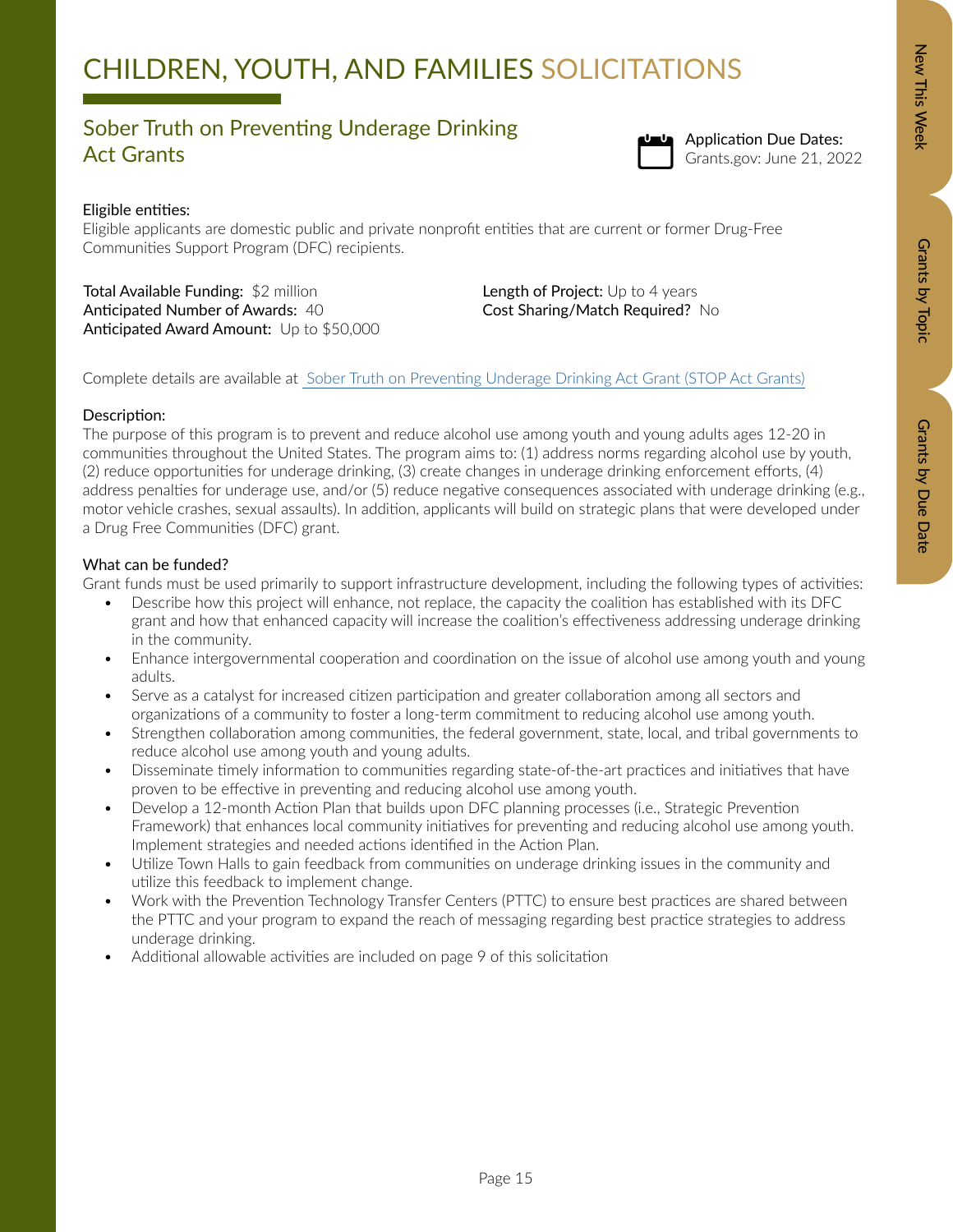### Supporting Effective Interventions for Youth With Problematic or Illegal Sexual Behavior



Application Due Dates: Grants.gov: June 6, 2022 JustGrants: June 20, 2022

### Eligible entities:

City or township governments, County governments, For profit organizations other than small businesses, Native American tribal governments (Federally recognized), Native American tribal organizations (other than Federally recognized tribal governments), Nonprofits having a 501(c)(3) status with the IRS, other than institutions of higher education, Private institutions of higher education, Public and State controlled institutions of higher education, State governments, Other.

Total Available Funding: \$2.9 million Anticipated Number of Awards: 5 Anticipated Award Amount: Category 1: Project Sites: Up to \$475,000

Length of Project: Up to 3 years Cost Sharing/Match Required? No

Complete details are available at [Supporting Effective Interventions for Youth with Problematic or Illegal Sexual](https://ojjdp.ojp.gov/funding/opportunities/o-ojjdp-2022-171269)  [Behavior](https://ojjdp.ojp.gov/funding/opportunities/o-ojjdp-2022-171269)

### Description:

This program provides funding to communities to develop intervention and supervision services for youth with problematic or illegal sexual behavior, and to provide treatment services for their victims and families/caregivers. Under this initiative, successful applicants will have an established multidisciplinary team that (1) supports a comprehensive holistic approach to treating youth with problematic or illegal sexual behavior, and (2) provides support services to victims and families/caregivers. There are two categories of funding available under this solicitation: Category 1: Project Sites and Category 2: Training and Technical Assistance.

### What can be funded?

- Completion of a comprehensive assessment of existing system resources that details the continuum of intervention services available for the target population (adolescents with illegal sexual behavior and children with problematic sexual behavior), and treatment services for the child victims and their families/caregivers.
- Development of intervention (including evidence-based treatment) and supervision services for adolescents with illegal sexual behavior and/or children with problematic sexual behavior.
- Development of treatment services for child victims and nonoffending family members/caregivers.
- Establish a multidisciplinary team that can guide the community's response to problematic and illegal sexual behavior of youth, child victims, and families/caregivers.

A key consideration for all program sites should be public safety balanced with prevention, early intervention, and treatment. Applicants must describe how they will ensure public safety (e.g., individualized supervision/safety plan) as a part of any proposed strategy to be funded.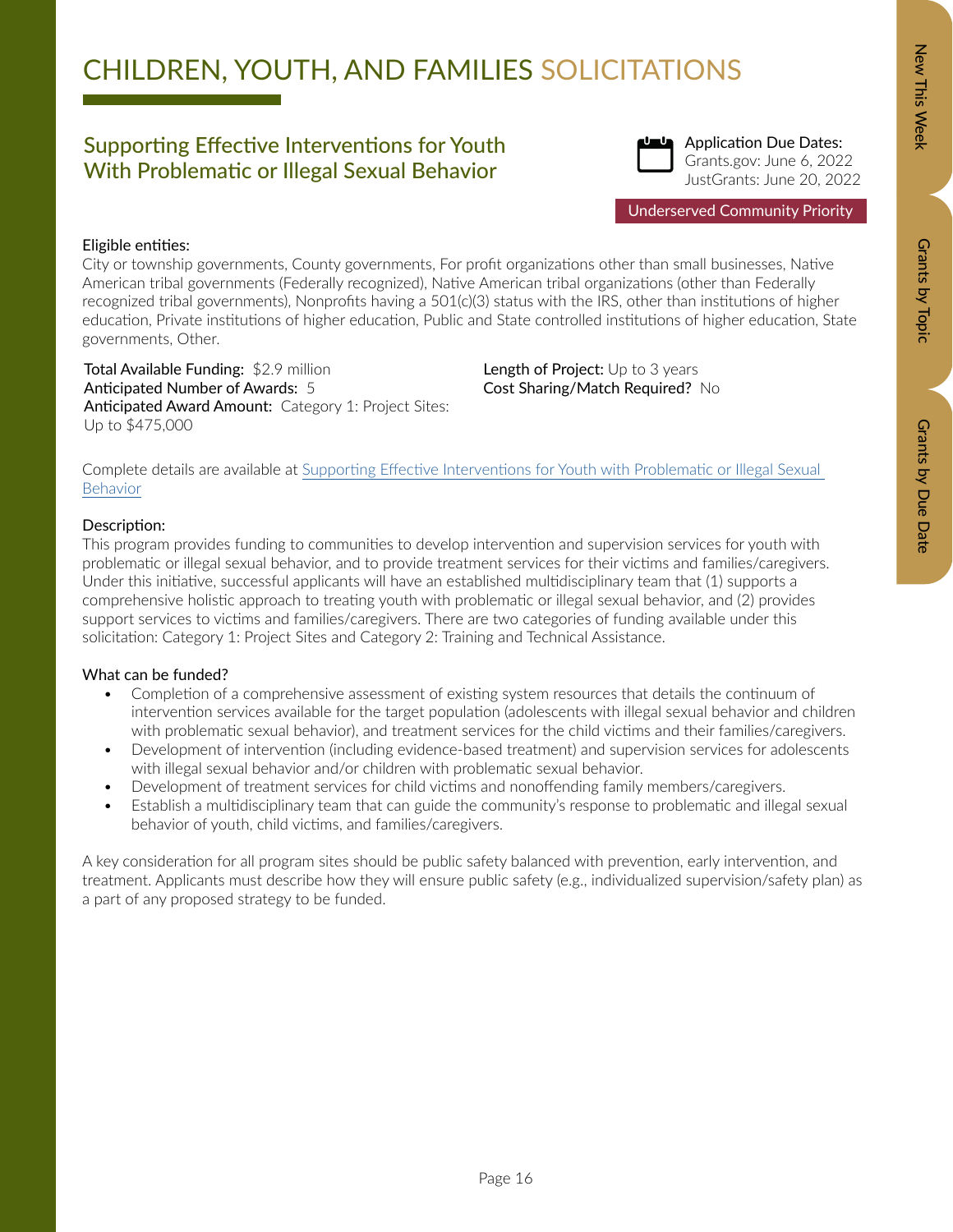# Community Economic Development Projects<br>Grants.gov: July 11, 2022



### Eligible entities:

To be eligible for the CED program, an applicant must meet three conditions:

- Applicant must be a private, non-profit CDC with 501(c)(3) status;
- Applicant must have articles of incorporation or bylaws demonstrating that the CDC has, as a principal purpose, the planning, developing, or managing of low-income housing or community economic development activities; and
- The Board of Directors must have representation from each of the following: community residents, business leaders, and civic leaders.

Total Available Funding: \$12.3 million Anticipated Number of Awards: 15 Anticipated Award Amount: Up to \$800,000 Per Project Period

Length of Project: CED-funded projects can be nonconstruction or construction projects. Non-construction projects will have one 36-month (3 year) project and budget period. Projects that involve construction will have one 48-month (4 year) project and budget period. Cost Sharing/Match Required? No

### Complete details are available at [Community Economic Development Projects.](https://www.acf.hhs.gov/sites/default/files/documents/ocs/HHS-2021-ACF-OCS-EE-1965-1.pdf)

### Description:

This program seeks to fund projects that address the personal and community barriers that must be overcome for individuals with low incomes to become self-sufficient. Funds can be used for costs associated with participating business start-up or expansion activities, as consistent with the cost principles found at 45 CFR Part 75, Subpart E, provided that the expenditures result in the creation of positions that can be filled with individuals with low incomes. Additional information for prospective applicants can be found [here.](https://www.acf.hhs.gov/ocs/ced-information-propsective-applicants)

### What can be funded?

CED funds may be used for the start-up or expansion activities of participating businesses, as consistent with the cost principles, as implemented in 45 CFR Part 75, Subpart E, provided that the expenditures result in the creation of positions that can be filled with individuals with low incomes. This includes:

- Start-up capital for operating expenses, such as salaries, facilities, and equipment that will be replaced by projected earnings; Loans to identified, viable, participating businesses;
- Equity or stock investment in identified viable, participating businesses, and/or;
- Funding for construction.

Examples of projects funded include business incubators, shopping centers, manufacturing businesses, and agriculture initiatives.

Grants by Topic

Grants by Topic

New This Week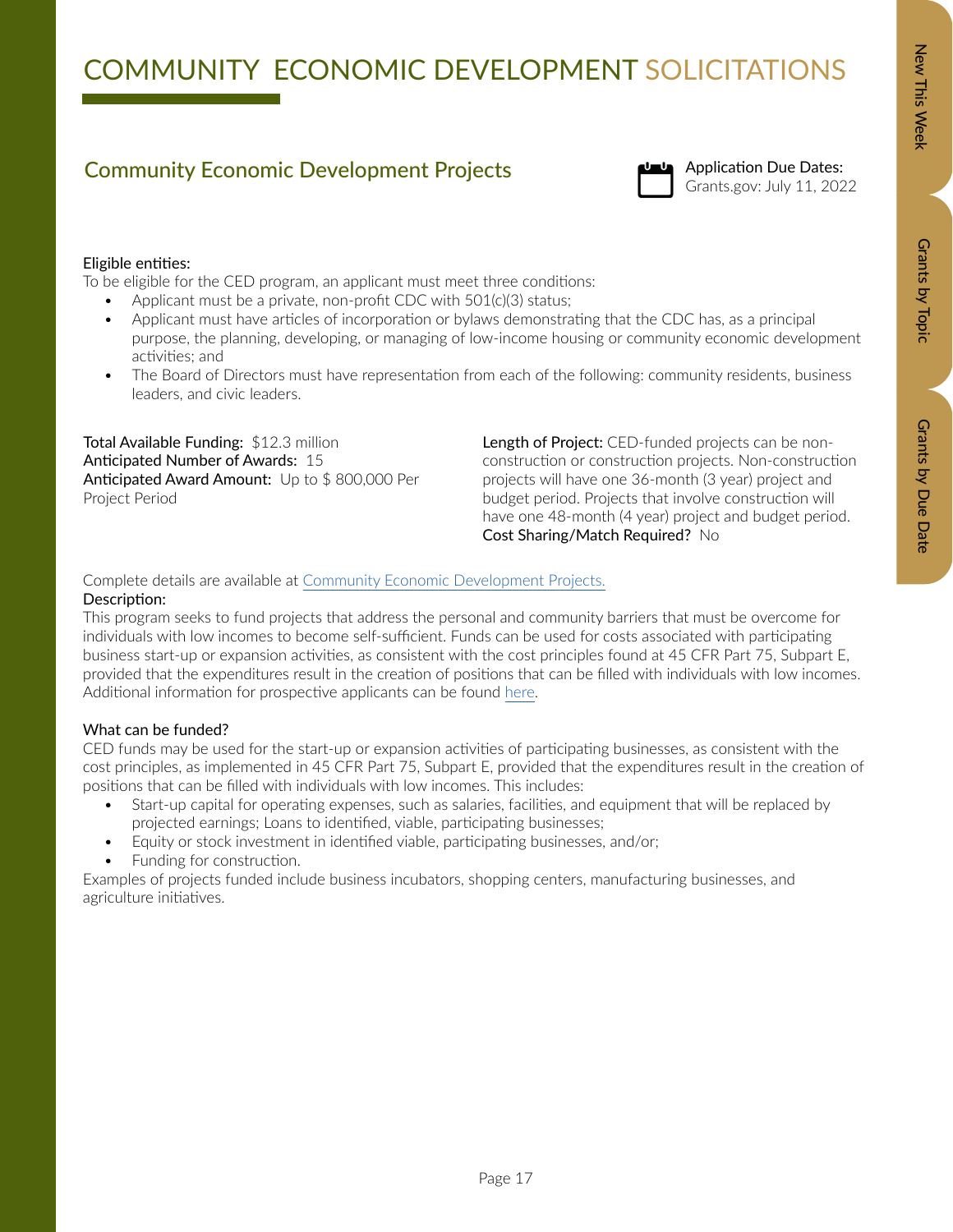# EXPANDING TREATMENT SERVICES SOLICITATIONS

### Comprehensive Opioid, Stimulant, and Substance Abuse Site-based Program



Application Due Dates: Grants.gov: June 13, 2022 JustGrants: June 17, 2022

Underserved Community Priority

Rural-Specific Category

### Eligible entities:

Category 1: *Local or Tribal Applications*

- City or township governments, county governments, city, township, or county governments in rural areas (as defined below), Native American tribal governments (federally recognized)
- Jurisdictions without a county or local government-based substance use service system may designate the state administering agency (SAA) to serve as the primary applicant in Category 1. Applicants should ensure they apply under the appropriate subcategory below, based on the population of the proposed project area:
	- » Subcategory 1a An urban area or large county with a population greater than 500,000.
	- » Subcategory 1b A suburban area or medium-size county with a population between 100,000 and 500,000.
	- » Subcategory 1c A rural area or small county or tribal area with a population of fewer than 100,000 or a federally recognized American Indian tribe. A rural area is defined as:
		- Any area or community no part of which is within an area designated as a standard metropolitan statistical area by the Office of Management and Budget.
		- Any area or community that is (i) within an area designated as a metropolitan statistical area or considered as part of a metropolitan statistical area and (ii) located in a rural census tract.

Length of Project: Up to 3 years Cost Sharing/Match Required? No

- Any federally recognized American Indian tribe.
- Category 2: *State Applications* State Governments

Total Available Funding: \$132 million Anticipated Number of Awards: 83 Anticipated Award Amount: Category 1: *Local or Tribal Applicants*

- Subcategory 1a: Up to \$1,600,000
- Subcategory 1b: Up to \$1,300,000
- Subcategory 1c: Up to \$1,000,000

Category 2: *State Applicants*: Up to \$6,000,000

Complete details are available at [Comprehensive Opioid, Stimulant, and Substance Abuse Site-based Program](https://bja.ojp.gov/funding/O-BJA-2022-171280.pdf)  [Solicitation](https://bja.ojp.gov/funding/O-BJA-2022-171280.pdf) 

### Description:

This program provides funding to develop, implement, or expand programs in response to the overdose crisis and impacts of illicit opioids, stimulants, or other substances with the objectives to reduce overdose deaths, promote public safety, and support access to prevention, harm-reduction, treatment, and recovery services in the community and justice system.

The objectives of Category 1 are to encourage and support the development of comprehensive, locally driven responses to the illicit use of opioids, stimulants, and other substances that expand access to treatment and recovery support services across the criminal justice system; support law enforcement and other first responder diversion programs for persons with substance use disorders; promote education and prevention activities; and address the needs of children impacted by substance use.

The objective of Category 2 is to support states in their efforts to implement and enhance one or more of the allowable activities detailed under Category 1 in a minimum of six geographically diverse counties, localities, regions, or tribal jurisdictions.

Grants by Topic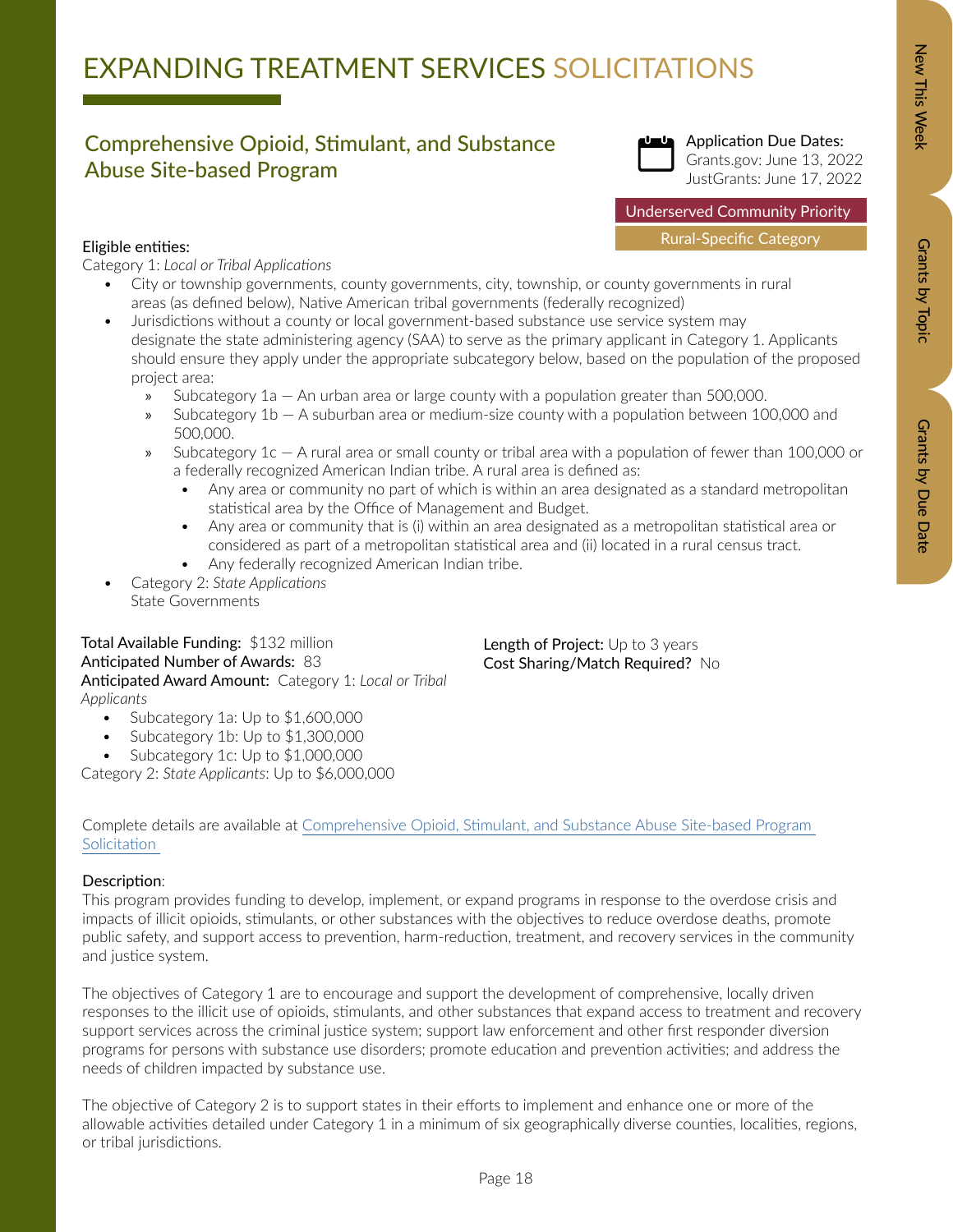# Zew This Week New Orants by Dopic Data Details by Due Data Grants by Due Date

### What can be funded?

Grant funds may be used to develop, implement, or expand a combination of the allowable use activities described below, or be concentrated on one so long as the proposed budget is appropriate and justified.

- Identifiable and accessible take-back programs for unused controlled substances found in the home and/or used by hospitals and long-term care facilities.
- Law enforcement and other first responder deflection and diversion programs.
- Comprehensive, real-time, regional information collection, analysis, and dissemination that promote the use of data for both real-time and comprehensive planning and response to overdoses and emerging drug trends.
- Naloxone for law enforcement and other first responders.
- Education and prevention programs to connect law enforcement agencies with K-12 students.
- Pre-booking or post-booking treatment alternative-to-incarceration programs, such as pretrial, prosecutor, and court diversion or intervention programs, that serve individuals at high risk for overdose or substance use disorder.
- Court programming to prioritize and expedite treatment and recovery services for individuals at high risk for overdose, as well as services for children and youth impacted by their parents' or other family members' substance use.
- Evidence-based substance use disorder treatment related to opioids, stimulants, and other illicit drugs, such as medication-assisted treatment (MAT), as well as harm reduction activities for and recovery support service engagement with the pretrial and post-trial populations leaving local or regional jails or secure residential treatment facilities.
- Transitional or recovery housing and peer recovery support services.
- Embedding social workers, peers, and/or persons with lived experience at any intercept of the Sequential Intercept Model to assist persons in the criminal justice system and their families navigate the justice system and increase their connection to treatment and recovery support services. Social workers, peers, and/or persons with lived experience may be embedded within law enforcement, pretrial and probation agencies, prosecutor-led programs, legal defense agencies, child welfare agencies, courts, and jails to support community reentry.
- Field-initiated projects that bring together justice, behavioral health, and public health practitioners to implement new or promising practices, which may not yet have a research base in addressing the impact of opioids, stimulants, and other substances on communities as a whole and individuals at risk of or with justice system involvement. This includes the application of evidence-based strategies from other fields that have not yet been fully examined in the justice context. Applications for field-initiated projects must include a research partner.

Category 2 applicants can implement one or more of the allowable activities detailed under Category 1. The grantees must support a robust planning period for the sites as well as support for implementation efforts, cross-site training, and peer-to-peer learning. State grantees must conduct an evaluation of all grant-funded activities and provide a copy of the annual, interim, and final evaluation reports prior to the close of the grant period, in collaboration with an independent researcher.

BJA's COSSAP Resource Center provides examples of successful applications from past years. Click here to learn more: [Applying for Funding - COSSAP Resource Center - Comprehensive Opioid, Stimulant, and Substance Abuse](https://www.cossapresources.org/Program/Applying#ApplicantResources)  [Program \(COSSAP\) \(cossapresources.org\).](https://www.cossapresources.org/Program/Applying#ApplicantResources)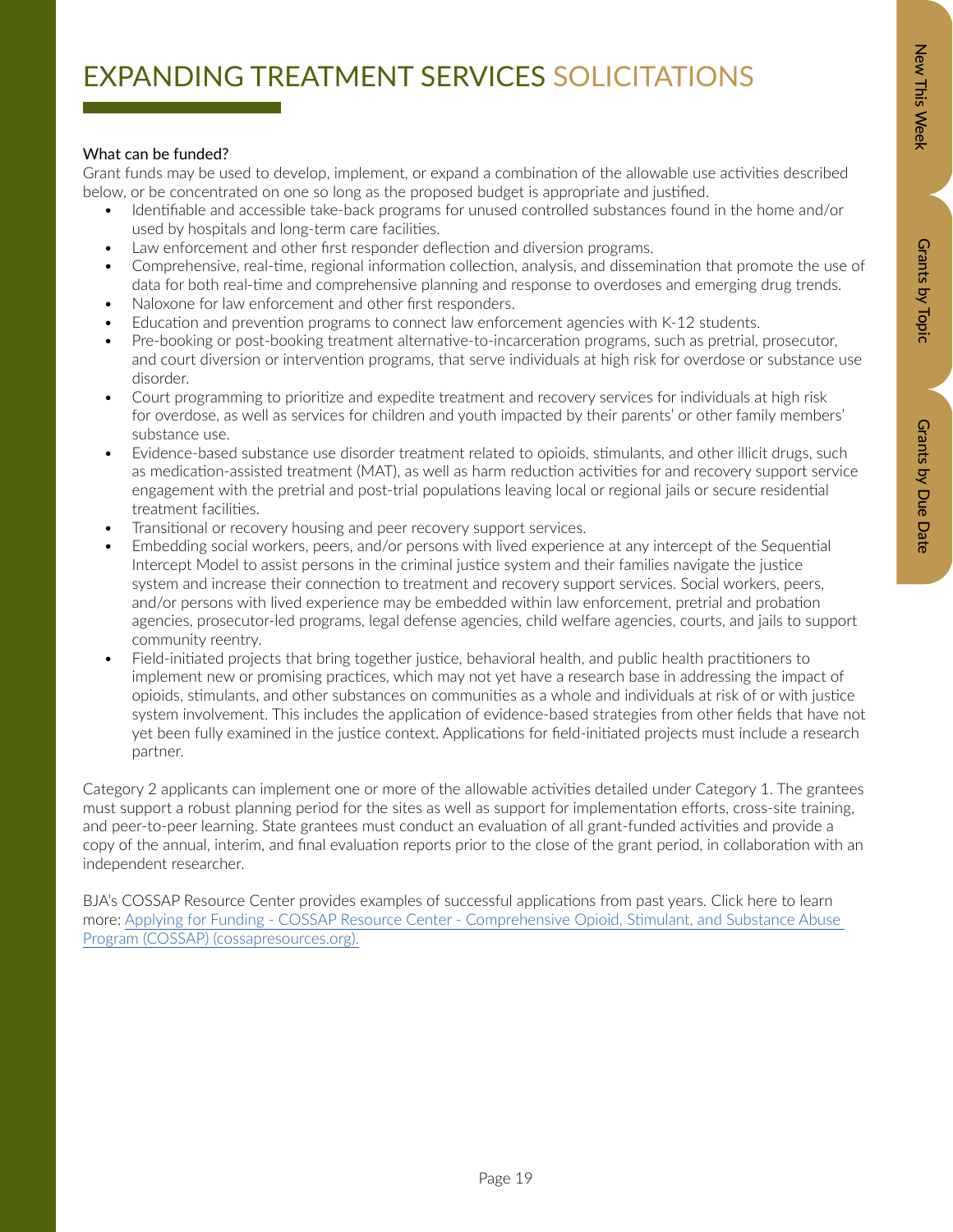### Grategic Prevention Framework-Partnerships for<br>Grants.gov: June 13, 2022 **Success**



Application Due Dates:

### Eligible entities:

Eligible applicants are domestic public and private nonprofit entities, which may include but is not limited to states, territories, jurisdictions, communities, community-based organizations, federally recognized Tribes and Tribal organizations, and Urban Indian Organizations.

Total Available Funding: \$8.8 million Anticipated Number of Awards: 5 States; 7 Communities Anticipated Award Amount: Up to \$375,000 per year for community, tribal, or territory applicants; Up to \$1,250,000 for state applicants.

Length of Project: Up to 5 years Cost Sharing/Match Required? No

Complete details are available at Strategic Prevention Framework-Partnerships for Success

### Description:

The purpose of this grant program is to help reduce the onset and progression of substance misuse and its related problems by supporting the development and delivery of state and community substance misuse prevention and mental health promotion services. The SPF-PFS program is grounded in the Strategic Prevention Framework (SPF), a community engagement model grounded in public health principles, including being data-driven, and focused on providing evidence-based services to high-risk underserved communities. SPF-PFS grant recipients focus on strengthening state and community-level prevention capacity to identify and address local substance use prevention concerns, such as underage drinking, marijuana, tobacco, electronic cigarettes, opioids, and heroin. Using local, state, and national substance use public health data, recipients will identify prevention priorities in their communities, and develop and implement strategies to prevent the misuse of substances and promote mental health and well-being among youth and adults. Recipients will utilize a data-driven approach to identify underserved communities and atrisk sub-populations of focus.

### What can be funded?

Community/tribal/territorial recipients must use the [Strategic Prevention Framework \(SPF\)](https://www.samhsa.gov/sites/default/files/20190620-samhsa-strategic-prevention-framework-guide.pdf) to address up to three community substance misuse prevention/mental health promotion priorities through the following approach: Assessment

- Identify substance use concerns
- Assess what risk factors might be mitigated or what protective factors might be strengthened
- Estimate the potential impact of prevention initiatives
- The assessment must be submitted 90 days post award

Capacity

- Identify and engage local partners and resources
- Develop and strengthen prevention resources
- Build or strengthen existing community structures

Planning

- Develop an implementation plan
- Establish processes to continually review and revise the plan
- The implementation plan must be submitted 6 months post award

Evaluation

- Establish impact measures
- Share results with community
- Utilize and share effective resources with the Prevention Technology Transfer Centers (PTTCs)

Additional allowable activities are included on page 10 of this solicitation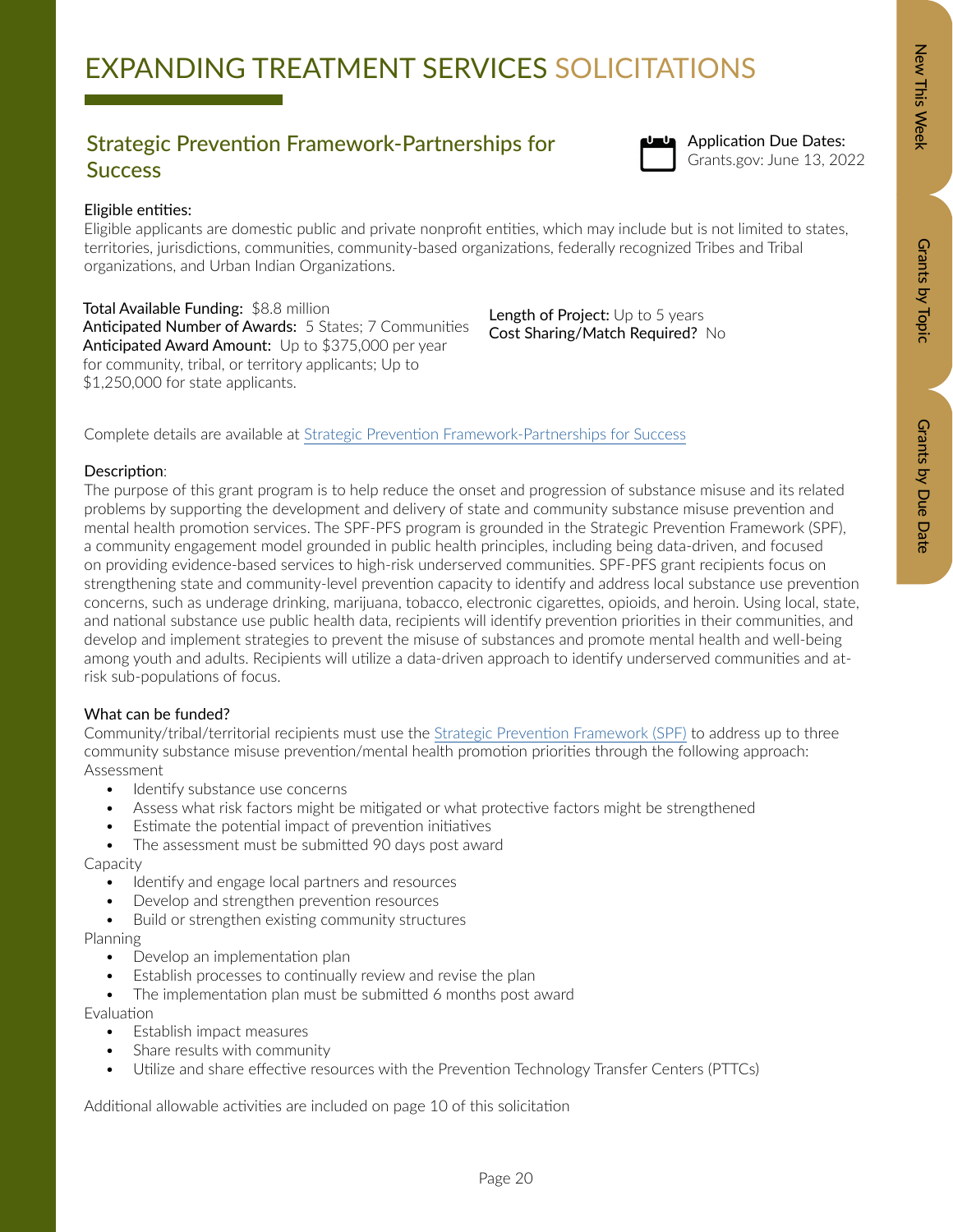# EXPANDING TREATMENT SERVICES SOLICITATIONS

# Tribal Opioid Response Grants (TOR) and Superintendent Control of the Second States:<br>Grants.gov: June 27, 2022



Application Due Dates:

### Eligible entities:

Eligibility is limited to federally recognized American Indian or Alaska Native Tribe or tribal organizations. Tribes and tribal organizations may apply individually, as a consortium, or in partnership with an Urban Indian Organizations.

Total Available Funding: \$55 million Anticipated Number of Awards: Up to 150 Anticipated Award Amount: \$250,000 to \$1,925,000 based on population

Length of Project: Up to 2 years Cost Sharing/Match Required? No

Complete details are available at [Tribal Opioid Response Grants](https://www.samhsa.gov/grants/grant-announcements/ti-22-006)

### Description:

This program provides funding to assist in addressing the overdose crisis in Tribal communities by increasing access to FDA-approved medications for the treatment of opioid use disorder (MOUD), and supporting the continuum of prevention, harm reduction, treatment, and recovery support services for opioid use disorder (OUD) and co-occurring substance use disorders. The program also supports the full continuum of prevention, harm reduction, treatment and recovery support services for stimulant misuse and use disorders, including for cocaine and methamphetamine.

### What can be funded?

- Completion of a community readiness or needs assessment, and a comprehensive strategic plan, based on the most current epidemiological data for the Tribe to address the gaps in prevention, treatment, and recovery support services identified by the Tribe.
- Implementation of workforce development activities to ensure that individuals working in tribal communities are well versed in strategies to prevent and treat opioid misuse.
- Incorporation of culturally appropriate and traditional practices into the program design and implementation.
- Development and implementation of evidence-based contingency management programs to treat stimulant use disorder and concurrent substance misuse, and to also improve retention in care.
- Assistance to patients with treatment costs and development of strategies to eliminate or reduce treatment costs for under and uninsured patients.
- Addressing barriers to receiving MOUD by reducing the cost of treatment, developing innovative systems of care to expand access to treatment, engage and retain patients in treatment, address discrimination associated with accessing treatment, including discrimination that limits access to MOUD, and support longterm recovery.
- Treatment transition and coverage for patients reentering communities from criminal justice settings or other rehabilitative settings.
- Purchasing and/or implementing mobile and/or non-mobile medication units that provide appropriate privacy and adequate space to administer and dispense medications for OUD treatment in accordance with federal regulations.
- Support education, screening, care coordination, risk reduction interventions, testing, and counseling for HIV/ AIDS, hepatitis, and other infectious diseases.
- Innovative telehealth strategies to increase the capacity of tribal communities to support OUD/stimulant use disorder prevention, treatment, and recovery.
- Development and implementation of tobacco/nicotine product cessation programs, activities, and strategies.
- Assessing the impact of the grant.
- Providing cultural competency and implicit bias reduction training to service providers to increase awareness and acknowledgment of differences in language, age, culture, socio-economic status, political and religious beliefs, sexual orientation and gender identity, and life experiences.
- Providing activities that address behavioral health disparities and the social determinants of health.

Infrastructure development costs may be no more than 15 percent of the total grant award. See pages 13-14 for additional information.

Grants by Topic

Grants by Topic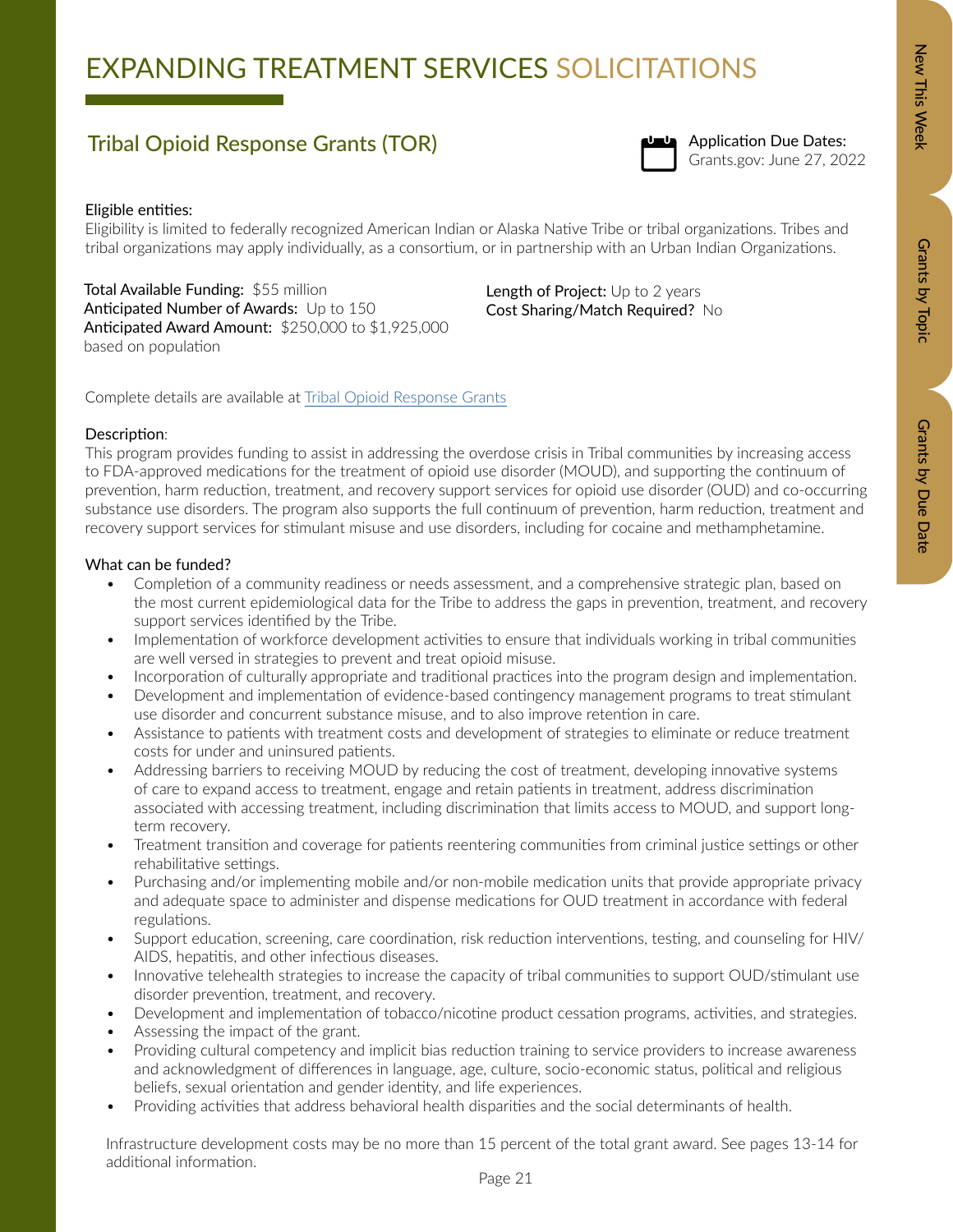## FELLOWSHIP OPPORTUNITIES SOLICITATIONS

### Visiting Fellows Program



Underserved Community Priority

### Eligible entities:

Category 1: State governments Special district governments City or township governments Public and statecontrolled institutions of higher education County governments Public housing authorities/American Indian housing authorities Native American tribal governments (federally recognized) Nonprofits having a 501(c)(3) status with the IRS, other than institutions of higher education Nonprofits that do not have a 501(c)(3) status with the IRS, other than institutions of higher education Private institutions of higher education For-profit organizations other than small businesses.

Total Available Funding: \$1.65 million Anticipated Number of Awards: 6 Anticipated Award Amount: Up to \$350,000 Length of Project: Up to 2 years Cost Sharing/Match Required? No

Complete details are available at [Visiting Fellows Program](https://bja.ojp.gov/funding/opportunities/o-bja-2022-171145)

### Description:

Awards made under this program will fund fellowships for a period of 24 months, including a potential residency period of 9 to 12 months, where the fellow will work closely with BJA staff members and potentially work onsite at BJA in Washington, D.C. on a regular basis. The purpose of each fellowship is to make important policy and programmatic contributions in a focus area of criminal justice practice. Fellows will collaborate with BJA and DOJ staff members to provide critical outreach, data, research, and subject-matter expertise to inform the development of new BJA strategies and programs to benefit the field.

### What can be funded?

Applicants must address one or both of the following issues: (1) substance use disorders, and/or (2) precipitous increase in crime or a particular type of crime. Within these issue areas, BJA is seeking to address the following goals:

- Accelerate justice and enhance capacity of criminal justice leaders to reduce rates of incarceration, community correctional control, and racial disparities, including alternative strategies and systems such as restorative justice approaches and diversion particularly for persons with substance use disorders and which respond to increases in crime.
- Combat, address, or otherwise respond to precipitous or extraordinary increases in crime, or in a type or types of crime.
- Target and reduce violent crime, particularly hate crimes.
- Enhance collaboration across justice, behavioral health, and public health to address barriers for people impacted by the criminal justice system.
- Improve relationships between communities and the criminal justice system by building trust and confidence, increasing access to justice, and improving actual and perceptions of fairness across the justice system, including crime associated with substance use disorders and/or increases in crime.
- Institutionalize innovative and effective practices implemented during the COVID-19 pandemic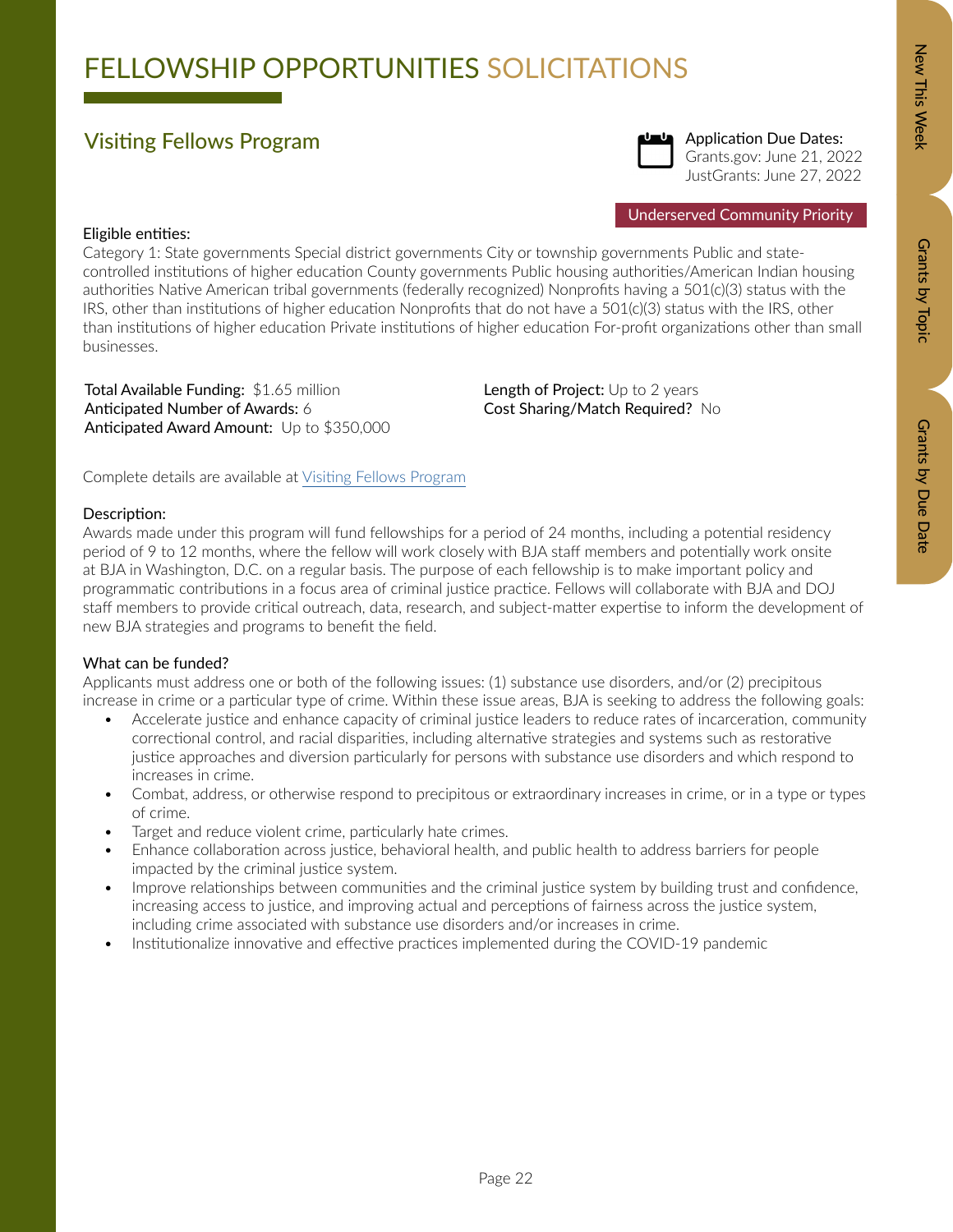## FELLOWSHIP OPPORTUNITIES SOLICITATIONS

### VOCA Victim Compensation Fellow



### Application Due Dates: Grants.gov: July 5, 2022 JustGrants: July 12, 2022

### Eligible entities:

Individuals: The successful candidate must demonstrate substantial knowledge of data and research related to victimization and victim services, and have the skills to communicate orally and in writing with a broad audience of stakeholders. Applicants must be able to be onsite at OVC in Washington, D.C., for a minimum of 1 week per 6 months throughout a 36-month project period, unless there are unique circumstances that would prevent the grantee Fellow from being onsite. The grantee Fellow will work with OVC to determine unique circumstances and make adjustments, as necessary. Organizations are not eligible to apply.

Total Available Funding: \$400,000 Anticipated Number of Awards: 1 Anticipated Award Amount: Up to \$400,000 Length of Project: Up to 3 years Cost Sharing/Match Required? No

Complete details are available at [VOCA Victim Compensation Fellow](https://ovc.ojp.gov/funding/opportunities/o-ovc-2022-171333)

### Description:

This program supports a grantee Fellow at the Office for Victims of Crime. This program will support one Fellow assigned to OVC's State Victim Resource Division (SVRD). The compensation Fellow will work with OVC staff, compensation administrators, and relevant stakeholders in the victim services field to identify ways to increase awareness of and access to state victim compensation programs. The compensation Fellow would focus on those communities that historically have not accessed or received compensation funding at the same rate as other eligible victim populations. The selected Fellow will have demonstrated expertise in working with VOCA Victim Compensation programs and OVC.

### What can be funded?

The individual who is awarded funding under this program will work collaboratively with OVC and the crime victim services' field to:

- Identify barriers that prevent all victims of crime, including victims of color, from accessing and receiving compensation
- Improve support and resources for state victim compensation programs
- Promote equity in access to and receipt of compensation funding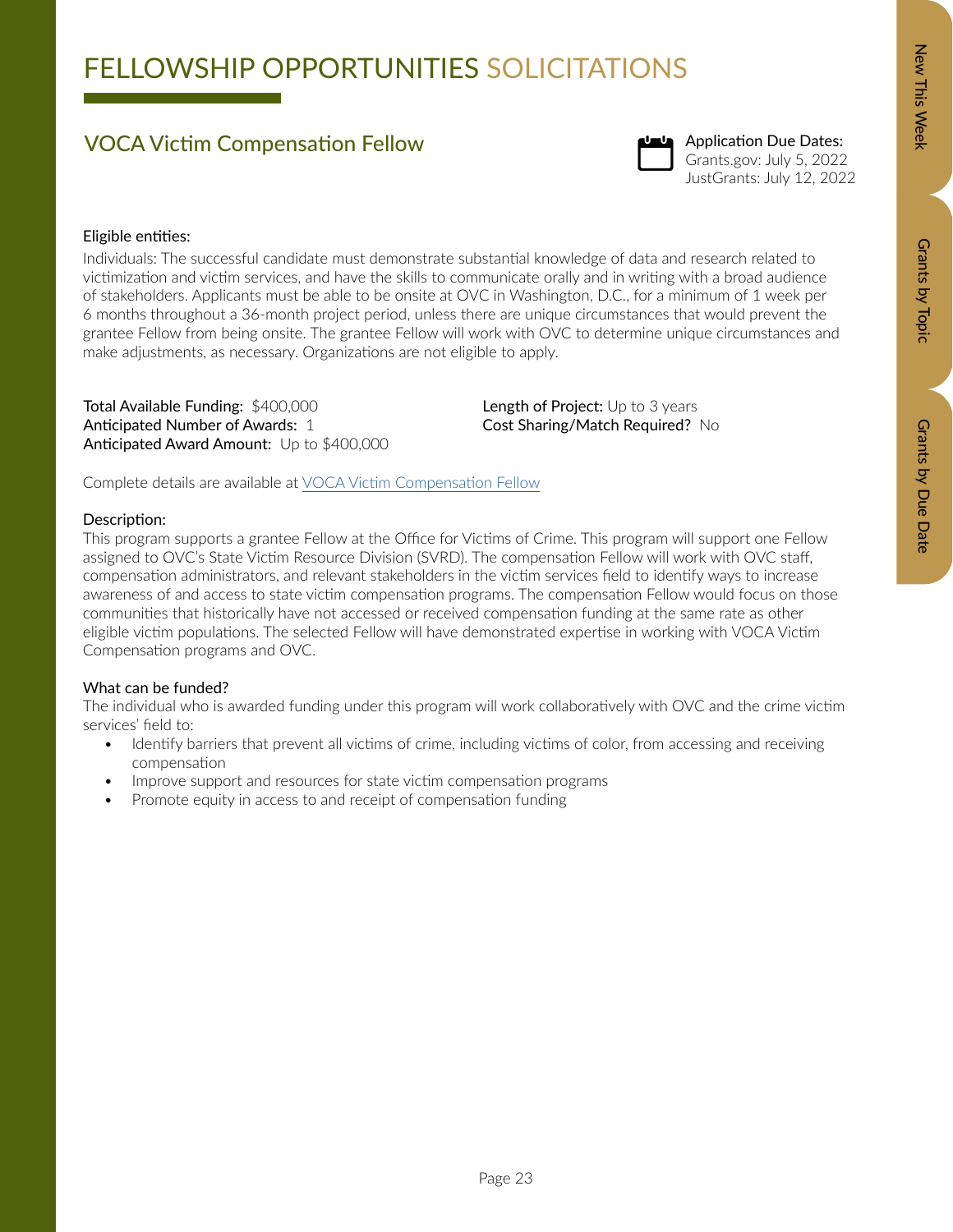# Zew This Week New Orants by Dopic Data Details by Due Data Grants by Due Date

# FORENSIC SCIENCE SOLICITATIONS

### Paul Coverdell Forensic Science Improvement Grants Program – Competitive



Application Due Dates: Grants.gov: June 22, 2022 JustGrants: June 27, 2022

### Eligible entities:

City or township governments, County governments, State governments.

Total Available Funding: \$4.4 million Anticipated Number of Awards: 15 Anticipated Award Amount: \$500,000 Length of Project: Up to 3 years Cost Sharing/Match Required? No

Complete details are available at [Paul Coverdell Forensic Science Improvement Grants Program – Competitive](https://bja.ojp.gov/funding/opportunities/o-bja-2022-171341)

### Description:

This program seeks to improve forensic science and medical examiner/coroner services, including services provided by laboratories operated by states and units of local government. Under the Coverdell Program, state administering agencies (SAAs) may apply for both formula and competitive funds. Units of local government may apply for competitive funds. This solicitation is ONLY for the competitive funds.

- Salary and benefits of laboratory employees. Funds may be used for forensic science or medical examiner/ coroner office personnel, fellowships, visiting scientists, interns, consultants, or temporary staff.
- Overtime for laboratory staff. Funds may be used to pay overtime for laboratory scientists (excluding executive personnel) to directly examine, analyze, and interpret physical and/or digital evidence in criminal matters.
- Computerization. Funds may be used to upgrade, replace, lease, or purchase computer hardware and software for forensic analyses and data management.
- Laboratory equipment. Funds may be used to upgrade, lease, or purchase forensic laboratory or medical examiner/coroner office equipment and instrumentation.
- Supplies. Funds may be used to acquire forensic laboratory or medical examiner/coroner office supplies.
- Accreditation. Funds may be used to prepare for laboratory accreditation by the ANSI-ASQ National Accreditation Board (ANAB), National Association of Medical Examiners (NAME), the American Association for Laboratory Accreditation (A2LA), International Association of Coroners & Medical Examiners (IAC&ME) or other appropriate, accrediting bodies for forensic science and/or medicolegal death investigation.
- Education, training, and certification. Funds may be used for appropriate internal and external training of staff that are involved directly and substantially in providing forensic science or medical examiner/coroner services.
- Facilities. Funds may be used for program expenses related to facilities, provided that the expenses are directly attributable to improving forensic science or medical examiner/coroner services. Funds may also be used for renovation and/or construction undertaken as part of the applicant's program to improve forensic science or medical examiner/coroner services.
- Priority Language: Applications requesting Coverdell funds for projects that address specified opioid- and synthetic drug-related challenges to the forensic science community will be given priority consideration in award decisions over applications not requesting funds for such projects.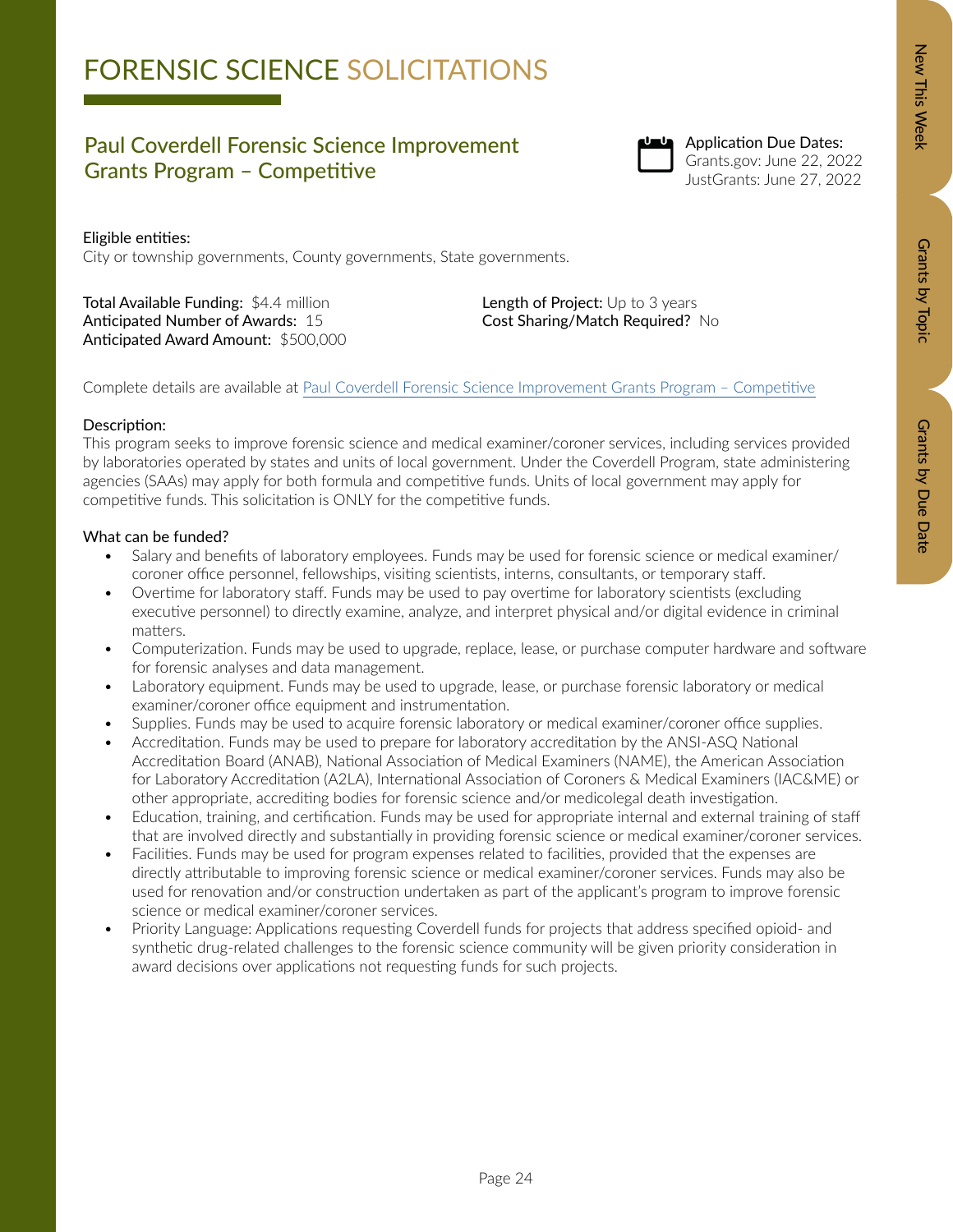# Zew This Week New Orants by Dopic Data Details by Due Data Grants by Due Date

# FORENSIC SCIENCE SOLICITATIONS

### Postconviction Testing of DNA Evidence



Application Due Dates: Grants.gov: June 22, 2022 JustGrants: June 27, 2022

Underserved Community Priority

### Eligible entities:

City or township governments, County governments, Public and State controlled institutions of higher education, State governments

Total Available Funding: \$10.6 million Anticipated Number of Awards: 22 Anticipated Award Amount: Up to \$500,000 Length of Project: Up to 3 years Cost Sharing/Match Required? No

Complete details are available at [Postconviction Testing of DNA Evidence](https://bja.ojp.gov/funding/opportunities/o-bja-2022-171340)

### Description:

This program provides funding to defray the costs associated with postconviction case review, evidence location, and DNA testing in violent felony cases (as defined by state law) where the results of such testing might demonstrate actual innocence.

- Salary and benefits of additional employees Funds may be used for salaries and benefits of additional fullor part-time employees to the extent that such employees are directly engaged in case identification, case review, location of evidence, or DNA analysis of biological evidence.
- Overtime Funds may be used for employee overtime for the purpose of case identification, case review, location of evidence, or DNA analysis of biological evidence.
- Travel (limited) Funds may be used for reasonable travel expenses directly associated with case identification, case review, location of evidence, or DNA analysis of biological evidence.
- Computer equipment Funds may be used to upgrade, replace, lease, or purchase computer hardware or software that will be used exclusively for case identification, case review, location of evidence, or DNA analysis of biological evidence.
- Laboratory supplies Funds may be used to acquire laboratory supplies for DNA analysis of biological evidence.
- Engage additional (temporary) personnel Funds may be used to obtain the services of individuals (other than employees of the recipient) to perform case identification and case reviews, locate evidence, or perform DNA analyses of biological evidence in the crime laboratory.
- Procurement from private laboratories of DNA analyses Funds may be used for contracts with accredited fee-for-service laboratories to conduct DNA analysis of biological evidence.
- Training (limited) In limited circumstances, funds may be used for postconviction training directly related to case identification, case review, location of biological evidence, and DNA analysis of biological evidence.
- Award recipients must attend the annual 2-day forensics workshops for all recipient sites that will take place in the Washington, D.C., area.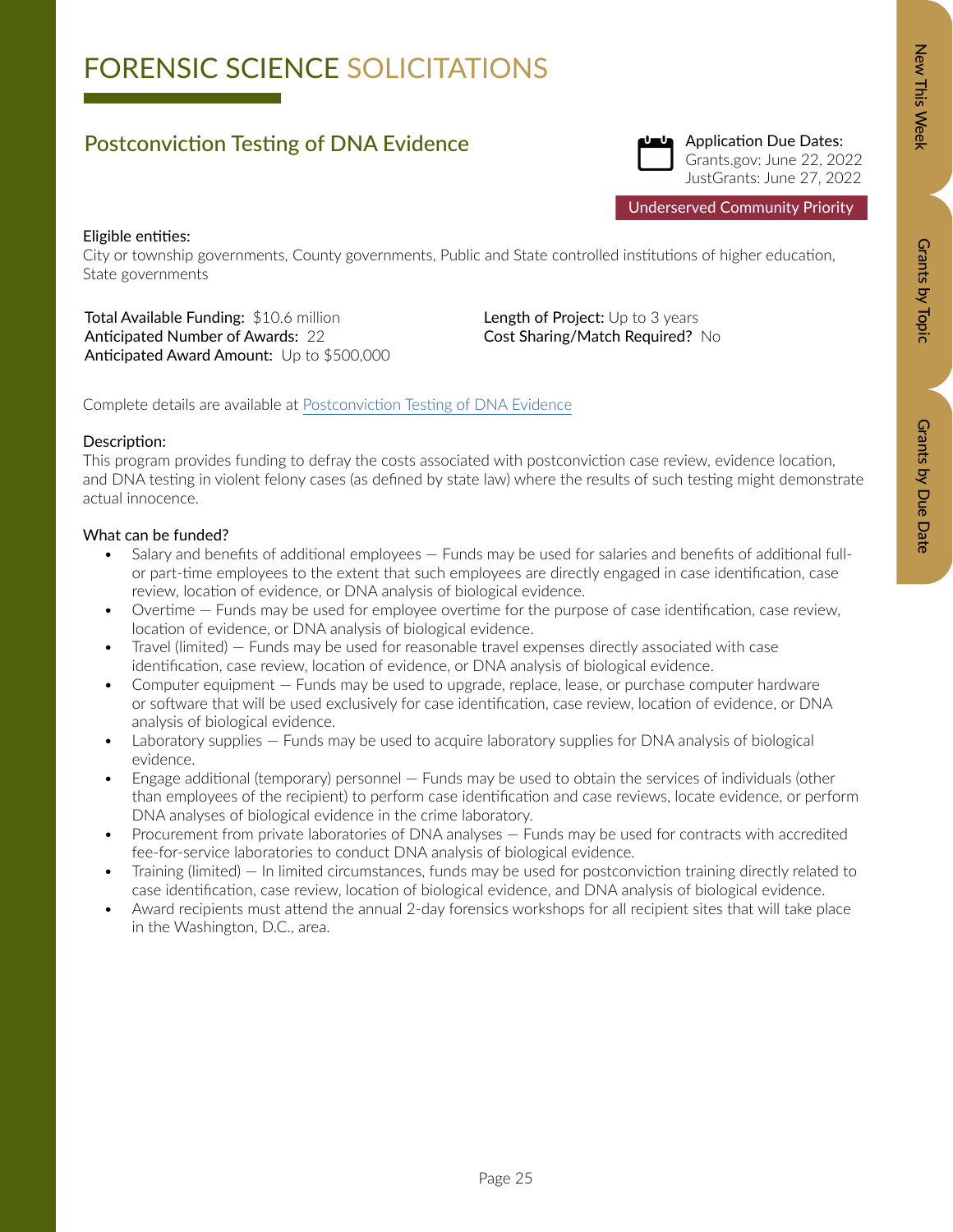# Zew This Week New Orants by Dopic Data Details by Due Data Grants by Due Date

### Prosecuting Cold Cases Using DNA



Application Due Dates: Grants.gov: June 22, 2022 JustGrants: June 27, 2022

Underserved Community Priority

### Eligible entities:

State governments, Special district governments, County governments, City or township governments, Native American tribal organizations (other than federally recognized tribal governments), Native American tribal governments (federally recognized), Other: State and local prosecuting agencies, law enforcement, state agencies, or local crime laboratories may partner with the agency that serves as the lead applicant for the award to work toward achieving the program goal of seeking resolution in violent crime cold cases. However, a prosecuting entity must be fully engaged in the project, either by the prosecuting entity being the lead applicant OR by the prosecuting entity providing a letter of support to demonstrate engagement in the project.

Total Available Funding: \$7.5 million Anticipated Number of Awards: 15 Anticipated Award Amount: Up to \$500,000 Length of Project: Up to 3 years Cost Sharing/Match Required? No

Complete details are available at [Prosecuting Cold Cases Using DNA](https://bja.ojp.gov/funding/opportunities/o-bja-2022-171337)

### Description:

This program provides funding to support agencies in the resolution of violent crime cold cases by providing resources for agencies to prosecute cases where a suspect's DNA has been identified, decreasing the number of unresolved violent crime cold cases.

- Salary and benefits of additional employees: Funds may be used for salaries and benefits of additional fulltime or part-time employees to engage in activities related to the prosecution of eligible violent crime cold cases, including case review, investigation, location of evidence, forensic analysis of evidence, and prosecution as described above.
- Overtime: Funds may be used for overtime for existing employees for the purposes of adjudication, case review, investigation, location of evidence, crime analysis, and forensic analysis of evidence, including post database hit case investigation necessary for retrieval of confirmatory evidence samples.
- Travel (limited): Funds may be used for reasonable travel expenses related to investigative purposes, evidence collection, and necessary prosecutorial activities within the scope of the program. These costs must be in accordance with federal policy or an organizationally approved travel policy.
- Consultant and contractor services: Funds may be used to hire consultants or temporary contract staff, or both, to conduct case reviews, investigations, locate evidence, or conduct forensic analyses of evidence in violent crime cold cases where DNA from a suspect has been identified (suspect(s) may be known or unknown). Funds may also be used for contracts with accredited fee-for-service laboratories to conduct forensic analysis of evidence for these cases.
- Award recipients must attend an annual 2-day forensics workshop that will take place in the Washington, D.C., area.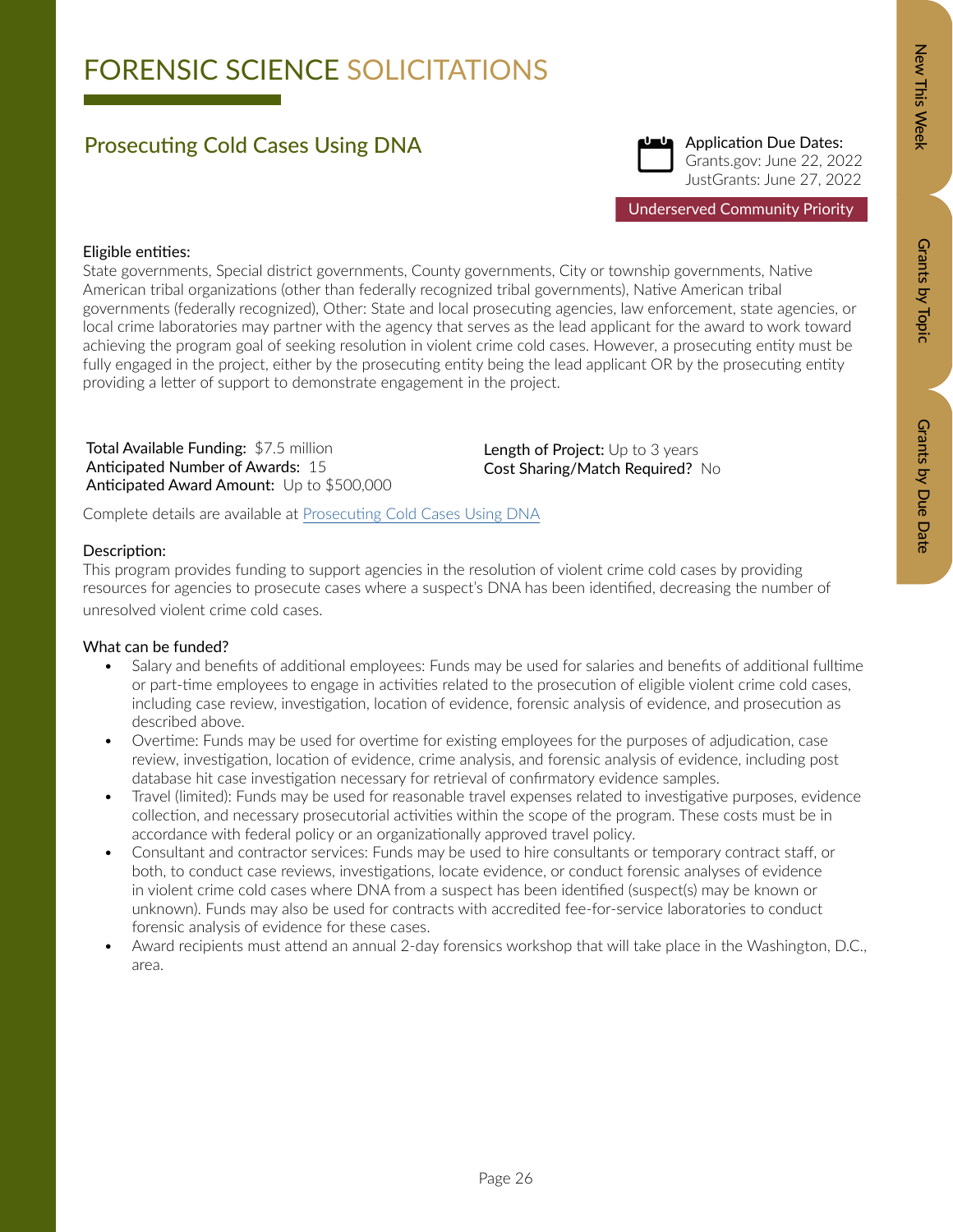# Zew This Week New Orants by Dopic Data Details by Due Data Grants by Due Date

# FORENSIC SCIENCE SOLICITATIONS

### Strengthening the Medical Examiner-Coroner System Program



Application Due Dates: Grants.gov: June 22, 2022 JustGrants: June 28, 2022

Underserved Community Priority

### Eligible entities:

City or township governments, County governments, For profit organizations other than small businesses, Native American tribal governments (Federally recognized), Native American tribal organizations (other than Federally recognized tribal governments), Nonprofits having a 501(c)(3) status with the IRS, other than institutions of higher education, Nonprofits that do not have a 501(c)(3) status with the IRS, other than institutions of higher education, Private institutions of higher education, Public and State controlled institutions of higher education, Special district governments, State governments, Other: Certain qualified individuals.

Total Available Funding: \$2 million Anticipated Number of Awards: Purpose Area 1: 7 awards; Purpose Area 2: 10 awards (17 awards total) Anticipated Award Amount: Purpose Area 1: Up to \$150,000; Purpose Area 2: Up to \$100,000

Length of Project: Up to 2 years Cost Sharing/Match Required? No

Complete details are available at [Strengthening the Medical Examiner-Coroner System Program](https://bja.ojp.gov/funding/opportunities/o-bja-2022-171339)

### Description:

This program is designed to increase the supply of qualified forensic pathologists and support the enhancement of medicolegal death investigations (MDI) services nationwide. Under this program, BJA is seeking proposals to provide funding in two purpose areas:

- Purpose Area 1: Forensic Pathology Fellowships To help address the extreme shortage of board-certified forensic pathologists in the United States.
- Purpose Area 2: Medical Examiner-Coroner Office Accreditation To strengthen the quality and consistency of ME/C services.

### What can be funded?

Purpose Area 1: Forensic Pathology Fellowships

- Salary/stipend for the fellow and related costs that may include fringe benefits (if applicable), at the applicant institution's discretion. Note: Under Purpose Area 1, applicants may apply for one position up to \$150,000, or they apply for two positions up to \$300,000.
- Up to \$75,000 of the \$150,000 may be used for other related direct or indirect costs. Related costs may include any combination of the fellow's fees, project costs, professional society membership fees, conference travel, and/or loan repayment among other allowable expenses incurred during the award period of performance.
- Loan Repayments To offset the financial burden associated with educational debt and assist with recruiting qualified candidates, applicants may use up to \$75,000 for fellowship loan repayments.
- Recruitment Travel As part of the marketing and recruitment strategy, applicants may use a portion of funding for mentee-type travel, so candidates are able to gain more training and knowledge about fellowships.
- Training Award recipients must attend the annual 2-day forensics workshops for all recipient sites that will take place in the Washington, D.C., area. Key site team personnel (up to three representatives per site are allowed) will be expected to attend each annual meeting during the course of the grant period (starting in 2023), and applicants should budget accordingly.

Purpose Area 2: Medical Examiner-Coroner Office Accreditation

- Subawards (Microgrants) An entity may apply to establish subawards for individual ME/C offices. The accreditation fee (i.e., approximately \$10,000 to \$20,000) for an ME/C office is lower than the overall award amount available under this purpose area (\$100,000). Thus, an entity may apply for funds under Purpose Area 2 to then distribute payments for the accreditation fee for several ME/C offices.
- Funds may be used to support new ME/C office accreditation. Funds may now be used to maintain existing accreditation.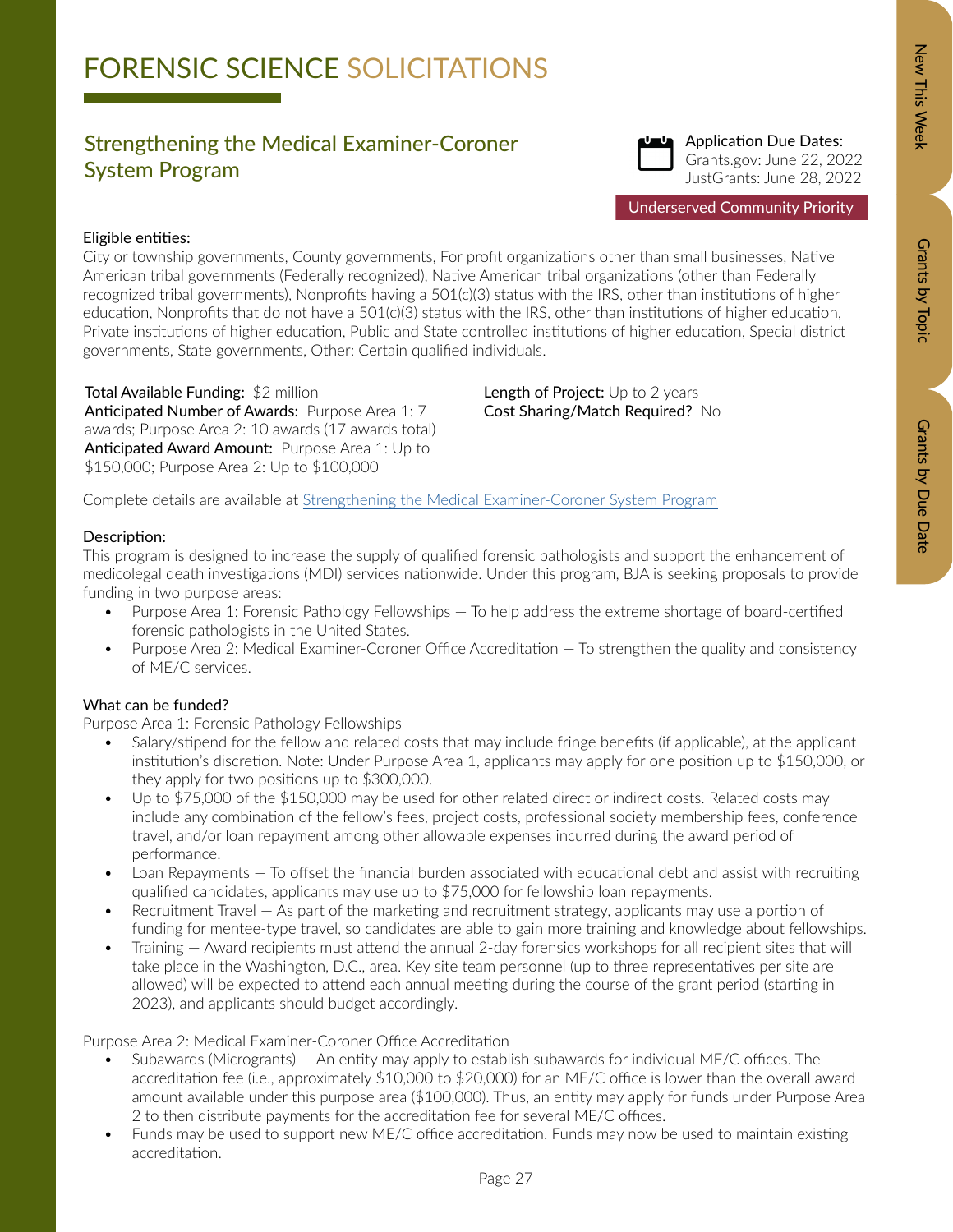### Building State Technology Capacity and Jabara-Heyer No HATE Act State-Run Hate Crime Reporting Hotlines



Application Due Dates: Grants.gov: July 12, 2022 JustGrants: July 19, 2022

Underserved Community Priority

New This Week

Eligible entities: Purpose Area 1: Building State Technology Capacity

• Victims of Crime Act (VOCA) Formula Assistance and Compensation Program State Administering Agencies (SAAs).

Purpose Area 2: Jabara-Heyer No Hate Act State Run Hate Crime Reporting Hotlines

State agencies (not limited to VOCA SAAs).

Total Available Funding: \$4.2 million Anticipated Number of Awards: Purpose Area 1: 4 awards each; Purpose Area 2: 2 awards Anticipated Award Amount: Purpose Area 1: Up to \$500,000; Purpose Area 2: Up to \$1.12 million

Length of Project: Purpose Area 1: 3 Years; Purpose Area 2: 4 Years Cost Sharing/Match Required? No

Complete details are available at [Building State Technology Capacity and Jabara-Heyer No HATE Act State-Run Hate](https://ovc.ojp.gov/funding/opportunities/o-ovc-2022-171342)  [Crime Reporting Hotlines](https://ovc.ojp.gov/funding/opportunities/o-ovc-2022-171342)

### Description:

Purpose Area 1: This program supports the implementation of statewide technology programs to enhance victims' access to services, foster innovation and efficiency in providing services, improve the quality of services, and improve the accessibility and responsiveness of victim service organizations.

Purpose Area 2: This program supports state-run hate crime hotlines to assist victims who might otherwise be reluctant to report these crimes.

### What can be funded?

Purpose Area 1:

- Conduct strategic planning to identify gaps and implement the strategic plan to enhance statewide technological capacities for both purpose areas.
- Implement technological enhancements to improve the state's technological capacity as relevant to victim services.
- Collaborate with community stakeholders, victim service providers, survivors or persons with lived experiences, subrecipient organizations, and other allied professionals and key stakeholders.
- Collect data and participate in evaluation activities to determine if the program is meeting its stated goals and objectives.

Purpose Area 2:

- Conduct strategic planning to identify gaps and implement the state-run hate crime reporting hotline.
- Collaborate with community stakeholders, victim service providers, survivors, or persons with lived experiences, community-based organizations, culturally specific organizations, and other allied professionals and key stakeholders.
- Develop an outreach/marketing plan that outlines how the grantee will raise awareness of the state-run hotline, particularly for communities and individuals most likely to be targeted by hate crimes.
- Collect data and participate in evaluation activities to determine if the program is meeting its stated goals and objectives.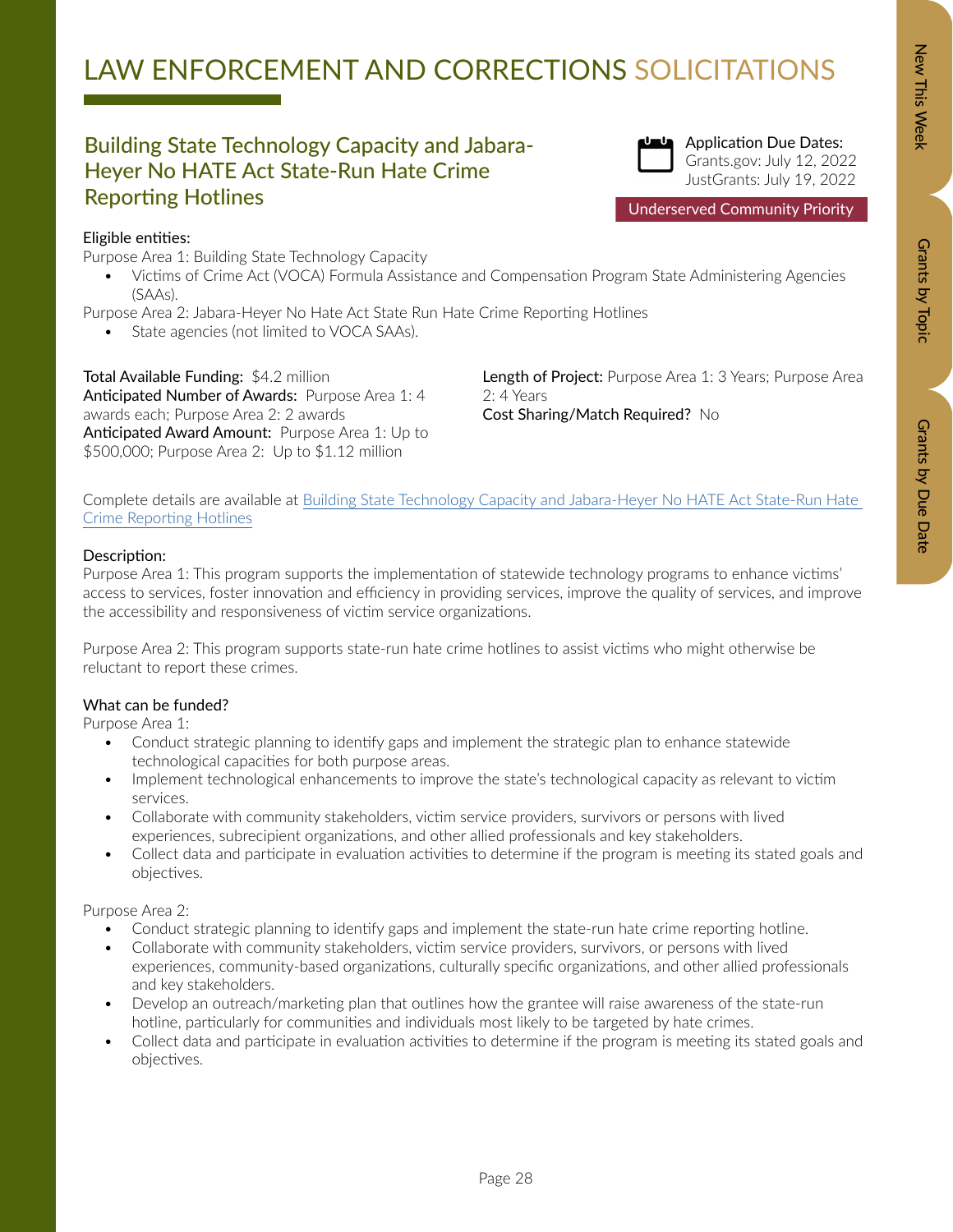### Community Based Violence Intervention and Prevention Initiative



Application Due Dates: Grants.gov: June 16, 2022 JustGrants: June 21, 2022

Underserved Community Priority

### Eligible entities:

For *Category 1: Community Based Violence Intervention (CVI) Planning and Implementation for Community Based/Tribal Organizations* and *Category 3: CVI Expansion and Enhancement for Community Based/Tribal Organizations,* eligible applicants are limited to:

- Nonprofits having a 501(c)(3) status with the IRS, other than institutions of higher education
- Nonprofits that do not have a 501(c)(3) status with the IRS, other than institutions of higher education
- For-profit organizations including small businesses
- Native American and Alaska Native tribal organizations (other than Federally recognized tribal governments) For *Category 2: CVI Planning and Implementation for City/County/Tribal Governments* and *Category 4: CVI Expansion and Enhancement for City/County/Tribal Governments*, eligible applicants are limited to:
	- City or township governments
	- County governments
	- Native American and Alaska Native tribal governments (Federally recognized), Alaska Native Claims Settlement Act ("ANCSA") Regional Corporations
	- Special District governments
	- Public housing authorities/Indian housing authorities
	- Independent School Districts

Total Available Funding: \$46.5 million Anticipated Number of Awards: 34 Anticipated Award Amount: \$1,500,000 - \$2,000,000

Length of Project: Up to 3 years Cost Sharing/Match Required? No

Complete details are available at [Community Based Violence Intervention and Prevention Initiative](https://bja.ojp.gov/funding/O-BJA-2022-171282.pdf)

### Description:

This program provides funding to prevent and reduce violent crime in communities by supporting comprehensive, evidence-based violence intervention and prevention programs, including efforts to address gang and gun violence, based on partnerships among community residents, local government agencies, victim service providers, communitybased organizations, law enforcement, hospitals, researchers, and other community stakeholders.

A total of seven funding categories are available under this solicitation. The categories focus on three sets of activities: CVIPI Planning and Implementation, CVIPI Expansion and Enhancement, and CVIPI Capacity Building and Training and Technical Assistance. The CVIPI Planning and Implementation and CVIPI Expansion and Enhancement categories focus on local or tribal projects led by either CBOs or units of government and are each split into two funding categories which allow for applicants to be evaluated against similar applicant types. Category 5 focuses on regional or national organizations seeking to work with and build the capacity of local CBOs. Finally, there are two funding categories that will support national training and technical assistance (TTA).

CBOs and local units of government, such as mayors' and county executives' offices, are often best suited to implement CVI strategies. OJP strongly encourages applications from these entities. Other eligible applicants may also apply with the expectation that a considerable portion of the funding will be directed to implementing CVI strategies through CBOs or local units of government such as mayors' and county executives' offices.

### What can be funded?

Categories 1-4 are intended to support local communities.

Categories 1-2 are intended for organizations and units of government that are not currently implementing CVI strategies and are seeking financial and technical support to plan and stand-up new programs.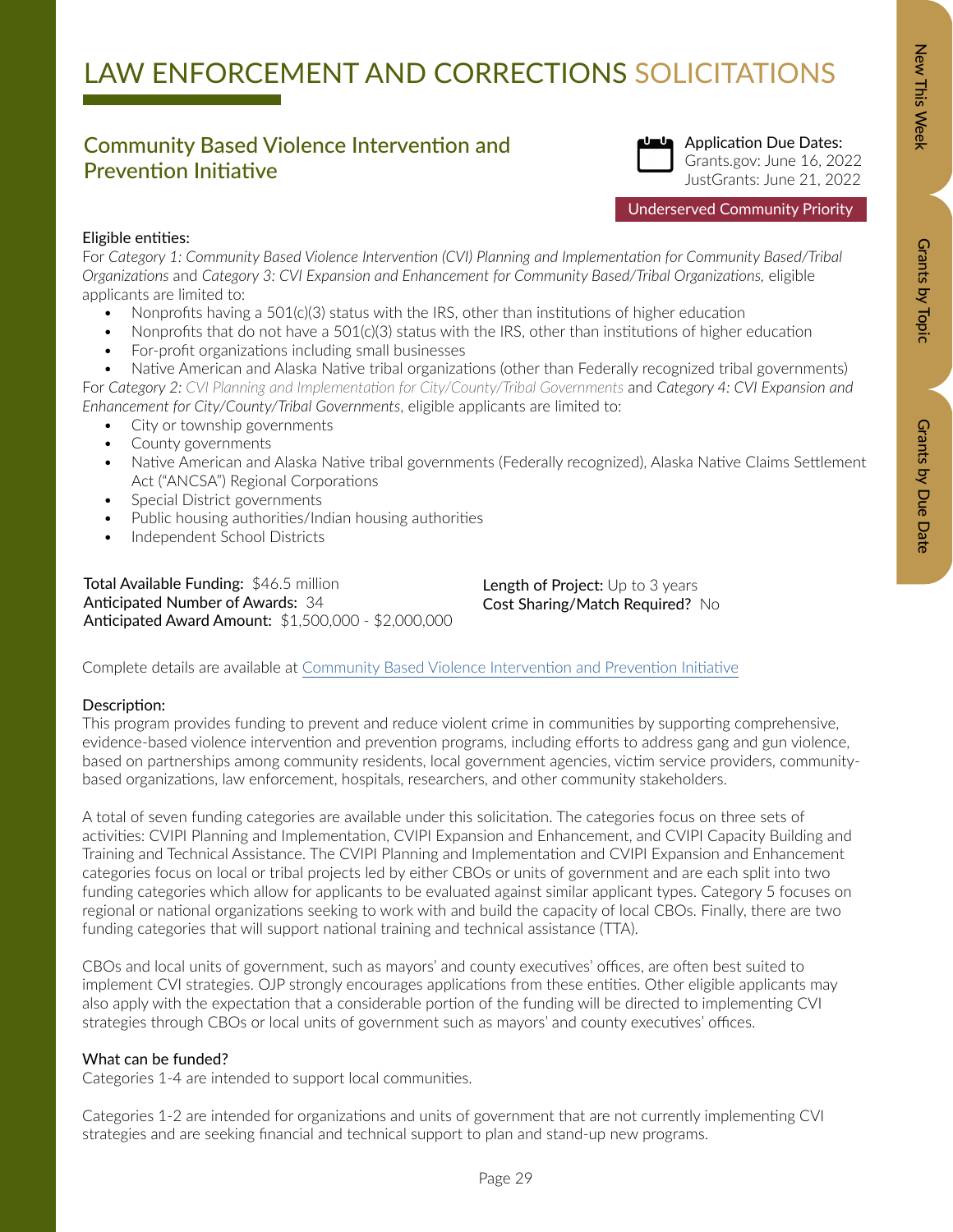# Zew This Week New Orants by Dopic Data Details by Due Data Grants by Due Date

# LAW ENFORCEMENT AND CORRECTIONS SOLICITATIONS

Categories 1–2: *CVIPI planning and implementation* activities include:

- Develop a multidisciplinary team of stakeholders, which may be an existing, expanded, or new formal working group, committee, or collaboration to guide and inform the planning and implementation process.
- Applicants are strongly encouraged to collaborate with a research partner to assist with conducting a community violence assessment to determine where and why violence is occurring and assess current gaps and barriers in community services.
- BJA has created a CVI Implementation Checklist (https://bja.ojp.gov/doc/cvi-implementation-checklist.pdf) that communities may use as a resource to inform planning and implementation.

Categories 3–4 are intended for organizations and units of government that are currently implementing CVI strategies and are seeking financial and technical support to enhance or expand existing strategies.

Categories 3–4: *CVIPI enhancement and expansion activities* include:

- Engage in an initial planning process by engaging residents and key partners, including researchers, to use data and information to assess their current strategies and how well they have addressed the community violence in order to design enhancements to or expansions of their approach.
- Applicants in Categories 3 and 4 are required to collaborate with a research partner to assist with the implementation of the program and its strategies, identify and suggest evidence-based strategies to tailor to the community, and lead the identification and collection of key performance metrics, including ongoing process and outcome assessments of the program.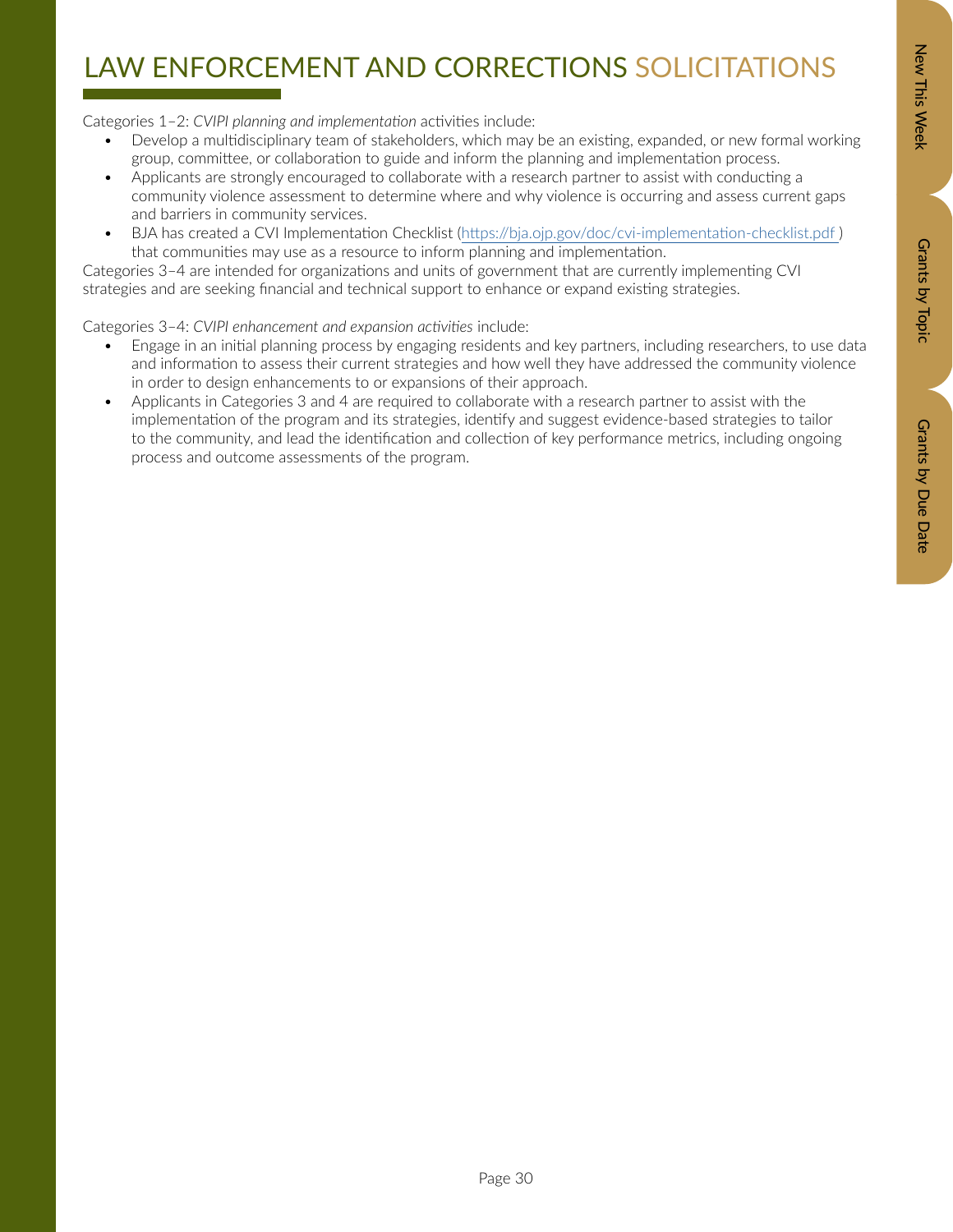Grants by Due Date

# LAW ENFORCEMENT AND CORRECTIONS SOLICITATIONS

### Community Policing Development (CPD) Microgrants Program



Application Due Dates: Grants.gov: June 21, 2022 JustGrants: June 23, 2022

### Eligible entities:

Law enforcement agencies, State law enforcement agencies, federally recognized Indian tribes and their public agencies, Territorial law enforcement agencies.

Total Available Funding: \$5 million Anticipated Number of Awards: 28 Anticipated Award Amount: Up to \$175,000 Length of Project: Up to 1 years Cost Sharing/Match Required? No

Complete details are available at [Community Policing Development \(CPD\) Microgrants Program](https://cops.usdoj.gov/cpdmicrogrants)

### Description:

This program supports law enforcement's capacity to implement community policing strategies by providing funding to local, state, tribal, and territorial law enforcement agencies. When properly applied, community policing improves the identification and prioritization of community problems; builds trust and relationships between law enforcement and the communities they serve; and enables an agency to build a culture toward accountability, transparency, open communication, and mutual trust.

- Community violence interventions including street outreach, violence interrupters, hospital-based interventions, group violence interventions, and other strategies that provide wraparound services to communities. Special consideration will be given to programs that develop or enhance gun violence interventions.
- Officer recruitment and retention demonstration or pilot projects. A variety of objectives can be proposed to achieve the project goal(s) and may involve agency personnel and resources as well as community partners.
- Hate crimes and domestic extremism programs that aid in the prevention of and response to hate crimes and domestic extremism. Agencies are encouraged to partner with institutions of higher education, community groups, other criminal justice stakeholders, and the general public on project activities.
- Programs that target underserved populations. Agencies are encouraged to partner with institutions of higher education, community groups, other criminal justice stakeholders, and the general public on project activities.
- Programs or initiatives that build trust and legitimacy with the community. The COPS Office will give special consideration to projects that support underserved communities including projects focusing on youth.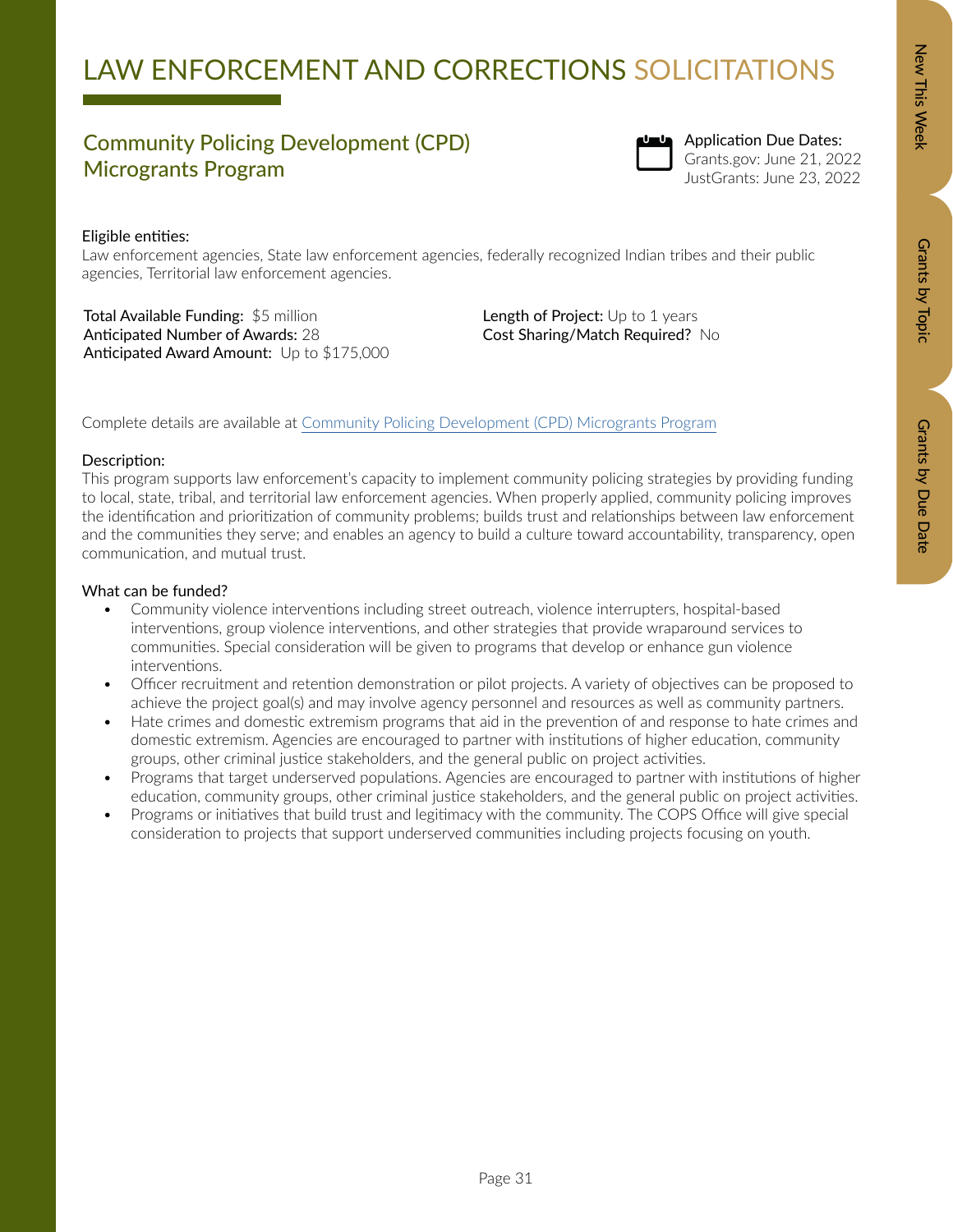Grants by Due Date

# LAW ENFORCEMENT AND CORRECTIONS SOLICITATIONS

### Community Policing Development: Addressing Gaps in State Accreditation



Application Due Dates: Grants.gov: June 21, 2022 JustGrants: June 23, 2022

### Eligible entities:

Law enforcement agencies, State law enforcement agencies, Federally recognized Indian tribes and their public agencies, Territorial law enforcement agencies.

Total Available Funding: \$1 million Anticipated Number of Awards: 3 Anticipated Award Amount: \$325,000 Length of Project: Up to 2 years Cost Sharing/Match Required? No

Complete details are available at [Community Policing Development: Accreditation](https://cops.usdoj.gov/accreditation)

### Description:

This program aims to support state, local, tribal, or territorial law enforcement to establish accreditation entities in the states that currently do not have a state accreditation program by providing funding to assist in the establishment of new state accreditation bodies. Accreditation involves the process of law enforcement agencies adopting and maintaining standards focused on their operations. To obtain accreditation, a law enforcement agency must ensure that it has the appropriate policy standards as defined by the accreditation entity. The number of standards varies by accreditation entity. Some states do not currently have established accreditation bodies, which impacts access to accreditation for agencies in those states. Under this solicitation, the COPS Office seeks to establish accreditation entities in states that currently do not have state accreditation programs by providing funding to assist in the establishment of new state accreditation bodies.

- Development of a strategy that is customized for their state needs and supports their law enforcement agencies.
- Development of a plan for how to promote the importance of accreditation in their state.
- The establishment of a state accreditation body.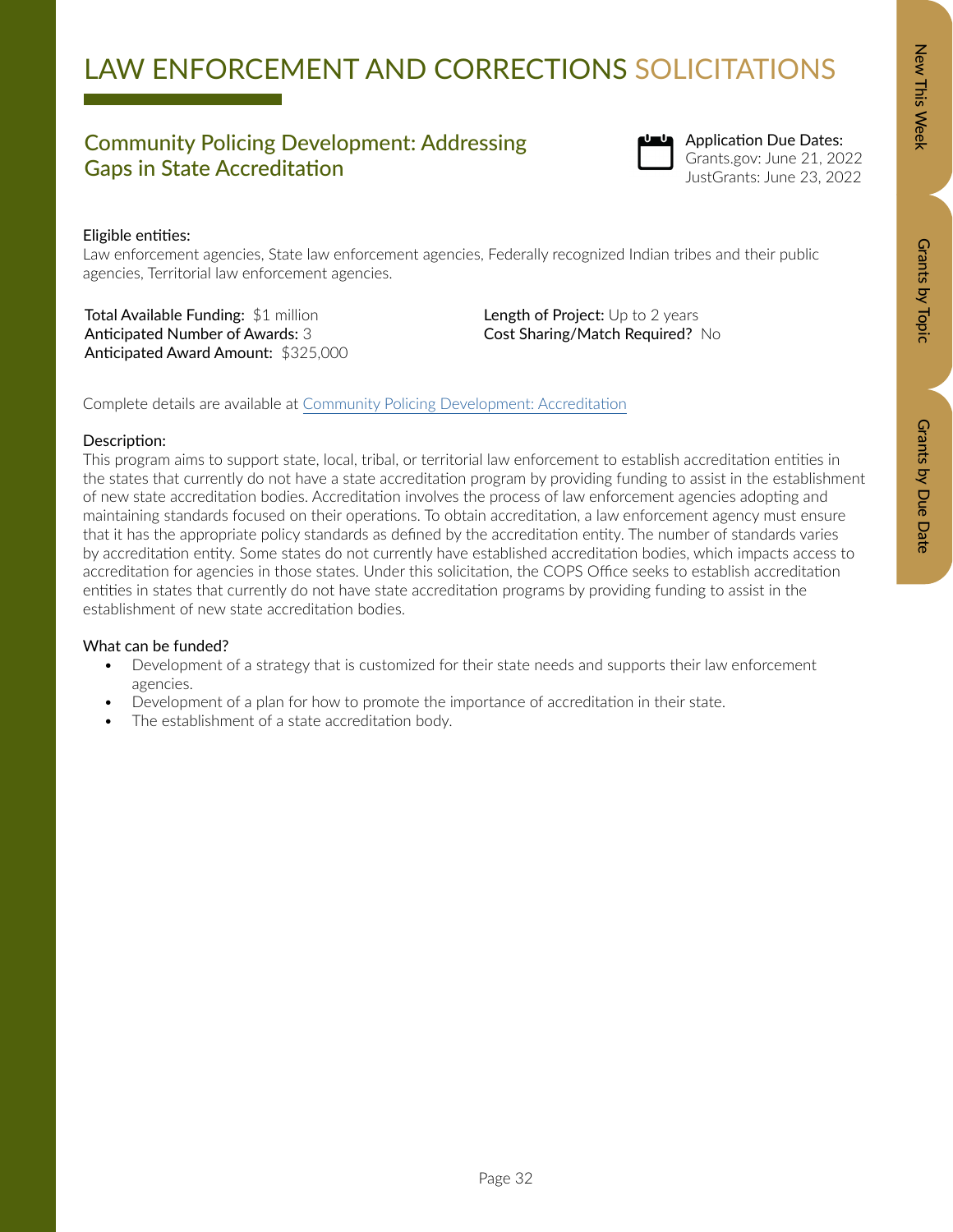### Community Policing Development: Enhancing Existing Law Enforcement Accreditation Entities



Application Due Dates: Grants.gov: June 21, 2022 JustGrants: June 23, 2022

Eligible entities: Open to all existing law enforcement accreditation entities.

Total Available Funding: \$2.4 million Anticipated Number of Awards: 8 Anticipated Award Amount: \$300,000 Length of Project: Up to 2 years Cost Sharing/Match Required? No

Complete details are available at [Community Policing Development: Accreditation](https://cops.usdoj.gov/accreditation)

### Description:

This program aims to support and enhance existing law enforcement accreditation bodies to facilitate the ability of agencies to become accredited. Accreditation involves the process of law enforcement agencies adopting and maintaining standards focused on their operations. To obtain accreditation, a law enforcement agency must ensure that it has the appropriate policy standards as defined by the accreditation entity. The number of standards varies by accreditation entity. Under this solicitation, the COPS Office seeks to support and enhance existing law enforcement accreditation bodies to facilitate law enforcement agencies' ability to become accredited.

- Providing technical assistance to agencies.
- Defraying or underwriting accreditation costs.
- Investing in a better infrastructure for accreditation processes.
- Improving customer service, marketing, expanding access, reducing costs, and developing user-friendly policy templates.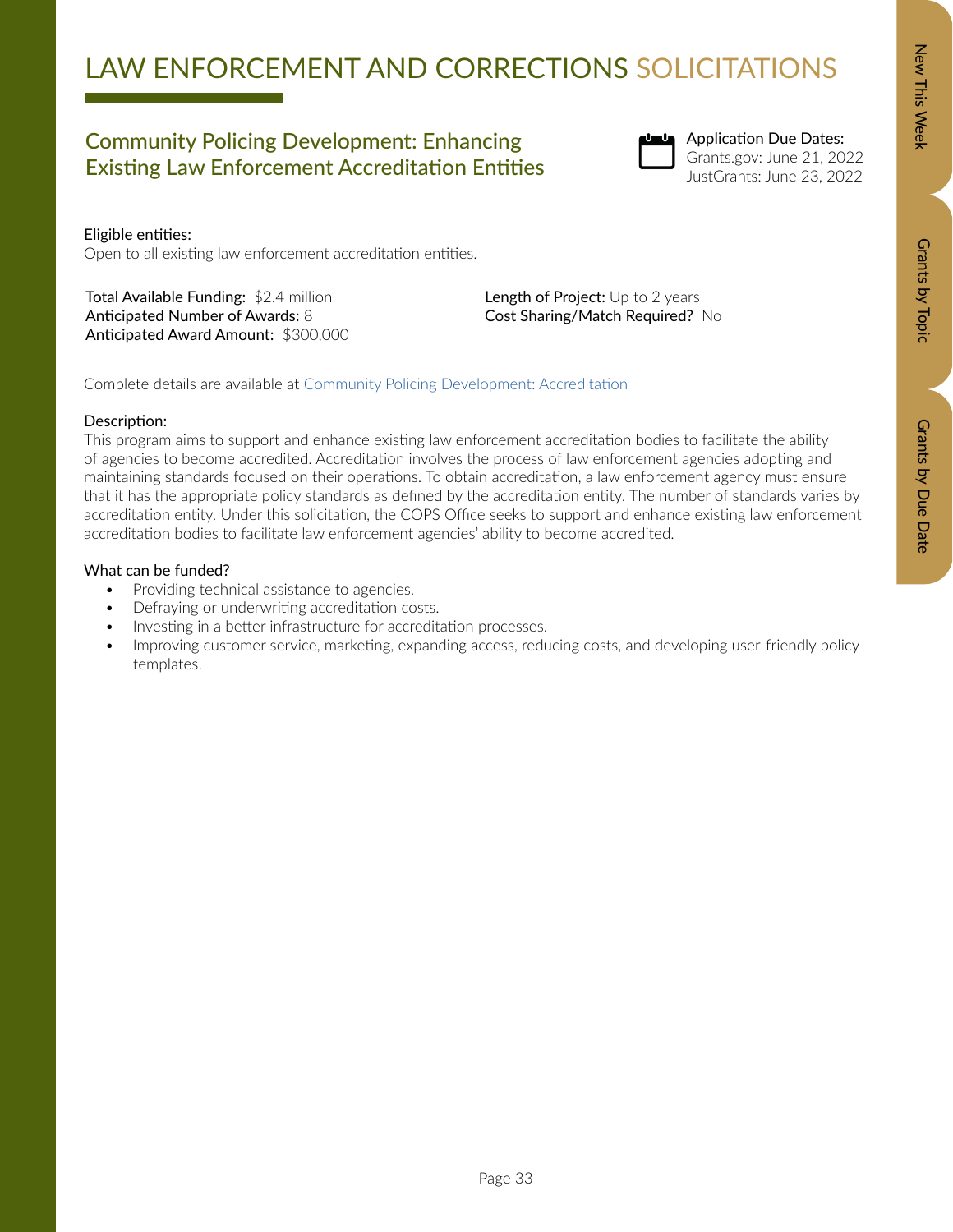# LAW ENFORCEMENT AND CORRECTIONS SOLICITATIONS

### Community Policing Development: Implementing Crisis Intervention Teams



Application Due Dates: Grants.gov: June 21, 2022 JustGrants: June 23, 2022

### Eligible entities:

Law enforcement agencies, State law enforcement agencies, Federally recognized Indian tribes and their public agencies, Territorial law enforcement agencies.

Total Available Funding: \$9.5 million Anticipated Number of Awards: 28 Anticipated Award Amount: \$350,000 Length of Project: Up to 2 years Cost Sharing/Match Required? No

Complete details are available at [Community Policing Development: Implementing Crisis Intervention Teams](https://cops.usdoj.gov/cit)

### Description:

This program supports the implementation of crisis intervention teams, including embedding behavioral or mental health professionals with law enforcement agencies, training for law enforcement officers and embedded behavioral or mental health professionals in crisis intervention response, or a combination of these.

- Embedding behavioral or mental health professionals with law enforcement agencies.
- Training for law enforcement officers and embedded behavioral or mental health professionals in crisis intervention response, or a combination of these.
- Activities including overtime for sworn personnel, salaries and contracts for mental health professionals, and costs associated with training for personnel.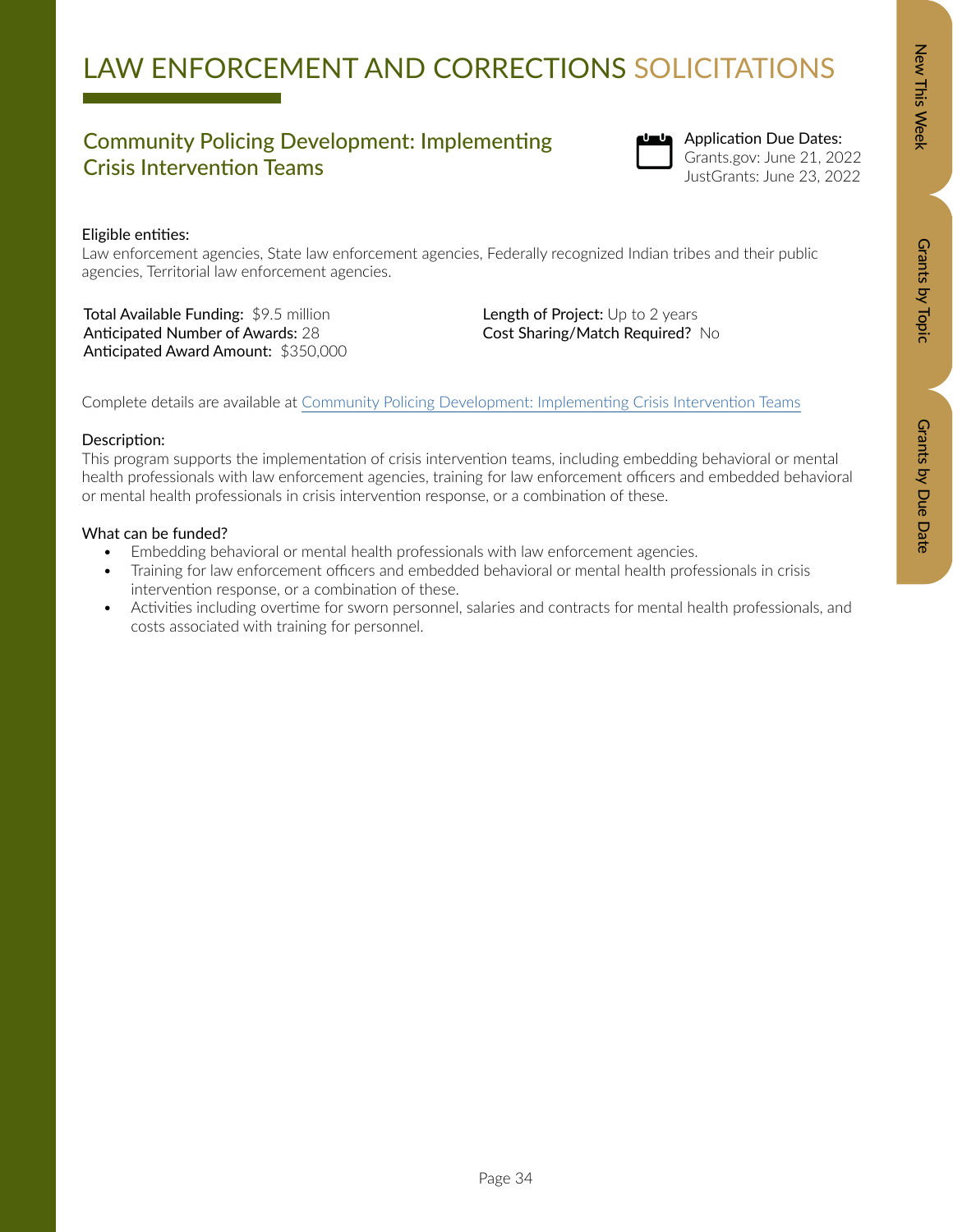### Community Policing Development: Law Enforcement Agency De-Escalation Grants **Solicitation**



Law enforcement agencies, State law enforcement agencies, Federally recognized Indian tribes and their public agencies, Territorial law enforcement agencies.

Total Available Funding: \$11.2 million Anticipated Number of Awards: 45 Anticipated Award Amount: \$250,000 Length of Project: Up to 2 years Cost Sharing/Match Required? No

Complete details are available at [Community Policing Development: Law Enforcement Agency De-Escalation Grants](https://cops.usdoj.gov/de-escalation)  **[Solicitation](https://cops.usdoj.gov/de-escalation)** 

### Description:

This program supports whole agency de-escalation, implicit bias, and duty to intervene training efforts, including overtime to participate in training programs and support for training officers to attend nationally certified train-thetrainer programs in these topic areas. De-escalation refers to the range of verbal and nonverbal skills used to slow down the sequence of events, enhance situational awareness, conduct proper threat assessments, and allow for better decision-making to reduce the likelihood that a situation will escalate into a physical confrontation or injury and to ensure the safest possible outcomes.

### What can be funded?

- De-escalation, implicit bias, and duty to intervene training.
- Investments in virtual reality/augmented reality (VR/AR) technology; however, such investments must be part of the development or enhancement of a larger de-escalation training program and not solely for the procurement of equipment or solely for the use of tactical firearms training.
- Use of force data analysis.
- After-action reviews.
- Development of internal marketing/promotional materials, policies, and procedures that encourage a deescalation mindset.
- Other organizational change efforts that work toward the creation of a culture of de-escalation within an agency.

Application Due Dates: Grants.gov: June 21, 2022 JustGrants: June 23, 2022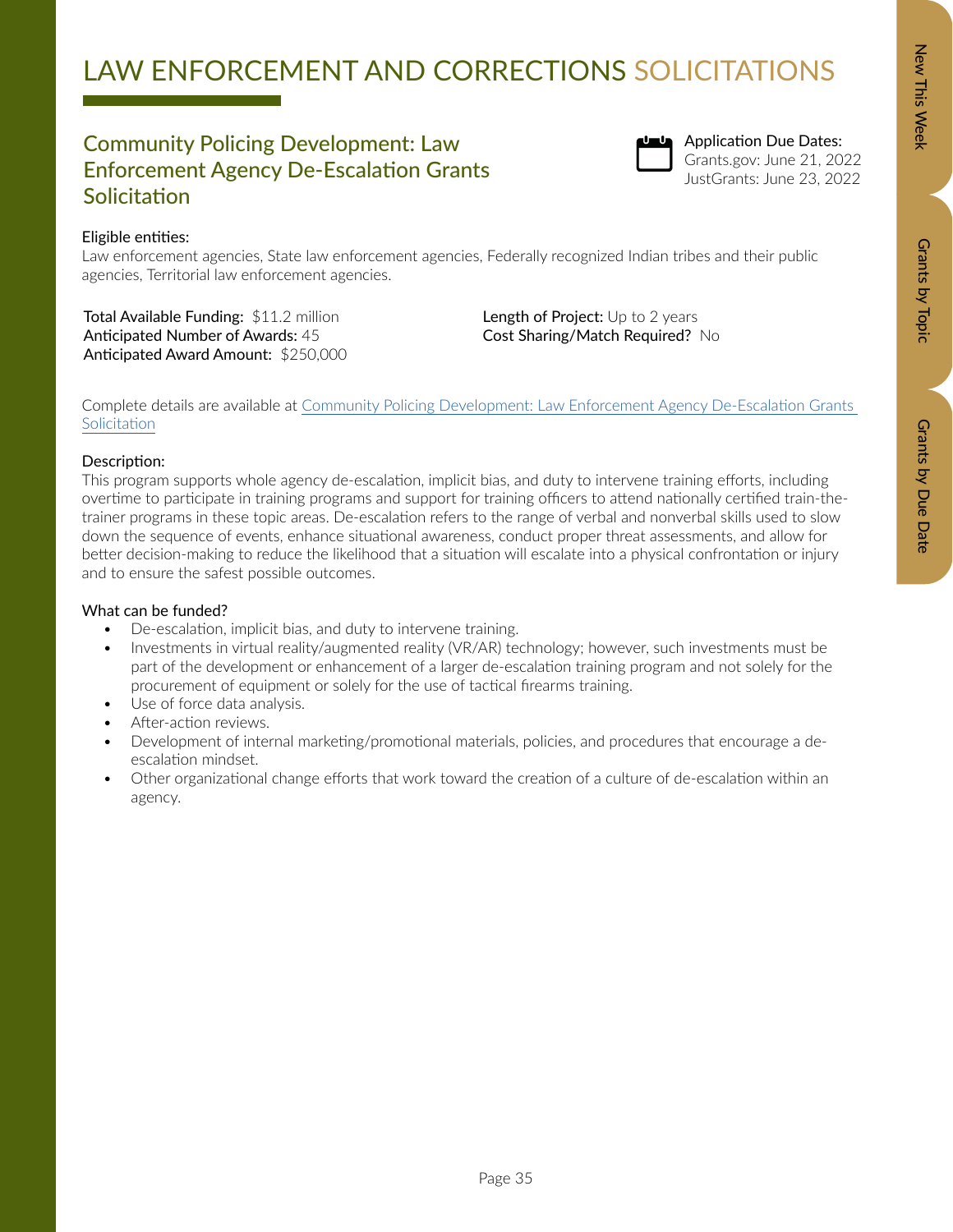### Community Policing Development: Supporting Law Enforcement Agencies in Seeking Accreditation

Open to all existing law enforcement accreditation entities.

Anticipated Award Amount: Award amounts vary by size agency: Up to \$25,000 for large agencies and up to

Total Available Funding: \$4.2 million Anticipated Number of Awards: 21

\$160,000 for small and rural agencies



Length of Project: Up to 2 years Cost Sharing/Match Required? No

Application Due Dates: Grants.gov: June 21, 2022 JustGrants: June 23, 2022

# Grants by Topic Grants by Topic

Complete details are available at [Community Policing Development: Accreditation](https://cops.usdoj.gov/accreditation)

### Description:

Eligible entities:

This program aims to support law enforcement agencies seeking accreditation. Accreditation involves the process of law enforcement agencies adopting and maintaining standards focused on their operations. To obtain accreditation, a law enforcement agency must ensure that it has the appropriate policy standards as defined by the accreditation entity. The number of standards varies by accreditation entity. Under this solicitation, the COPS Office will fund costs related to agencies obtaining law enforcement accreditation from an existing law enforcement accreditation entity.

### What can be funded?

• Investments including civilian employee salaries, sworn officer overtime, contracts for staff, accreditation fees, policy management software, office supplies, and costs associated with internal training for personnel as well as any other expenses directly related to an agency's ability to successfully obtain accreditation.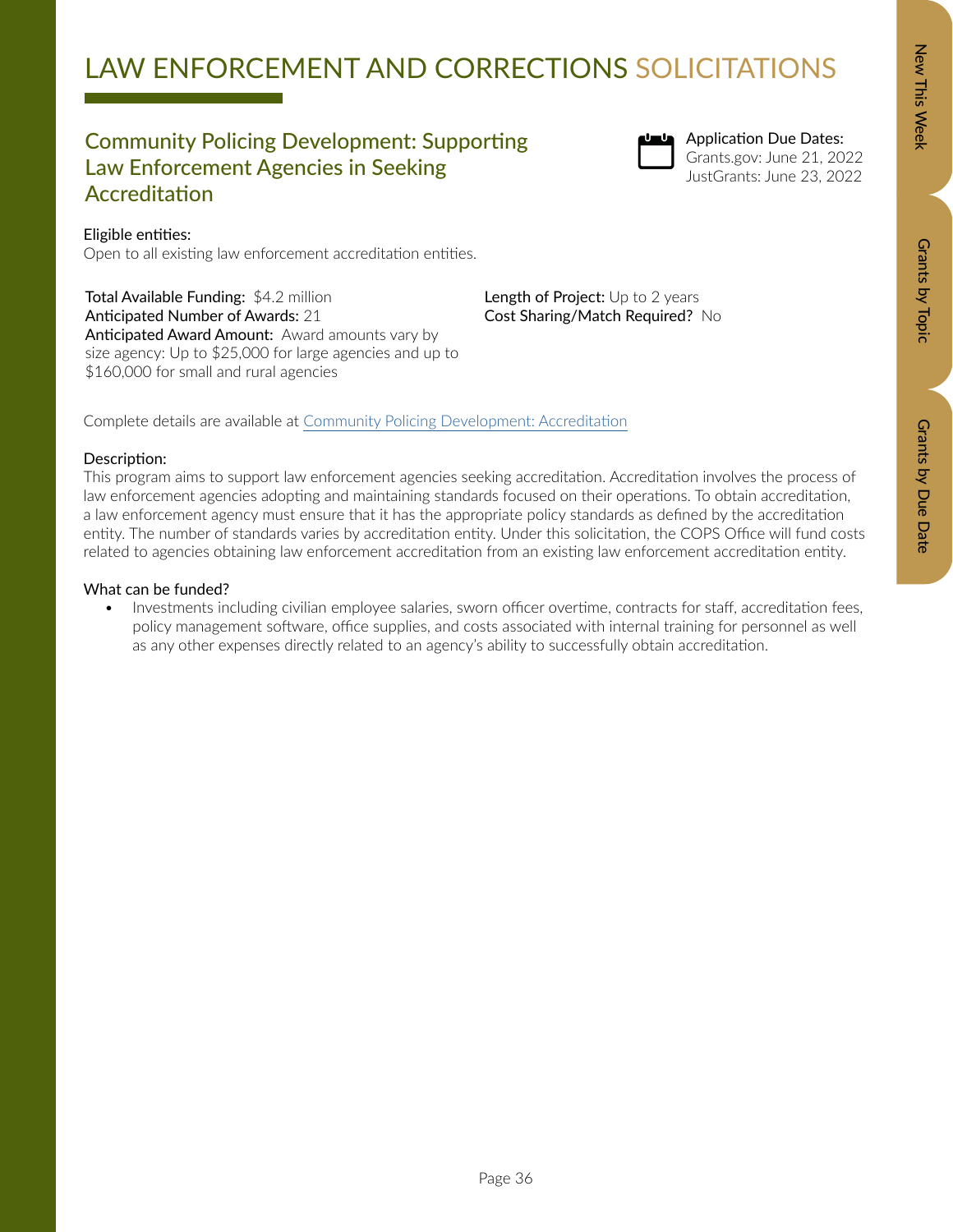### Community-based Approaches to Prevent and Address Hate Crimes



Grants.gov: July 12, 2022 JustGrants: July 18, 2022

Underserved Community Priority

### Eligible entities:

- Native American tribal organizations (other than federally recognized tribal governments)
- Nonprofits having a 501(c)(3) status with the IRS, other than institutions of higher education
- Nonprofits that do not have a 501(c)(3) status with the IRS, other than institutions of higher education
- Private institutions of higher education
- Other: This includes community-based organizations and civil rights organizations that are tribal, nonprofit,
- for-profit, and academic-based institutions

Total Available Funding: \$3.9 million Anticipated Number of Awards: 13 Anticipated Award Amount: Up to \$300,000 Length of Project: 3 years Cost Sharing/Match Required? No

Complete details are available at [Community-based Approaches to Prevent and Address Hate Crimes](https://bja.ojp.gov/funding/opportunities/o-bja-2022-171345)

### Description:

This program empowers community-based organizations and civil rights organizations to establish communitycentered approaches for public awareness, education, and prevention of hate crimes. The program is also designed to develop community-informed model policies, practices, and trainings for law enforcement and prosecution entities regarding how hate crimes are reported, investigated, and prosecuted.

- Build or enhance partnerships and coordination among community-based organizations, justice agencies, educational institutions, houses of worship, and other stakeholder organizations to develop local strategies for education, outreach, prevention, preparedness, and improved responses to hate crimes.
- Convene or enhance a task force or collaborative working group (this may be an existing group) that
- meets regularly throughout the project period to lead the project, identify and address service gaps
- and barriers, and use funding for focused strategies to support those who are at the highest risk for
- experiencing hate crimes.
- Establish effective outreach, education, and engagement strategies that meet the specific needs of the groups or populations being served such as language access services, culturally specific materials, or services and accommodations under the American Disabilities Act.
- Develop comprehensive approaches that expand and enhance strategies including tools, policies, and procedures — to prevent and respond to hate crimes.
- In an effort to maximize the impact of hate crimes prevention and response efforts, applicants are encouraged to partner with local agencies receiving funding under the Matthew Shepard and James Byrd, Jr. Hate Crimes Program.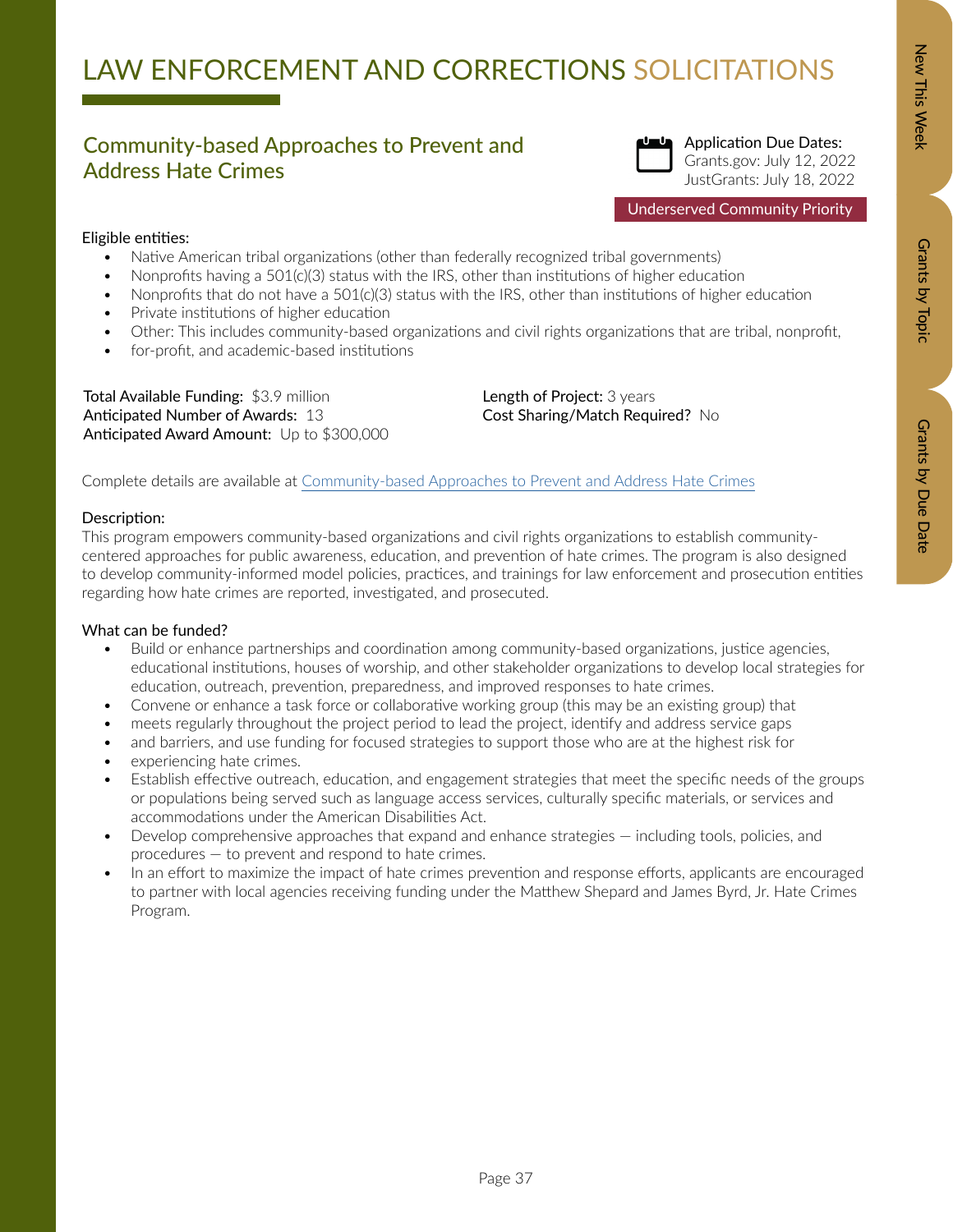Grants by Due Date

# LAW ENFORCEMENT AND CORRECTIONS SOLICITATIONS

### Cooperative Agreements for Innovative<br>
Community Crisis Reenance Reptanguling<br>
Community Crisis Reenance Reptanguling Community Crisis Response Partnerships



Application Due Dates:

### Eligible entities:

Eligible applicants are States and Territories, including the District of Columbia, political subdivisions of States, Indian tribes, or tribal organizations (as such terms are defined in section 5304 of title 25), health facilities, or programs operated by or in accordance with a contract or grant with the Indian Health Service, or other public or private nonprofit entities.

Total Available Funding: \$9 million Anticipated Number of Awards: 12 Anticipated Award Amount: Up to \$750,000 per year\* Length of Project: Up to 4 years Cost Sharing/Match Required? No

\* Annual continuation awards will depend on the availability of funds, grantee progress in meeting project goals and objectives, timely submission of required data and reports, and compliance with all terms and conditions of award.

Complete details are available at [Cooperative Agreements for Innovative Community Crisis Response Partnerships](https://www.samhsa.gov/grants/grant-announcements/sm-22-016)

### Description:

The purpose of this program is to create or enhance existing mobile crisis response teams to divert adults, children, and youth experiencing mental health crises from law enforcement in high-need communities. This program recognizes a high-need community as a community where mobile crisis services are absent or inconsistent, where most mental health crises are responded to by first responders, and/or where first responders are not adequately trained or equipped to diffuse mental health crises. Grant recipients will be expected to utilize SAMHSA's National Guidelines for Behavioral Health Crisis Care: Best Practice Toolkit as a guide for best practices in the delivery of mobile crisis services.

- The Key Personnel for this program are the Project Director at a minimum of 0.5 FTE level of effort; and the Project Evaluator at a minimum of 0.25 FTE level of effort.
- Create, or enhance existing, mobile crisis response teams to serve individuals in high-need communities utilizing SAMHSA's National Guidelines for Behavioral Health Crisis Care: Best Practice Toolkit, as a guide for best practices in the delivery of mobile crisis services. Mobile crisis team requirements include the following:
	- Mobile crisis response teams must plan to achieve 24/7 coverage for a defined service area (the identified high-need community or communities).
	- Mobile crisis response should target response within one hour of dispatch (two hours for rural communities; three hours for remote communities).
	- For safety and optimal engagement, mobile crisis response teams should utilize two providers per response (e.g., licensed counselors, social workers, physicians, EMTs, crisis workers, peers, etc.). If necessary, one provider can respond via telehealth.
	- Supplement, as needed, mobile crisis response by incorporating telehealth services to increase access to licensed / credentialed professionals in rural and remote communities.
	- Individuals receiving mobile crisis team services shall receive stabilization in the community, when appropriate, and referral to community-based mental health services and recovery supports as needed.
	- In order to support justice system diversion, respond without law enforcement accompaniment unless special circumstances warrant inclusion.
	- Minimize to the extent possible involuntary transport by law enforcement/police following mobile crisis visits.
- Deliver crisis response services in a culturally responsive manner and offer service options in the primary language usually spoken by residents of the identified community or communities (or include translation services).
- Establish and implement post-crisis follow-up protocols for all recipients of mobile crisis response services.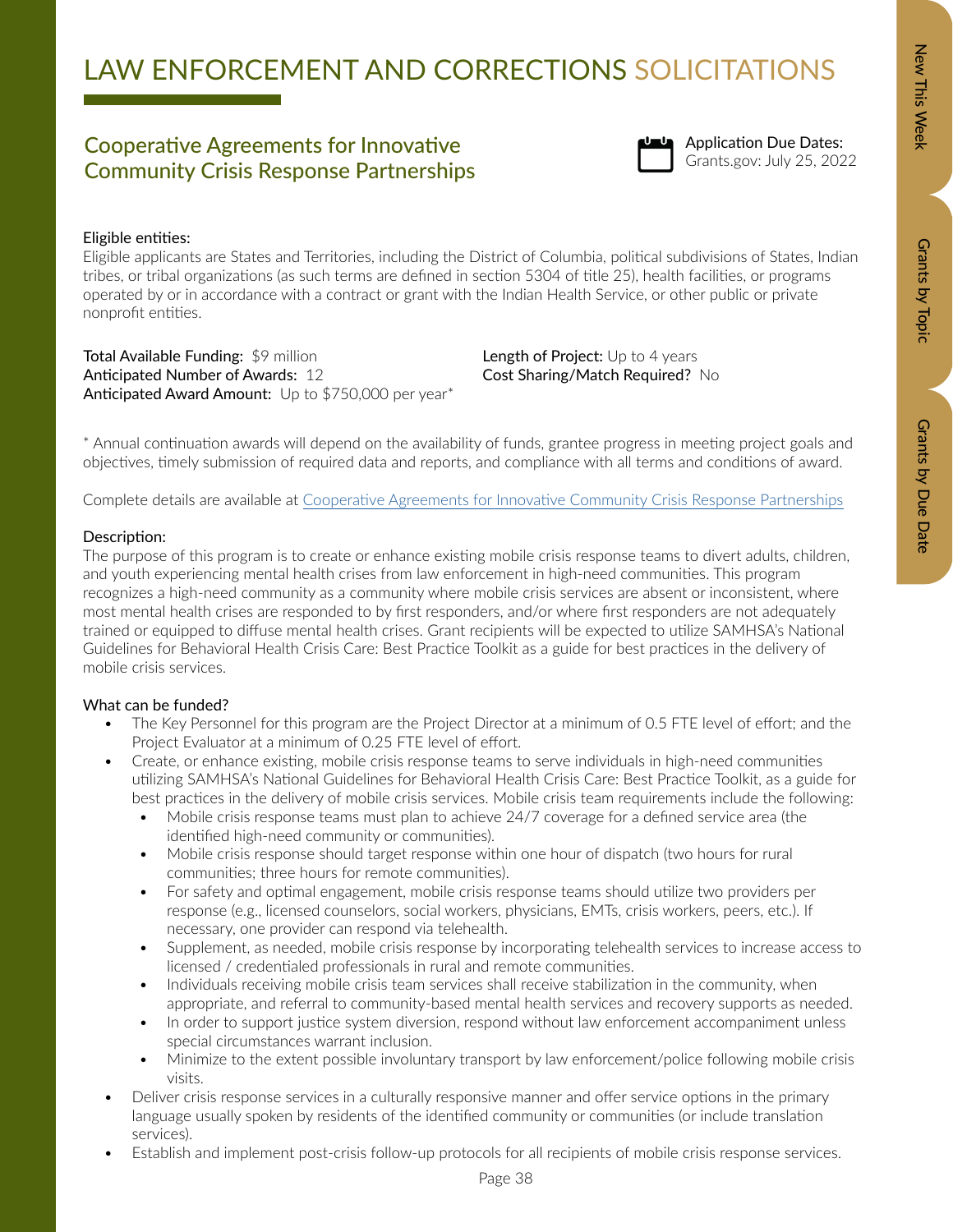# Zew This Week New Orants by Dopic Data Details by Due Data Grants by Due Date

## LAW ENFORCEMENT AND CORRECTIONS SOLICITATIONS

- Provide developmentally appropriate/age-appropriate crisis response and post-crisis follow-up to adults, children, and youth.
- Within 90 days of the grant award, develop and implement protocols for partnering and coordinating project activities with local law enforcement, the 988 call/contact center, and 911/Public Safety Answering Points (PSAP).
- Provide evidence-based crisis intervention training to providers and first responders serving individuals in crisis (e.g., triage/screening, including explicit screening for suicidality; assessment; de-escalation/resolution; peer support; coordination with medical and behavioral health services; crisis planning and follow-up).
- Develop and utilize collaborative safety plans/crisis plans as a part of the mobile crisis response that include addressing access to lethal means.
- Develop and implement a data system to track mobile crisis response key performance indicators (KPIs) and mobile crisis response data and outcome metrics.
- Apply a community crisis mapping model (e.g., Crisis Intercept Mapping) for the identified high-need service area that can be updated at regular intervals to inform partnerships and help identify service needs, service gaps, and opportunities to improve equity.
- Coordinate project activities with relevant state efforts through the Mental Health Block Grant and Medicaid to support alignment of services and sustainability.
- Refer to page 10 for additional allowable activities.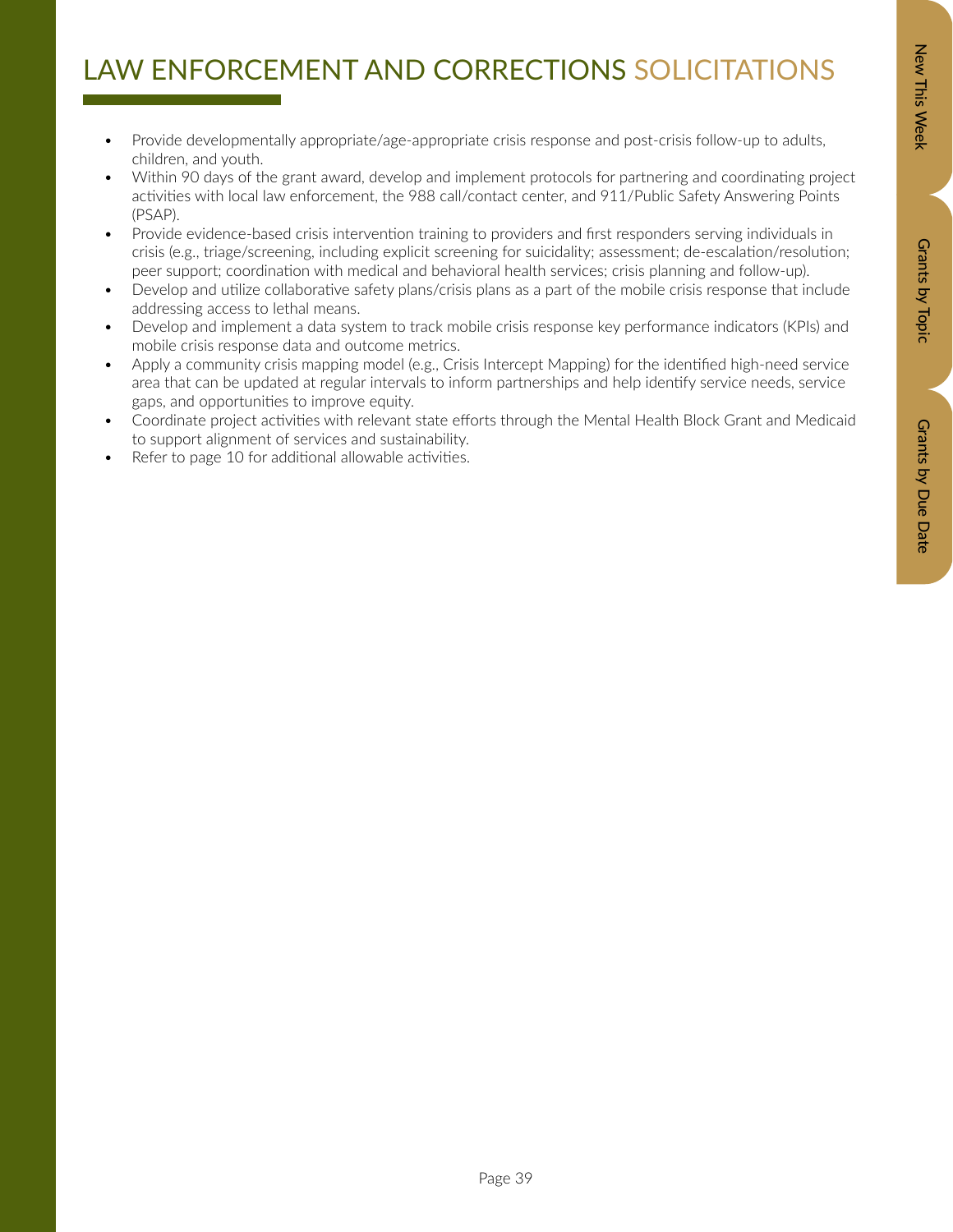### COPS Hiring Program



Application Due Dates: Grants.gov: June 9, 2022 JustGrants: June 16, 2022

### Eligible entities:

- Law Enforcement Agencies
- State Law Enforcement Agencies
- Tribal Law Enforcement Agencies

Total Available Funding: \$156 million Anticipated Number of Awards: 185 Anticipated Award Amount: Up to \$6,250,000 dependent on size of the department

Length of Project: Up to 5 years Cost Sharing/Match Required? Yes, there is a minimum 25 percent local cash match (cost share) requirement unless a waiver is approved

Complete details are available at [COPS Hiring Program](https://cops.usdoj.gov/pdf/2022ProgramDocs/chp/solicitation.pdf)

### Description:

This program provides funding directly to law enforcement agencies to hire and/or rehire additional career law enforcement officers in an effort to increase their community policing capacity and crime prevention efforts. Anticipated outcomes of the program awards include engagement in planned community partnerships, implementation of projects to analyze and assess problems, implementation of changes to personnel and agency management in support of community policing, and increased capacity of agency to engage in community policing activities.

- The maximum federal share per officer position is \$125,000 over the three-year period, (not \$125,000 per year) unless a local match waiver is approved. Any additional costs for higher than entry-level salaries and fringe benefits will be the responsibility of the recipient agency. Please keep in mind that there is a 12-month retention requirement for each officer position funded. The number of officers you request cannot exceed 20% of your agency's current actual sworn force, with a maximum of 50 officers for any agency. Agencies with fewer than 5 officers may request one officer.
- Award funds may only be used to supplement (increase) a recipient's law enforcement budget for sworn officer positions and may not supplant (replace) state, local, or tribal funds that a recipient otherwise would have spent on officer positions if it had not received an award.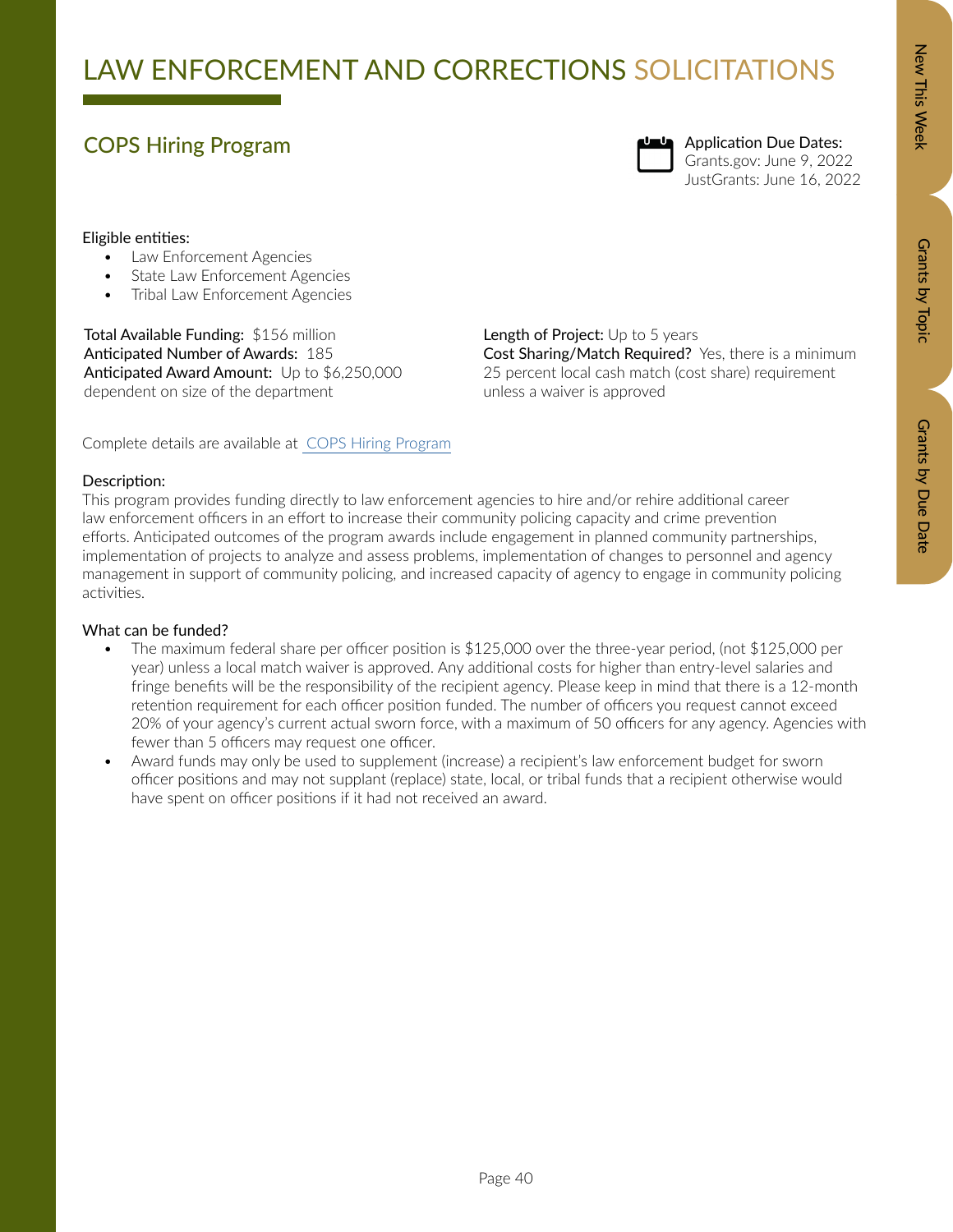# Zew This Week New Orants by Dopic Data Details by Due Data Grants by Due Date

### Improving Reentry Education and Employment **Outcomes**



Underserved Community Priority

### Eligible entities:

• City or township governments, County governments, Native American tribal governments (Federally recognized), Nonprofits having a 501(c)(3) status with the IRS, other than institutions of higher education, State governments.

Total Available Funding: \$21.6 million Anticipated Award Amount: Up to \$900,000 Length of Project: Up to 3 years Cost Sharing/Match Required? No

Complete details are available at [Improving Reentry Education and Employment Outcomes](https://bja.ojp.gov/funding/opportunities/o-bja-2022-171284)

### Description:

This program provides funding to improve correctional educational and employment programs that serve individuals during incarceration and throughout their period of reentry into the community. It promotes an evidence-based and data-informed approach that will provide meaningful opportunities, interrupt the cycle of unemployment and promote reentry success for formerly incarcerated adults. There are two categories of funding available:

- *• Category 1: Improving Correctional Education:* These awards will improve the educational and vocational education programs available to individuals incarcerated in prisons and jails and upon return to the community.
- *• Category 2: Improving Employment Services and Connections:* These awards will provide career training, including subsidized employment when part of a training program, to adults incarcerated in prisons and jails and upon return to the community.

### What can be funded?

*Category 1: Improving Correctional Education*

• Establish/improve/expand educational and vocational programming and services for incarcerated adults, including competency-based learning over a range of services from literacy, high school diploma/equivalency, higher education, to labor market needs-informed vocational education.

*Category 2: Improving Employment Services and Connections*

- Establish/improve/expand career training programs that are informed by the labor market needs in the geographic areas to which incarcerated individuals will return.
- Continually assess local demand for employees in the geographic areas to which incarcerated individuals are likely to return and adjust educational and employment goals accordingly.
- Develop partnerships with local employers. Increase the quality and quantity of training, skills-building, and pre-apprenticeship programs available to incarcerated persons (e.g., programs that respond to new and local labor market demands, jobs with advancement opportunities and good benefits, etc.).
- Conduct individualized reentry career planning programs at the start of incarceration or post-release employment planning programs for program participants.
- Subsidize wages or other employment costs as part of a career training program.
- Provide transitional services to assist in the reintegration of incarcerated individuals into the community.
- Train corrections and service provider leadership and staff in career training programming.
- Track and monitor employment outcomes.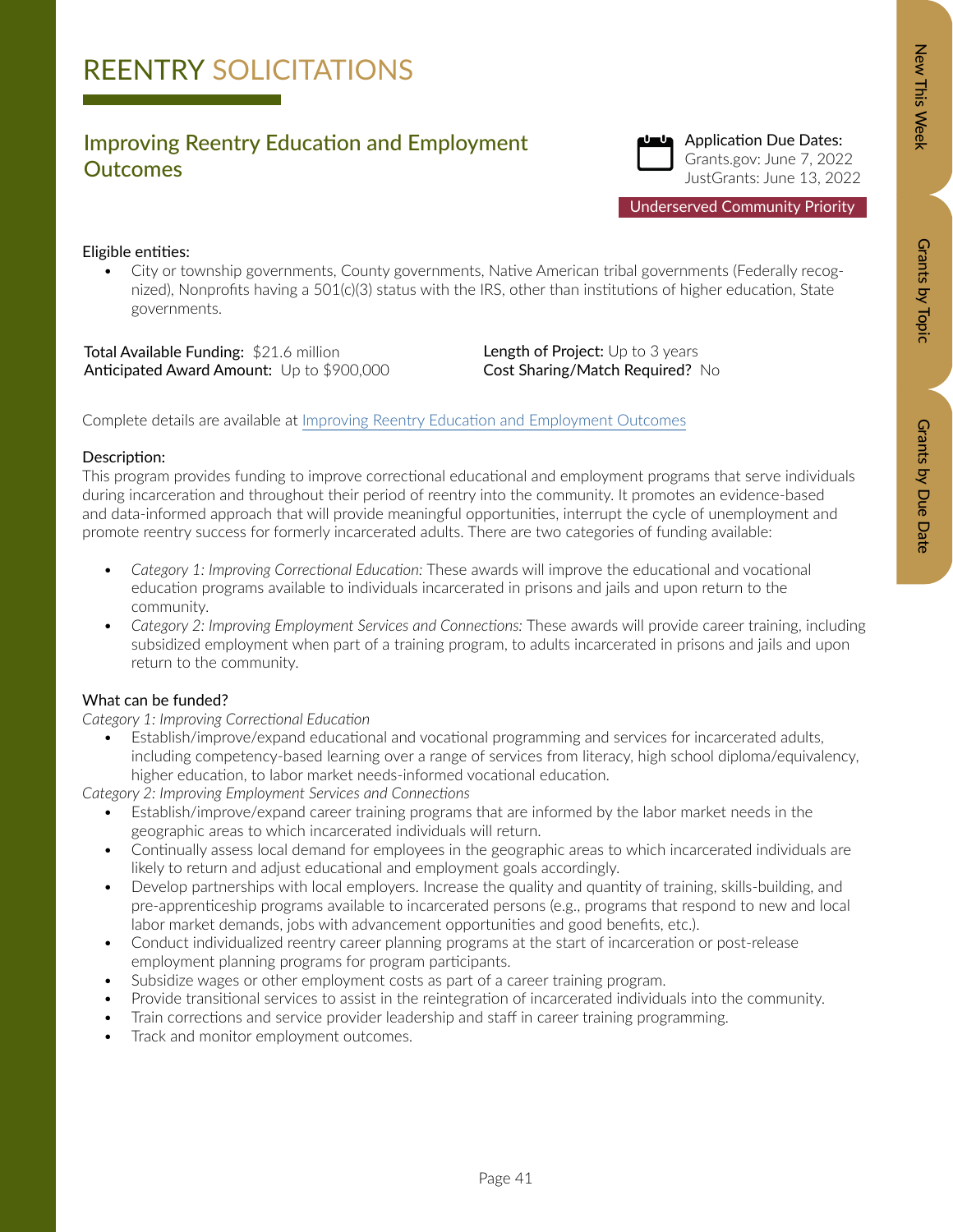# Zew This Week New Orants by Dopic Data Details by Due Data Grants by Due Date

## REENTRY SOLICITATIONS

### Second Chance Act Pay for Success Initiative



Application Due Dates: Grants.gov: June 14 2022 JustGrants: June 21, 2022

Underserved Community Priority

### Eligible entities:

• County governments, Native American tribal governments (Federally recognized), Public housing authorities/ Indian housing authorities, State governments, Other[.](https://bja.ojp.gov/funding/opportunities/o-bja-2022-171076)

Total Available Funding: \$6 million Anticipated Number of Awards: 6 Anticipated Award Amount: \$1 million Length of Project: Up to 4.5 years Cost Sharing/Match Required? No

Complete details are available at [Second Chance Act Pay for Success Initiative](https://bja.ojp.gov/funding/opportunities/o-bja-2022-171034)

### Description:

This program provides funding for state, local, and tribal governments to enhance or implement performance-based and outcomes-based contracts with reentry, permanent supportive housing, or recovery housing providers to reduce recidivism and address the substance use disorders impacting formerly incarcerated people.

### What can be funded?

Two categories of funding:

- Category 1: Performance-based and Outcomes-based Contracting for Reentry Services: Activities include:
	- » Enhancing already established performance-based and outcomes-based contracts to provide individualized reentry services for people leaving incarceration who are identified through a validated risk tool as being at moderate to high risk to reoffend in the community.
	- » Managing the performance-based or outcomes-based reentry services contract, including data and report collection, regular performance and outcome reviews between governments and service providers, on- and offsite monitoring, outcomes validation, and incentive payment approvals.
	- » Ensuring government staff and service providers have adequate training on performance-based or outcomes-based procurement, reentry services, data collection, and outcomes validation.
- *• Category 2: Performance-based and Outcomes-based Contracting for Permanent Supportive Housing*: Activities can include:
	- » Entering into performance-based or outcomes-based contracts to provide evidence-based, high-quality permanent supportive housing (PSH) to formerly incarcerated individuals who have a substance use disorder.
	- » Managing the performance-based or outcomes-based PSH contract, including data and report collection, regular performance and outcome reviews between governments and service providers, onand offsite monitoring, performance and outcomes validation, and incentive payment approvals.
	- » Ensuring government staff and service providers have adequate training on performance-based or outcomes-based procurement, PSH, data collection, and outcomes validation.
- Up to \$200,000 of each award may be used to research, price, write, negotiate, and finalize the service contracts, and the rest must be used to fund either performance-based or outcomes-based contracted services.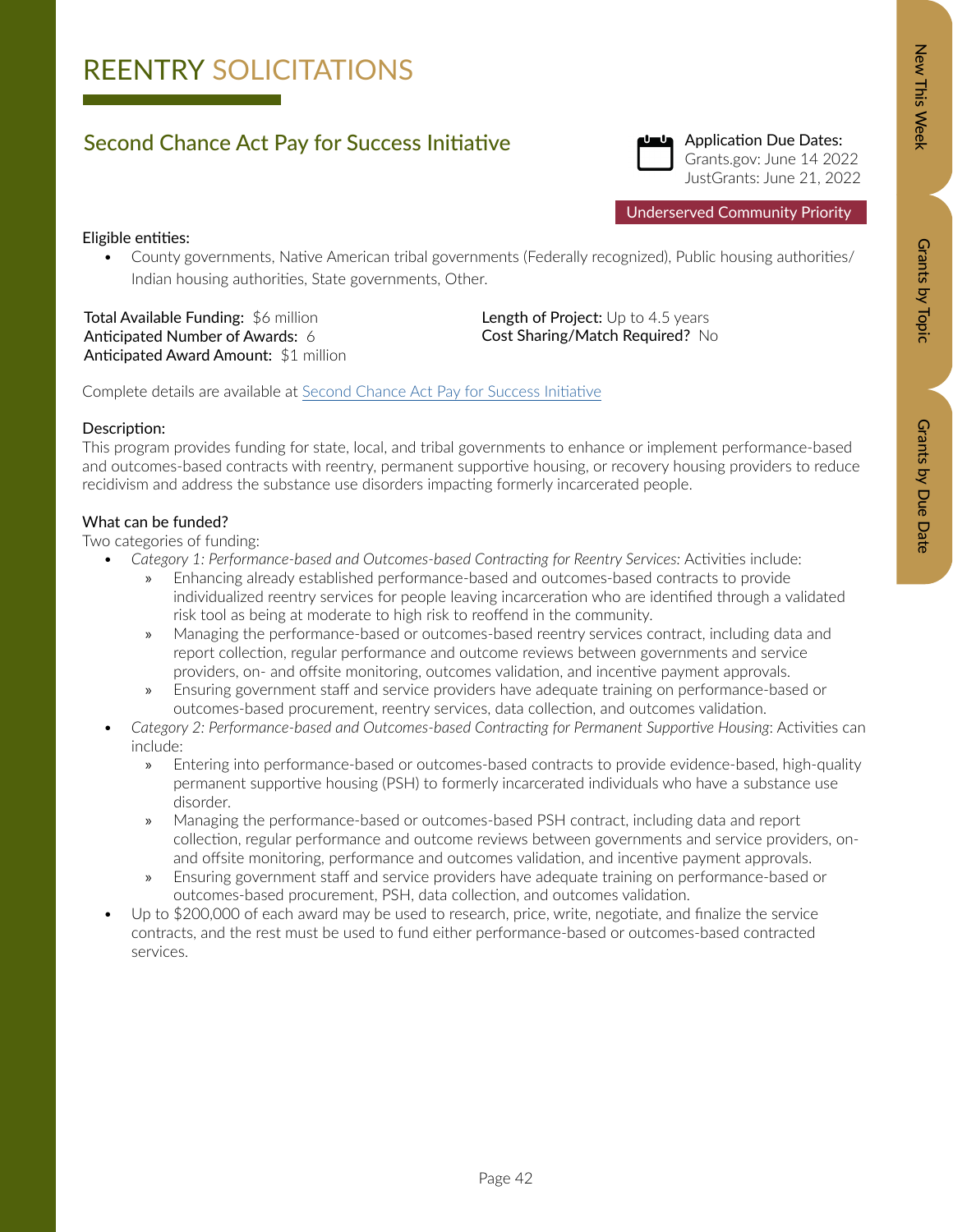# Zew This Week New Orants by Dopic Data Details by Due Data Grants by Due Date

# TREATMENT COURT SOLICITATIONS

### Community Courts Initiative



Underserved Community Priority

### Eligible entities:

State governments, city or township governments, county governments, Native American tribal governments (federally recognized), or tribal government acting directly or through agreements with other public or private entities on behalf of a single community court.

Total Available Funding: \$4.2 million Anticipated Number of Awards: 8 Anticipated Award Amount: Up to \$600,000

Length of Project: Up to 4 years Cost Sharing/Match Required? Yes: This solicitation requires a 25 percent cash or in-kind match

Complete details are available at [FY 2022 Community Courts Initiative](https://bja.ojp.gov/funding/opportunities/o-bja-2022-171297)

### Description:

This program supports efforts to establish and enhance community courts in their jurisdictions. Community courts are neighborhood-focused court programs that combine the power of the community and the justice system to address local problems. They connect persons committing less serious crimes — often misdemeanor cases — to judicially supervised substance use disorder treatment, alternative sanctions, and other community-based services. There are two categories of funding available: *Category 1: Planning and Implementation* and *Category 2: Enhancement*.

- Establishing or enhancing court-based intervention programs to prioritize and expedite the provision of treatment and recovery services to individuals who are frequent users of justice, health, and other services who commit low-level misdemeanor offenses.
- Tailoring sentences to each defendant to improve community safety, enhance confidence in justice, and reduce recidivism.
- Building the capacity of jurisdictions to ensure that all participants are identified, assessed, and referred to services.
- Enhancing the use of community services by participants in the community court docket, including case management, housing assistance, and service coordination.
- Developing and maintaining partnerships and collaborations with service providers to enhance the provision of treatment and recovery support services.
- Supporting the development, enhancement, and translation of research and knowledge of researcherpractitioner partnerships.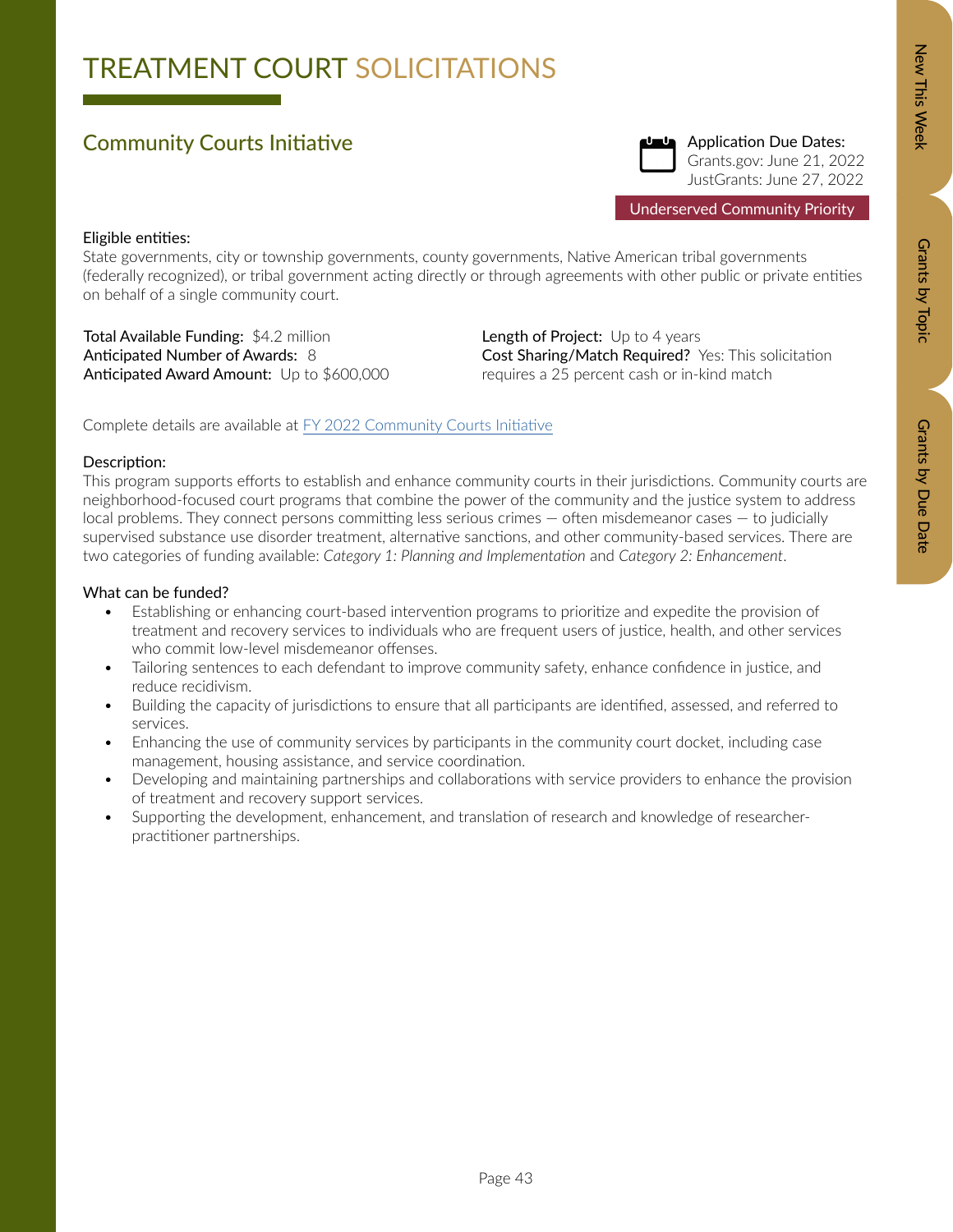## SUPPORT FOR CRIME VICTIMS SOLICITATIONS

### Demonstration Grants to Strengthen the<br>Demonstration Grants to Strengthen the<br>Grants.gov: June 27, 2022 Response to Victims of Human Trafficking in Native Communities Program



## Application Due Dates:

### Eligible entities:

Nonprofits having a 501(c)(3) status with the IRS, other than institutions of higher education, City or township governments, Native American tribal organizations (other than Federally recognized tribal governments), Nonprofits that do not have a 501(c)(3) status with the IRS, other than institutions of higher education, State governments, Special district governments, Others (see text field entitled "Additional Information on Eligibility" for clarification), County governments

Total Available Funding: \$1 million Anticipated Number of Awards: 3 Anticipated Award Amount: Up to \$333,333 per year Length of Project: Up to 5 years Cost Sharing/Match Required? Yes, the program requires a 25 percent cash or in-kind match.

Complete details are available at [Victims of Human Trafficking in Native Communities Demonstration \(VHT-NC\)](https://www.grants.gov/web/grants/view-opportunity.html?oppId=335560)  [Program](https://www.grants.gov/web/grants/view-opportunity.html?oppId=335560)

### Description:

This program supports communities to build, expand, and sustain organizational and local capacity to provide direct services, assistance, and referrals for Native Americans (i.e., American Indians, Alaska Natives, Native Hawaiians, and/ or Pacific Islanders) who have experienced severe forms of human trafficking as defined by the TVPA of 2000, as amended. The following activities are required throughout the project:

- 1. Provide comprehensive, culturally responsive, and linguistically appropriate case management and victim assistance to Native Americans who have experienced human trafficking.
- 2. Conduct outreach to increase identification of Native Americans who have experienced sex and/or labor trafficking.
- 3. Deliver training for service providers and community partners on effective and trauma-informed identification, referral, assessment, and service delivery strategies.

- Incorporate culturally responsive and traditional healing practices into the project design and implementation, if appropriate.
- Develop a viable plan in place to identify individuals who have experienced human trafficking, determine eligibility to enroll clients into the VHT-NC Program, and refer ineligible individuals for services, in compliance with statutory and administrative requirements prior to the initiation of VHT-NC Program-funded services.
- Conduct a comprehensive case management approach throughout the project period.
- Clients that are within 8 months of program discharge may receive one-time financial assistance for transitional costs of up to \$2,000 to cover transitional expenses
- Target outreach to Native Americans developed by prime recipients throughout the project period must be conducted in the identified, geographic region Page 11 of 70 and in venues, markets, and industries where human trafficking is known or suspected to occur.
- Provide training for local partners and community organizations throughout the project period to increase knowledge and understanding of effective and trauma-informed trafficking victim identification, referral, assessment, and service delivery strategies.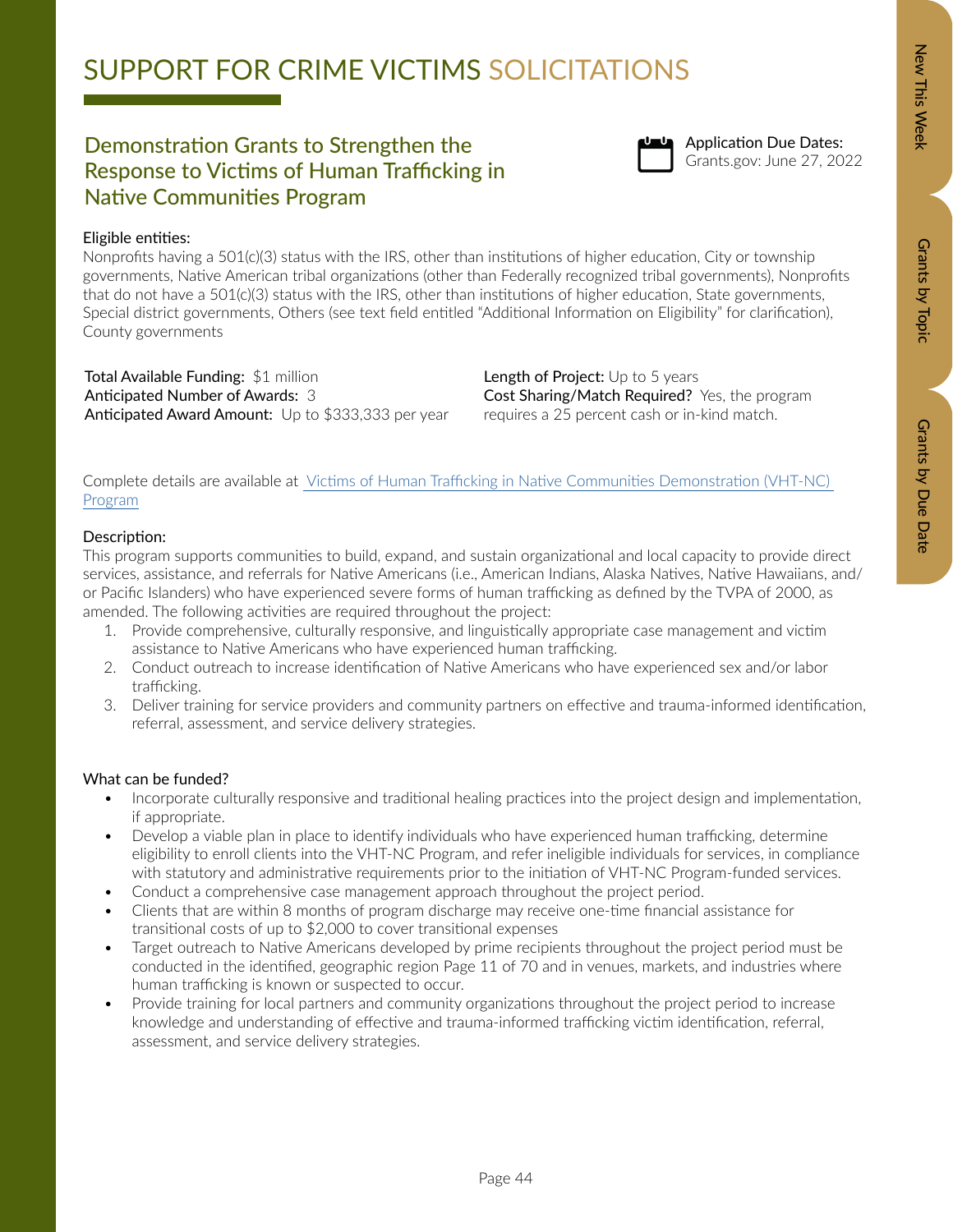# SUPPORT FOR CRIME VICTIMS SOLICITATIONS

### Enhanced Collaborative Model Task Force to Combat Human Trafficking



### Eligible entities:

- City or township governments, County governments, Native American tribal governments (Federally recognized), Native American tribal organizations (other than Federally recognized tribal governments), Nonprofits having a  $501(c)(3)$  status with the IRS, other than institutions of higher education, State governments, Other.
- Purpose Area 2: Eligible applicants must be a previous recipient of an OJP Enhanced Collaborative Model (ECM) Task Force to Combat Human Trafficking award.

Total Available Funding: \$15 million Anticipated Number of Awards: 18 Anticipated Award Amount: \$800,000 Length of Project: Up to 3 years Cost Sharing/Match Required? Yes: A 25 percent cash or in-kind match is required.

Complete details are available at Enhanced Collaborative Model Task Force to Combat Human Trafficking

### Description:

This grant program provides funding to develop, expand, or strengthen a multidisciplinary approach to fight human trafficking. This collaborative approach must include victim and social service providers, law enforcement and prosecution personnel, survivors, and a range of other governmental and non-governmental partners that work together to provide a diverse set of appropriate services for trafficking victims. This program expects a co-leadership model approach, with shared decision making by both the lead law enforcement and the lead victim service provider applicants.

### What can be funded?

Purpose Area 1:

- Support task forces with critical first steps related to starting up a multidisciplinary task force and establishing a strong foundation of task force co-leadership structure, clear roles and responsibilities, and internal processes and protocols.
- Successful applicants will dedicate the first 12–18 months of funding to formalize task force structure, develop operational procedures, access professional development and training opportunities, deliver training to key stakeholders, and conduct a community assessment to identify potential areas of the community where sex and labor trafficking may be occurring.

Purpose Area 2:

• Support expanded task force partnerships, refinement and implementation of existing and new protocols, meaningful survivor engagement, and efforts to implement a range of proactive approaches that are victim centered and trauma and survivor informed.

Grants by Topic

Grants by Topic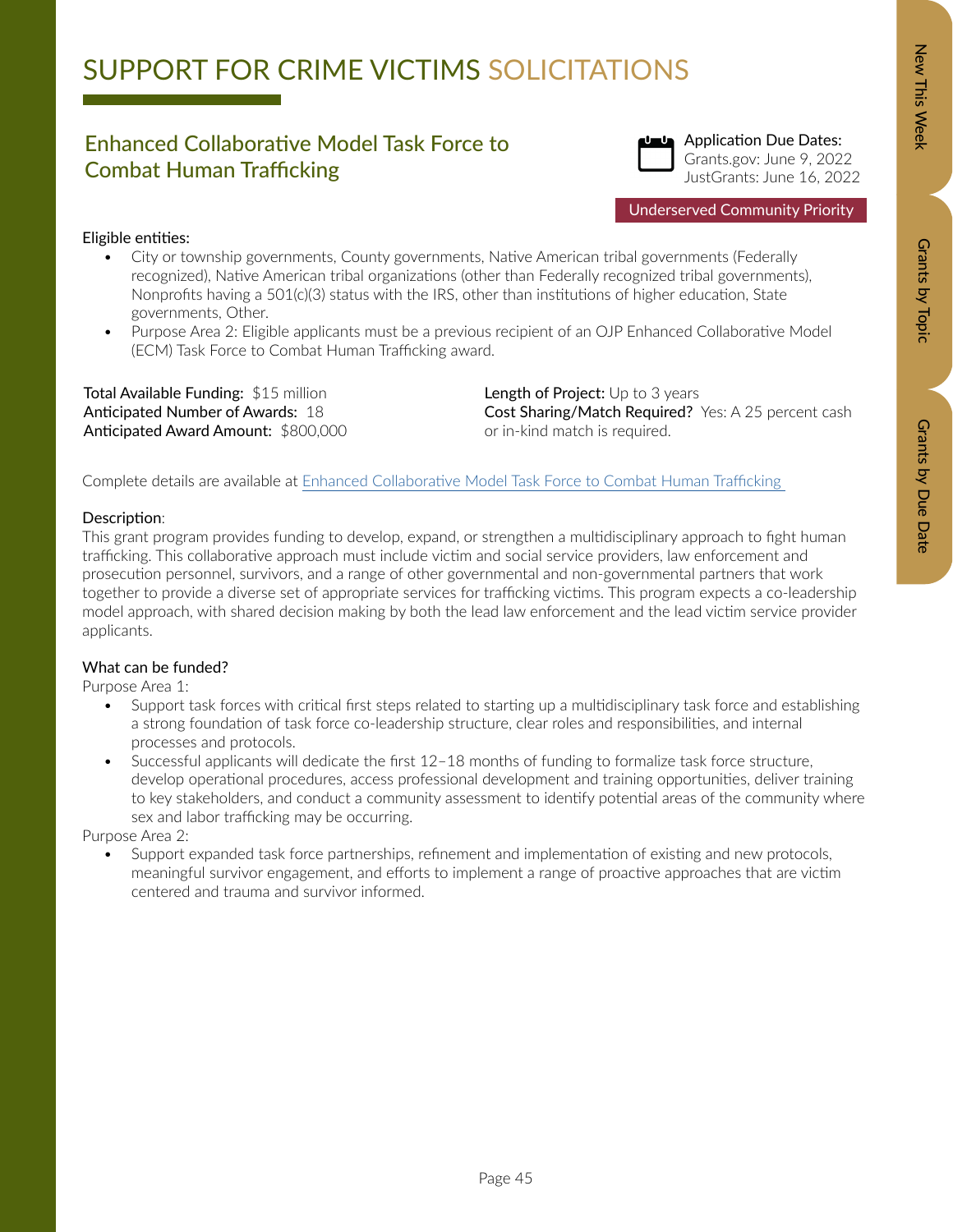Grants by Due Date

# SUPPORT FOR CRIME VICTIMS SOLICITATIONS

### Enhancing Access to Victim Services



Application Due Dates: Grants.gov: June 29, 2022 JustGrants: July 6, 2022

Underserved Community Priority

### Eligible entities:

*Category 1 Direct Services*: City or township governments County governments Native American tribal organizations (other than Federally recognized tribal governments) Native American tribal governments (Federally recognized) Colleges and universities (including tribal institutions of higher education) Nonprofits having a 501(c)(3) status with the IRS, other than institutions of higher education, Nonprofits that do not have a 501(c)(3) status with the IRS, other than institutions of higher education.

Total Available Funding: \$5 million Anticipated Number of Awards: Category 1 Direct Services: 10 awards Anticipated Award Amount: Up to \$400,000

Length of Project: Up to 2 years Cost Sharing/Match Required? No

Complete details are available at [Enhancing Access to Victim Services](https://ovc.ojp.gov/funding/opportunities/o-ovc-2022-171328)

### Description:

This program is designed to improve and expand the availability of accessible victim-centered, trauma-informed services for crime victims who are disabled, Deaf, hard-of-hearing, limited English proficient, blind, and/or visually impaired. OVC will use this solicitation to fund accessible direct services for these victims, provide dedicated training and technical assistance to assist victim-serving organizations with the development and implementation of accessibility plans, and identify innovative approaches to serving these victims for replication within the field. There are two categories of funding: *Category 1: Direct Services* will fund awards to provide accessible victim-centered and trauma-informed services for victims of crime with accessibility needs and *Category 2: Training and Technical Assistance*  will fund a training and technical assistance provider to deliver an array of resources and guidance that support the direct service grantees and the overall initiative.

### What can be funded?

Category 1 grant funds may be used to provide accessible victim-centered and trauma-informed services for victims of crime with accessibility needs. Grantees funded under this project will work to strengthen referral networks and collaboration between community-based organizations, law enforcement, and other public agencies for the purpose of improving the community response to crime victims, particularly those from the communities identified in this solicitation.

- Up to 20 percent of funds may be used to build the capacity of staff and community partners to provide accessible direct services to victims.
- Deliver culturally relevant services to disabled, LEP, Deaf, hard-of-hearing, and blind and/or visually impaired crime victims.
- Develop and implement disability and language access plans to address the needs of crime victims, with a particular focus on victims who are disabled, blind, visually impaired, LEP, Deaf, and/or hard-of-hearing.
- Work with the TTA provider funded under Category 2 to train staff and community partners on best practices to serve these victims.
- Conduct data collection and evaluation or action research activities to measure grant performance and generate internal improvements in the delivery of direct services.
- Examples of allowable activities under this category include, but are not limited to:
	- language assistance services (including professional interpreters or translators)
	- legal assistance with protection orders and/or immigration remedies related to victimization translation of program materials
	- emergency caregiver replacement services
	- purchasing of assistive technology for agencies to ensure victims with disabilities are able to communicate with advocates, courts, and law enforcement; and community outreach and education

Each application must include a research partner who, working with the applicant organization, can ensure that the project goals are measurable, prepare the project for a process evaluation, and determine appropriate performance measures.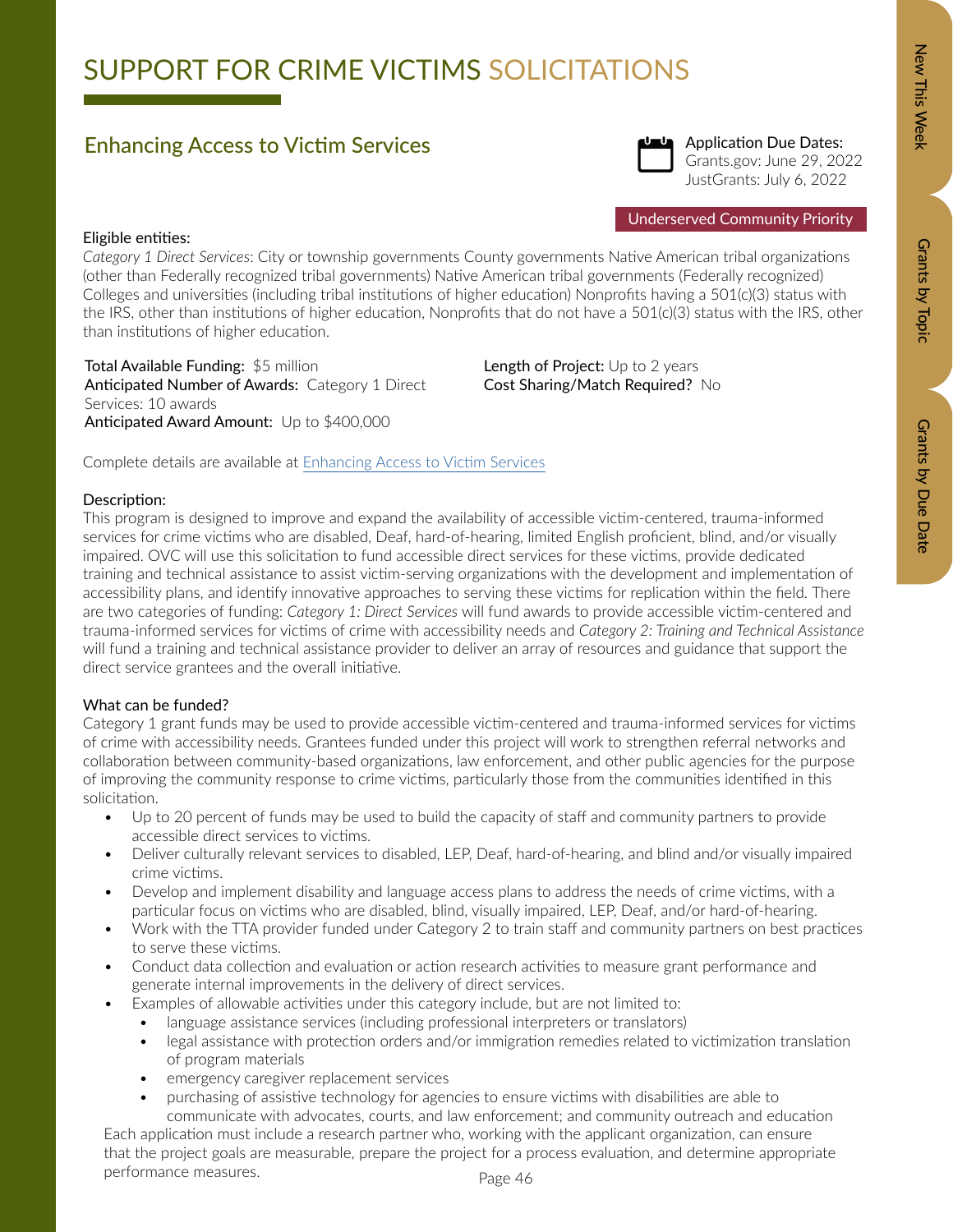# SUPPORT FOR CRIME VICTIMS SOLICITATIONS

### Expanding Access to Sexual Assault Forensic Examinations



Application Due Dates: Grants.gov: June 13, 2022 JustGrants: June 27, 2022

### Eligible entities:

City or township governments, County governments, Native American tribal governments (Federally recognized), Native American tribal organizations (other than Federally recognized tribal governments), Nonprofits having a 501(c) (3) status with the IRS, other than institutions of higher education, Nonprofits that do not have a 501(c)(3) status with the IRS, other than institutions of higher education, Private institutions of higher education, Public and State controlled institutions of higher education, Special district governments, State governments.

Total Available Funding: \$4 million Anticipated Number of Awards: 6 Anticipated Award Amount: Up to \$500,000 Length of Project: Up to 3 years Cost Sharing/Match Required? No

Complete details are available at [Expanding Access to Sexual Assault Forensic Examinations](https://ovc.ojp.gov/funding/fy-2022/o-ovc-2022-171306.pdf)

### Description:

This program provides funding to establish or expand sexual assault examination programs, including sexual assault nurse examiner (SANE) and sexual assault forensic examiner (SAFE) programs that focus on:

- 1. Increasing the number and availability of SANEs/SAFEs
- 2. Expanding access to sexual assault forensic examinations

3. Improving the quality of post-sexual assault care using a hospital-based or community-based approach

OVC will make awards under two program purpose areas:

- Purpose Area 1: Establish and/or expand SANE/SAFE program The goal of this program is to establish or expand hospital-based or community-based SANE/SAFE programs that offer sexual assault medical forensic exams and sexual assault victim services using coordinated community response strategies.
- Purpose Area 2: Training and Technical Assistance for a national provider to provide training and technical assistance to the Purpose Area 1 awardees.

### What can be funded?

- Medical forensic exams and post-sexual assault care
- Establish or increase the use of victim advocates
- Improve the availability of SANEs/SAFEs
- Improve access to training and education
- Develop or enhance policies and procedures
- Collaborate with community advocacy and public safety agencies
- Participate in technical assistance and collaboration activities
- Funding may also support the following activities:
	- Establish or expand SARTs, to include hiring a SANE/SART Coordinator. Using the SANE/SART model will allow communities to implement national best practices in sexual assault response.
	- Review, update, and expand SANE/SART protocol development to improve coordination of patient/ victim/survivor services across systems.
	- Develop public awareness and outreach efforts about the SANE/SAFE program and provision of sexual assault care.

New This Week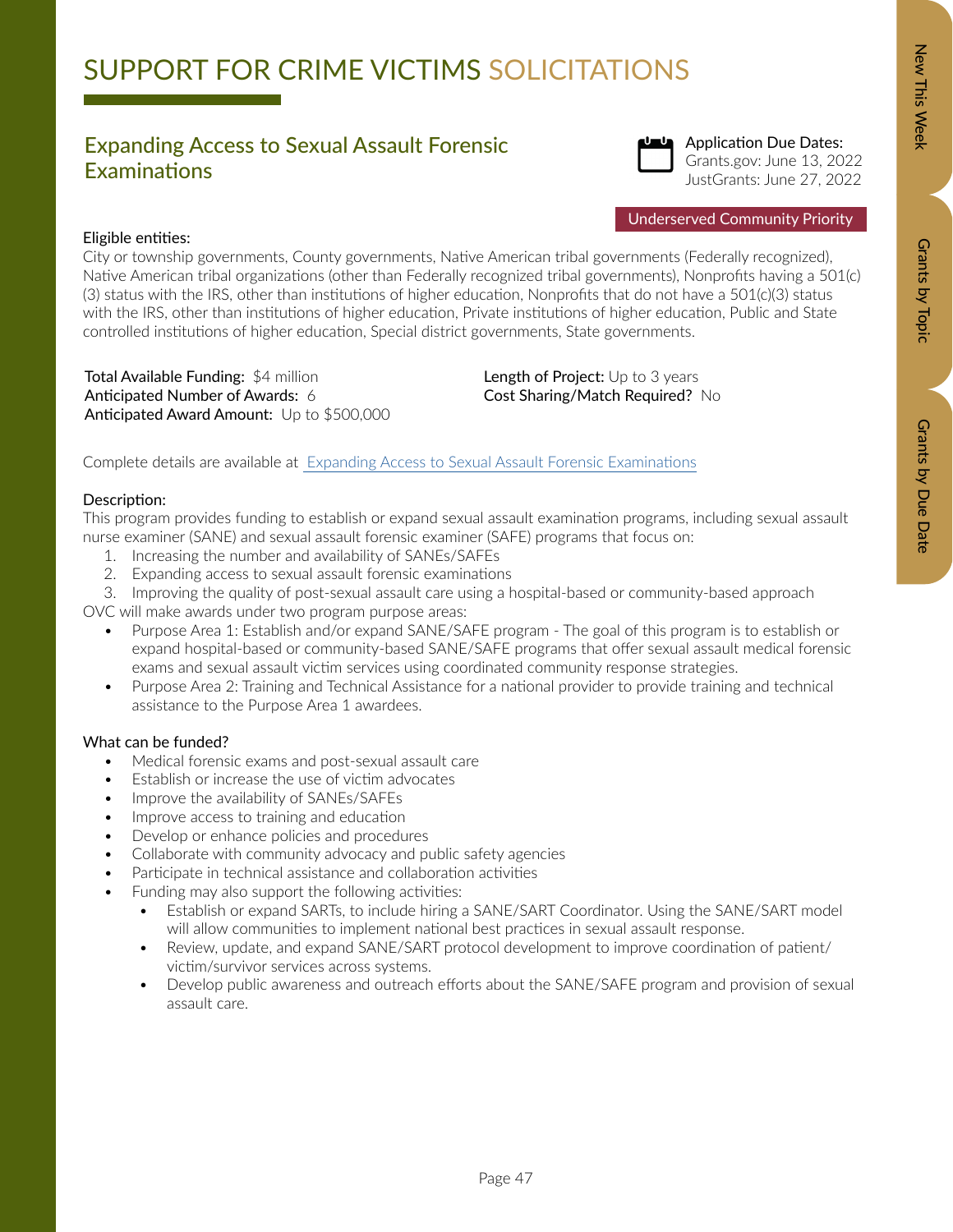# SUPPORT FOR CRIME VICTIMS SOLICITATIONS

### Field-Generated Solicitation: Increasing Options and Expanding Access for Victims of Crime



Application Due Dates: Grants.gov: June 28, 2022 JustGrants: July 5, 2022

### Eligible entities:

For profit organizations other than small businesses, Individuals, Native American tribal governments (Federally recognized), Native American tribal organizations (other than Federally recognized tribal governments), Nonprofits having a 501(c)(3) status with the IRS, other than institutions of higher education, Nonprofits that do not have a 501(c)(3) status with the IRS, other than institutions of higher education, Private institutions of higher education, Public and State controlled institutions of higher education, Small businesses

Total Available Funding: \$4 million Anticipated Number of Awards: Up to 8 Anticipated Award Amount: Category 1: \$500,000 Length of Project: Up to 3 years Cost Sharing/Match Required? No

Complete details are available at [Field-Generated Solicitation: Increasing Options and Expanding Access for Victims](https://ovc.ojp.gov/funding/opportunities/o-ovc-2022-171321)  [of Crime](https://ovc.ojp.gov/funding/opportunities/o-ovc-2022-171321)

### Description:

This program seeks applications to develop or enhance promising practices, models, and programs that offer innovative solutions to build the capacity of service providers to increase the service options and/or expand access points for victims of crime in underrepresented communities. The overarching goal of this program is to generate proposals that reflect the authentic needs and challenges of the victim services field in responding to the current realities of crime victimization in the United States and its territories. This solicitation provides a vehicle for funding innovative approaches that do not easily fit within the criteria of other OVC solicitations.

### What can be funded?

There are no limitations on which victim-related topics the applicant may address; however, the proposal must clearly demonstrate a strong need for what is proposed, using relevant data and research. Innovative approaches can focus on issues that have long vexed the victim services field, or on the identification of new gaps in services or new approaches to addressing existing gaps. OVC is particularly interested in field-generated proposals that will increase the service options available or expand access to underheard and underrepresented victims of crime. Areas of particular interest to OVC include:

- Service interventions that address victims of crime who are often overlooked when it comes to specialized services, e.g., victims of robbery, assault, carjacking, or burglary.
- Innovative approaches to providing culturally relevant and culturally specific services.
- Subaward programs that aim to fund smaller community-based programs that specialize in culturally specific services.
- Demonstration programs that test approaches to increasing service options or expanding access borrowed from other disciplines, such as public health, psychology, social work, forensic science, or others.
- Training or technical assistance models that can potentially reach unprecedented numbers of service providers.
- Innovative methods of information delivery and notification services for victims of crime.
- Co-response approaches that partner service providers and public safety personnel in response to particular crimes, disturbances, or calls for service.

Each application must include a research partner who, working with the applicant organization, can ensure that the project goals are measurable, prepare the project for a process evaluation, and determine appropriate performance measures.

Grants by Topic

Grants by Topic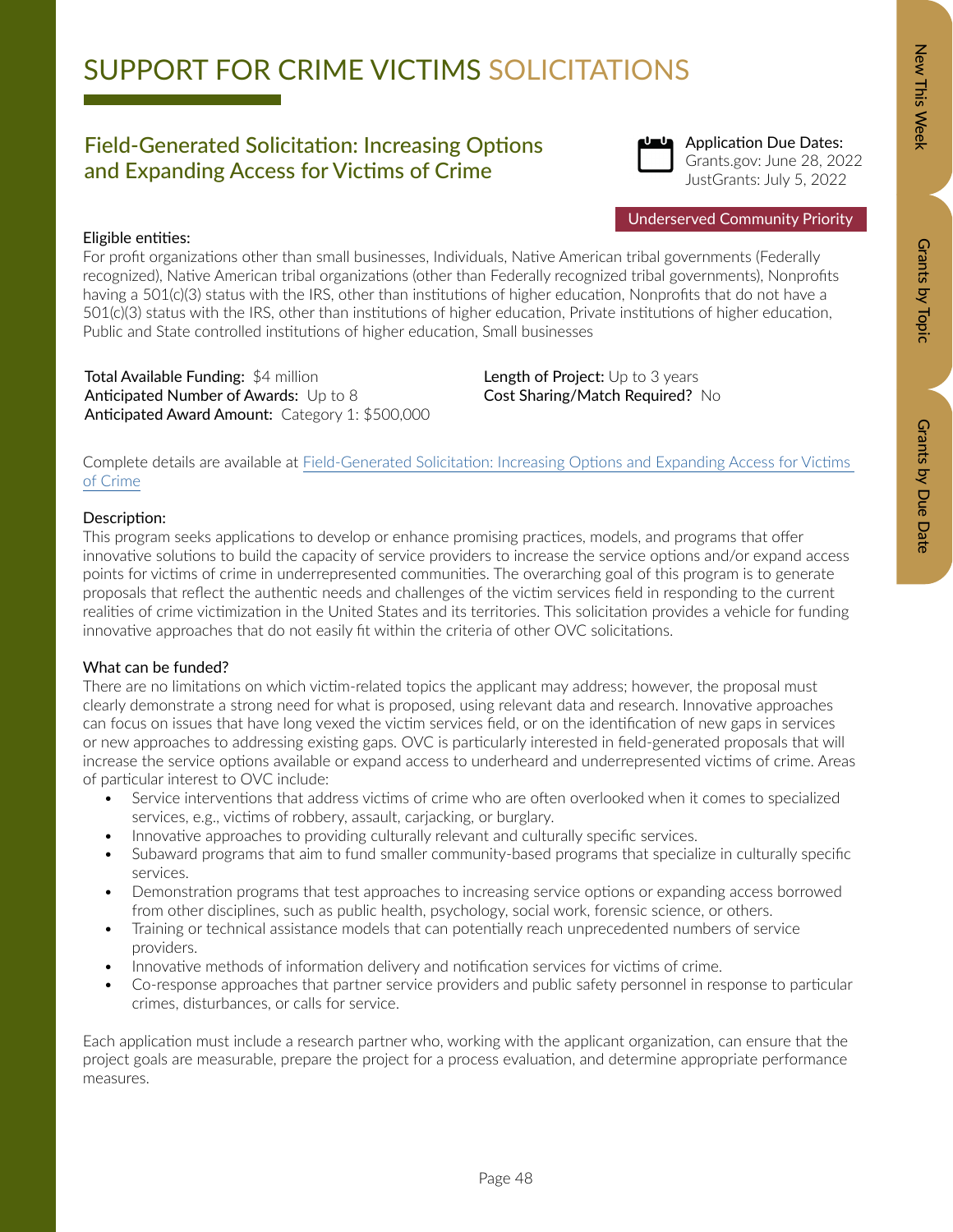# Zew This Week New Orants by Dopic Data Details by Due Data Grants by Due Date

# SUPPORT FOR CRIME VICTIMS SOLICITATIONS

### Field-Generated Strategies to Address the Criminalization of Minor Victims of Sex **Trafficking**



Grants.gov: June 16, 2022 JustGrants: June 23, 2022

Underserved Community Priority

### Eligible entities:

City or township governments, County governments, For profit organizations other than small businesses, Native American tribal governments (Federally recognized), Native American tribal organizations (other than Federally recognized tribal governments), Nonprofits having a 501(c)(3) status with the IRS, other than institutions of higher education, Public and State controlled institutions of higher education, Public housing authorities/Indian housing authorities, Small businesses, State governments, Other.

Total Available Funding: \$10 million Anticipated Number of Awards: 10 Anticipated Award Amount: Category 1: Field-Generated Program Sites: Up to \$1,000,000

Length of Project: Up to 3 years Cost Sharing/Match Required? Yes, a 25 percent cash or in-kind match is required.

Complete details are available at [Field-Generated Strategies to Address the Criminalization of Minor Victims of Sex](https://ovc.ojp.gov/funding/opportunities/o-ovc-2022-171295)  **[Trafficking](https://ovc.ojp.gov/funding/opportunities/o-ovc-2022-171295)** 

### Description:

The purpose of this program is to end the criminalization of minor victims of sex trafficking and develop, expand, or strengthen victim service programs to support victim-centered, trauma-informed, developmentally appropriate, and evidence-based responses to minor victims of sex trafficking.

### What can be funded?

Category 1 applicants are required to identify their strategy and scope of work to end the criminalization of minor victims of sex trafficking through the development or expansion of victim-centered, trauma-informed, developmentally appropriate, evidence-based responses to minor victims of sex trafficking.

Applicants are strongly encouraged to propose a community-based approach working across multiple sectors. Focus areas may include but are not limited to:

- Community-based interventions (i.e., engage stakeholders through community outreach and education to develop a continuum of care that addresses the specific needs of each victim).
- Emergency interventions (e.g., provision of necessities, drop-in shelters, emergency housing, health care, and other direct services that address the immediate needs of minor sex trafficking victims).
- Long-term interventions (e.g., job training, life skills, education, and other direct services).
- Cross-sector training (i.e., the development and provision of training and resources for law enforcement and justice system professionals on victim-centered, trauma-informed, alternative approaches to arrest and confinement).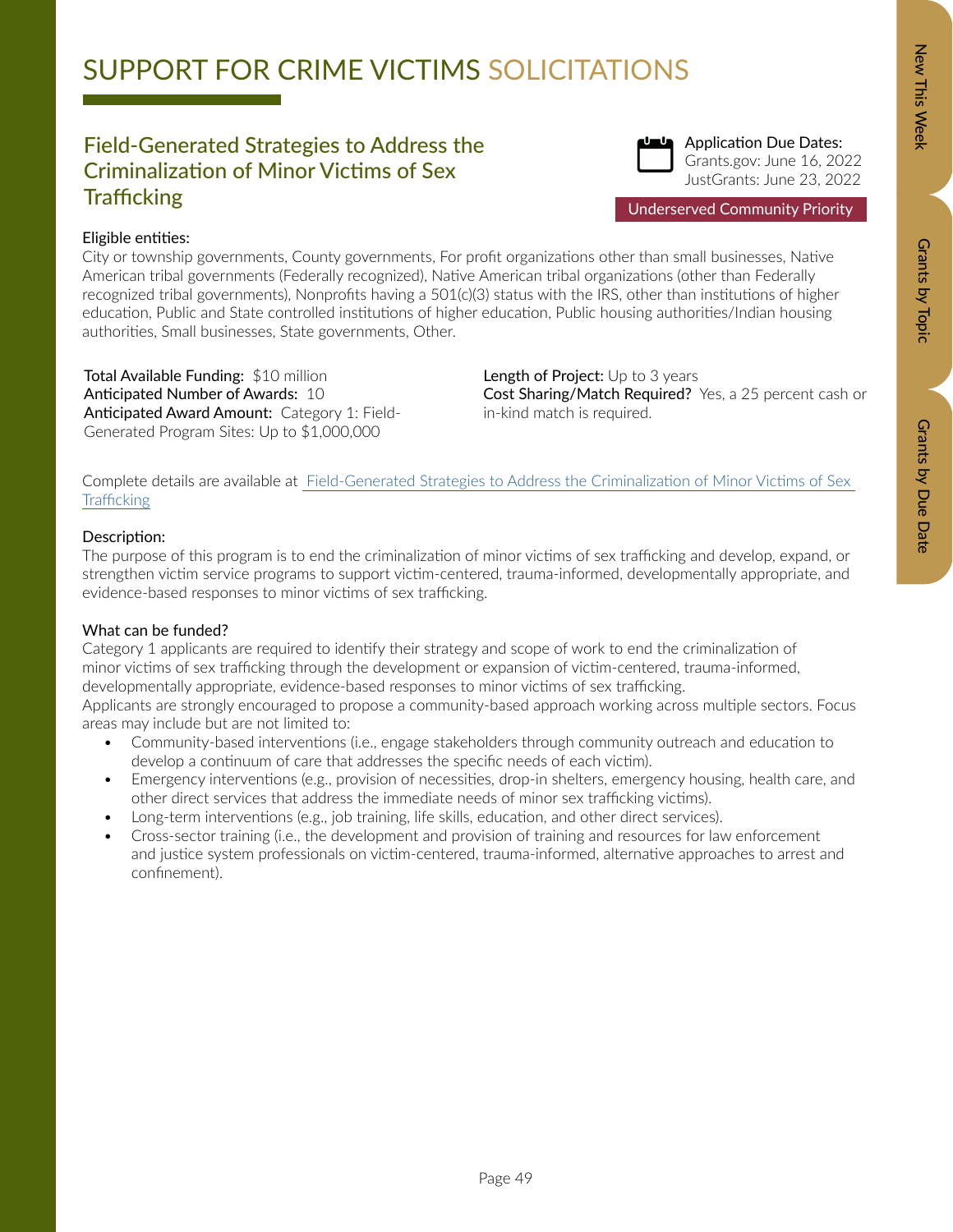# Zew This Week New Orants by Dopic Data Details by Due Data Grants by Due Date

### Housing Assistance Grants for Victims of Human **Trafficking**



Underserved Community Priority

### Eligible entities:

• City or township governments, County governments, Native American tribal governments (Federally recognized), Native American tribal organizations (other than Federally recognized tribal governments), Nonprofits having a 501(c)(3) status with the IRS, other than institutions of higher education, Public and State controlled institutions of higher education, Public housing authorities/Indian housing authorities, State governments, Other.

Total Available Funding: \$22.5 million Anticipated Number of Awards: 30 Anticipated Award Amount: Purpose Area 1: Development of New Human Trafficking Task Forces: 18 awards (9 per task force) for up to \$750,000 per award (\$1.5 million per task force) Purpose Area 2: Expansion of Established ECM Human Trafficking Task Forces: 12 awards (6 per task force) for up to \$750,000 per award (\$1.5 million per task force)

Length of Project: Up to 3 years Cost Sharing/Match Required? Yes. A 25 percent cash or in-kind match is required.

Complete details are available at [Housing Assistance Grants for Victims of Human](https://ovc.ojp.gov/funding/fy-2022/o-ovc-2022-171256.pdf)

### Description:

This grant program provides funding to support housing assistance for victims of all forms of human trafficking throughout the United States. Rapid Rehousing is the primary focus of this solicitation. Rapid Rehousing is a type of housing assistance in which supportive services and transitional housing are provided to assist victims to move as quickly as possible into permanent housing and achieve stability.

### What can be funded?

This grant program funds services/activities related to the following:

- Emergency shelter, meaning a type of shelter or non-permanent housing in which a victim of human trafficking may be placed for less than 6 months, depending on the immediate need and preference of the victim. Crisis housing can be provided on an emergency, temporary basis, which may include congregate shelter and/or hotel/motel placements as a bridge to imminent shelter openings or other housing.
- Transitional housing assistance, meaning temporary housing offered for at least 6 months and no more than 24 months that helps victims transition into permanent housing. Transitional housing is not an extended shelter stay.
- Short-term housing assistance, meaning rental assistance and/or other financial assistance (e.g., utility assistance, relocation costs) offered for at least 6 months and no more than 24 months that helps victims transition into permanent housing.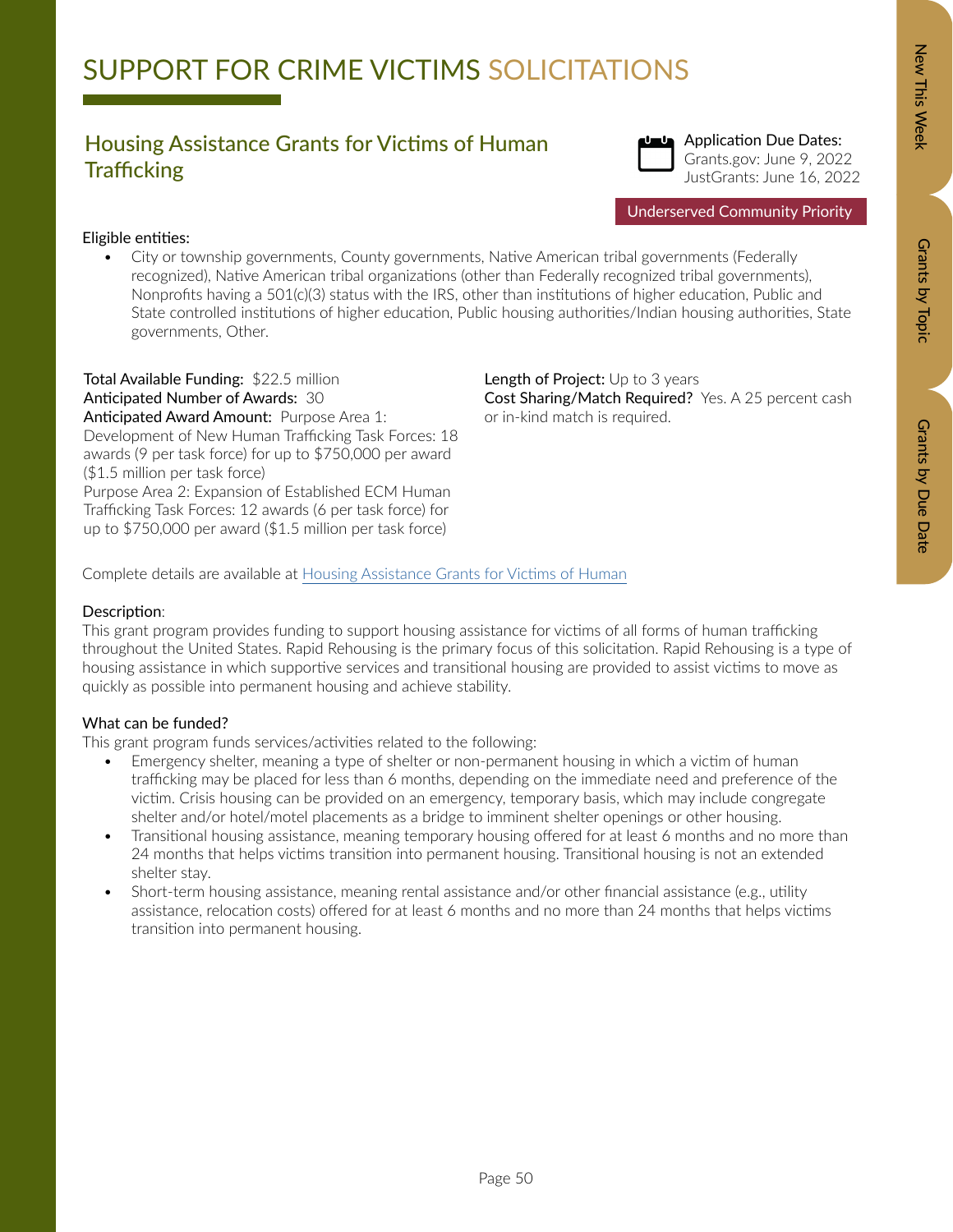## SUPPORT FOR CRIME VICTIMS SOLICITATIONS

### Preventing Trafficking of Girls



Application Due Dates: Grants.gov: June 28, 2022 JustGrants: July 5, 2022

### Eligible entities:

City or township governments, County governments, Native American tribal governments (Federally recognized), Native American tribal organizations (other than Federally recognized tribal governments), Nonprofits having a 501(c) (3) status with the IRS, other than institutions of higher education, State governments.

Total Available Funding: \$4 million Anticipated Number of Awards: Up to 8 Anticipated Award Amount: Category 1: \$500,000 Length of Project: Up to 3 years Cost Sharing/Match Required? No

Complete details are available at [Preventing Trafficking of Girls](https://ovc.ojp.gov/funding/opportunities/o-ovc-2022-171319)

### Description:

This program will support experienced organizations to develop or enhance prevention and early intervention services based on best practices to focus on the needs of girls who are at risk or are victims of sex trafficking. OVC expects successful applicants to implement prevention and early intervention programs based upon best practices for girls vulnerable to becoming victims of sex trafficking; to provide direct support services and mentoring services to girls at risk of becoming victims of sex trafficking; and to develop or enhance strategies to help vulnerable girls on a path toward success, stability, and healing. To support prevention efforts, this should include a detailed community outreach and education strategy.

- Replicate and scale-up prevention and early intervention programs for girls who are at risk of, or are victims of, sex trafficking that have been shown to be effective or promising and/or have a documented track record of producing successful outcomes for participants.
- Implement or enhance efforts to identify and provide services to girls who are at risk of, or are victims of, sexual exploitation or sex trafficking. This may include street outreach efforts, partnerships with organizations that serve youth, partnerships with juvenile justice systems, and/or collaboration with key stakeholders in the community.
- The community outreach and education strategy should include targeted engagement with and training for cross-system stakeholders, including experts in the human trafficking and youth justice fields, professionals and youth with lived experience, law enforcement officers, prosecutors, the judiciary, researchers, and individuals who work in community-based programs.
- Applications submitted by nongovernment organizations should consider the importance of an established partnership with public juvenile justice agencies at the local or state level. This partnership will ensure close collaboration around referrals from the juvenile justice agency for those girls involved in the juvenile justice system and who are eligible for services provided by the proposed project. Evidence of this formal relationship must be a fully executed memorandum of understanding (or analogous document) between the agencies that addresses the objectives of this funding opportunity and the commitment of each agency to the project.
- Grantees will be expected to participate in an annual peer-to-peer learning (cluster meeting) opportunity hosted by the OVC-funded training and technical assistance provider.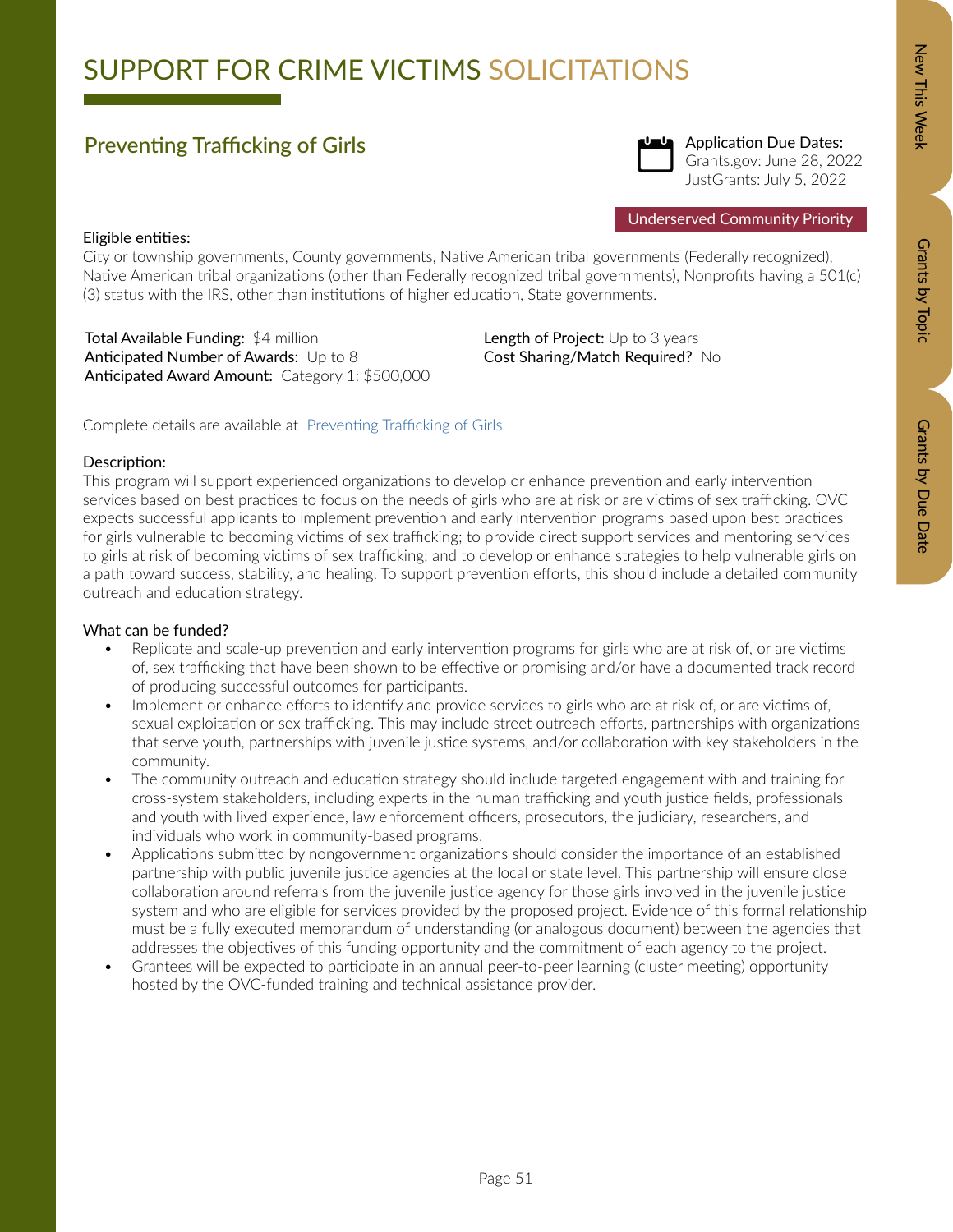# SUPPORT FOR CRIME VICTIMS SOLICITATIONS

### Services for Minor Victims of Labor Trafficking



Application Due Dates: Grants.gov: June 16, 2022 JustGrants: June 23, 2022

### Eligible entities:

City or township governments, County governments, Native American tribal governments (Federally recognized), Native American tribal organizations (other than Federally recognized tribal governments), Nonprofits having a 501(c) (3) status with the IRS, other than institutions of higher education, Public and State controlled institutions of higher education, Public housing authorities/Indian housing authorities, State governments.

Total Available Funding: \$2 million Anticipated Number of Awards: 3 Anticipated Award Amount: \$665,000 Length of Project: Up to 3 years Cost Sharing/Match Required? Yes, a 25 percent cash or in-kind match is required.

Complete details are available at [Services for Minor Victims of Labor Trafficking](https://ovc.ojp.gov/funding/opportunities/o-ovc-2022-171292) 

### Description:

The purpose of this program is to develop, expand, or strengthen victim service programs for minor victims of labor trafficking, whose victimization occurred when they were under age 18. Organizations funded under this program will provide (directly and through partnerships) services that minor victims of labor trafficking often require to address their needs for safety, security, and healing.

### What can be funded?

- Organizations funded under this program will provide (directly and through partnerships) services that minor victims of labor trafficking often require to address their needs for safety, security, and healing.
- Applicants will also be expected to integrate into their programming developmentally appropriate and evidence-based practices. Although this program is focused on providing services to minor victims of labor trafficking, organizations should be aware that these victims could have also been exploited through sex trafficking.
- Applicants should address how they would respond to the needs of victims who are subjected to both sex trafficking and labor trafficking.
- While funds are intended primarily for direct services to minor victims of labor trafficking, services under this program can also extend to the victim's children and supportive non-offending parents, caregivers, sponsors, and guardians, as services for these individuals impact the minor's safety, recovery, and success. Efforts to refer family members to other free and low-cost services prior to using OVC funds must be documented.
- Grantees will be required to separately track and report services provided to minors and services provided to adults under this program.

Grants by Topic

Grants by Topic